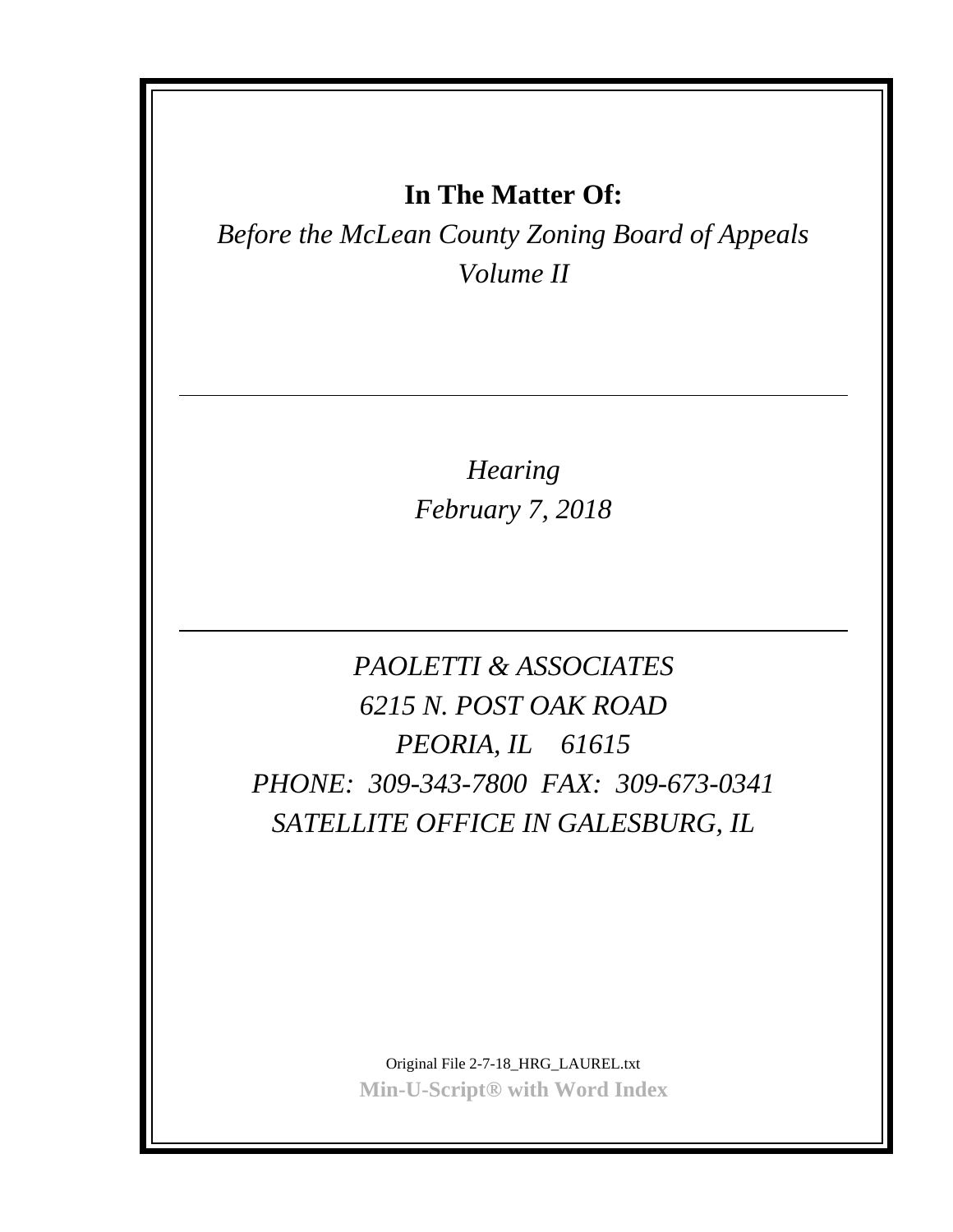|                | у отише 11                                                                                            |            | redruary 7, 2010                                   |
|----------------|-------------------------------------------------------------------------------------------------------|------------|----------------------------------------------------|
|                | Page 97                                                                                               |            | Page 99                                            |
| 1              | <b>BEFORE THE</b>                                                                                     | 1          | INDEX                                              |
| 2              | MCLEAN COUNTY ZONING BOARD OF APPEALS<br>VOLUME II                                                    | 2          | WITNESS<br><b>NARRATIVE</b>                        |
| 3              | ) CASE SU-18-03<br>ARROWSMITH I SOLAR, LLC by Cypress                                                 | 3          | QUESTIONS OF WITNESS<br><b>TESTIMONY</b>           |
| 4              | Creek Renewables                                                                                      | 4          | 103<br>MICHAEL MATEJKA                             |
| 5              | APPLICATION for special use to allow<br>a solar power generating facility in                          | 5          | 105<br>ANNA ZIEGLER                                |
| 6              | the agriculture district on property<br>located in Arrowsmith Township                                | 6          | 107<br>By Chairperson Turner<br>109<br>By Mr. Dean |
| 7              | immediately north of 1100 North Road<br>approximately 2/5 of a mile east of                           | 7          | SCOTT NOVACK<br>117                                |
| 8              | 3400 East Road; Parcel 24-14-300-006.                                                                 | 8          | 152<br>DAVE SANDAGE                                |
| 9              | ) CASE SU-18-04<br>ARROWSMITH II SOLAR, LLC by Cypress<br>Creek Renewables                            | q          | 167<br>BRYAN WHITSON                               |
| 10             | APPLICATION for special use to allow                                                                  | 10         | 171<br>LEO ENSENBERGER                             |
| 11             | a solar power generating facility in<br>the agriculture district on property                          | 11         |                                                    |
| 12             | located in the SE 1/4 of Section 14,<br>Township 23N, Range 5E of the 3rd                             | 12         |                                                    |
| 13             | P.M. in Arrowsmith Township<br>immediately north of 1100 North Road                                   | 13         |                                                    |
| 14             | approximately 3/5 of a mile east of<br>3400 East Road; Parcel 24-14-400-002.                          | 14         |                                                    |
| 15             | ) CASE SU-18-05<br>MORAINE SOLAR, LLC by Cypress Creek                                                | 15         |                                                    |
| 16             | Renewables                                                                                            | 16         |                                                    |
| 17             | APPLICATION for special use to allow<br>a solar power generating facility in                          | 17         |                                                    |
| 18             | the agriculture district on property<br>located in Downs Township immediately                         | 18         |                                                    |
| 19             | west of 2200 East Road approximately<br>3/5 of a mile north of 600 North                              | 19         |                                                    |
| 20             | Road; Parcel 29-10-200-005.                                                                           | 20         |                                                    |
| 21             | Hearing held, pursuant to notice, on Wednesday<br>February 7, 2018 at the hour of 7:00 p.m. at 115 E. | 21         |                                                    |
| 22             | Washington Street, Bloomington, Illinois.                                                             | 22         |                                                    |
| 23             | REPORTER: LAUREL A. PATKES, CSR #084-001340                                                           | 23         |                                                    |
|                |                                                                                                       |            |                                                    |
|                | Page 98                                                                                               |            | Page 100                                           |
| ı<br>2         | <b>BOARD MEMBERS:</b>                                                                                 | 1          | <b>PROCEEDINGS</b>                                 |
| 3              | JULIA TURNER, Chairperson<br>MICHAEL KURITZ<br><b>RICK DEAN</b>                                       |            | <b>CHAIRPERSON TURNER:</b> We will resume<br>2.    |
| 4              | <b>BRIAN BANGERT</b><br>CHRIS CARLTON                                                                 | 3          | Case SU-18-03, continue it I should say, from last |
| 5              | MARY BETH TAYLOR                                                                                      | 4          | night, and our legal counsel will tell us where we |
| 6              | STAFF:                                                                                                | 5          | were.                                              |
| 7              | PHILIP W. DICK                                                                                        | 6          | MR. DICK: Roll call.<br>$\ddot{\phantom{a}}$       |
| 8              | Director<br>Department of Building & Zoning                                                           |            | CHAIRPERSON TURNER: Oh, first let's<br>7.          |
| 9              | SAMANTHA WALLEY<br>Counsel                                                                            | 8          | do roll call.                                      |
| 10             | <b>APPEARANCES:</b>                                                                                   | 9          | MR. DICK: Marc Judd?                               |
| 11             | POLSINELLI, by                                                                                        | 10         | (No response)                                      |
| 12             | DAVID D. STREICKER<br>150 N. Riverside Plaza                                                          | 11.        | MR. DICK: Brian Bangert?                           |
| 13             | Suite 3000<br>Chicago, Illinois 60606-1599                                                            | $12$ .     | MR. BANGERT: Here.                                 |
| 14             | dstreicker@polsinelli.com<br>$(312)873 - 2941$                                                        | 13.        | MR. DICK: Michael Kuritz?                          |
| 15             | on behalf of the Applicant.                                                                           | 14.        | MR. KURITZ: Here.                                  |
| 16             |                                                                                                       | $15$ .     | MR. DICK: Rick Dean?<br>MR. DEAN: Here.            |
| 17             |                                                                                                       | 16.        | MR. DICK: Julia Turner?                            |
| 18             |                                                                                                       | 17.        | <b>CHAIRPERSON TURNER: Here.</b>                   |
| 19             |                                                                                                       | 18.<br>19. | MR. DICK: Drake Zimmerman?                         |
| 20             |                                                                                                       |            | (No response)                                      |
|                |                                                                                                       | 20         |                                                    |
|                |                                                                                                       |            |                                                    |
|                |                                                                                                       | 21.        | MR. DICK: Jim Finnigan?                            |
| 21<br>22<br>23 |                                                                                                       | 22<br>23.  | (No response)<br>MR. DICK: Chris Carlton?          |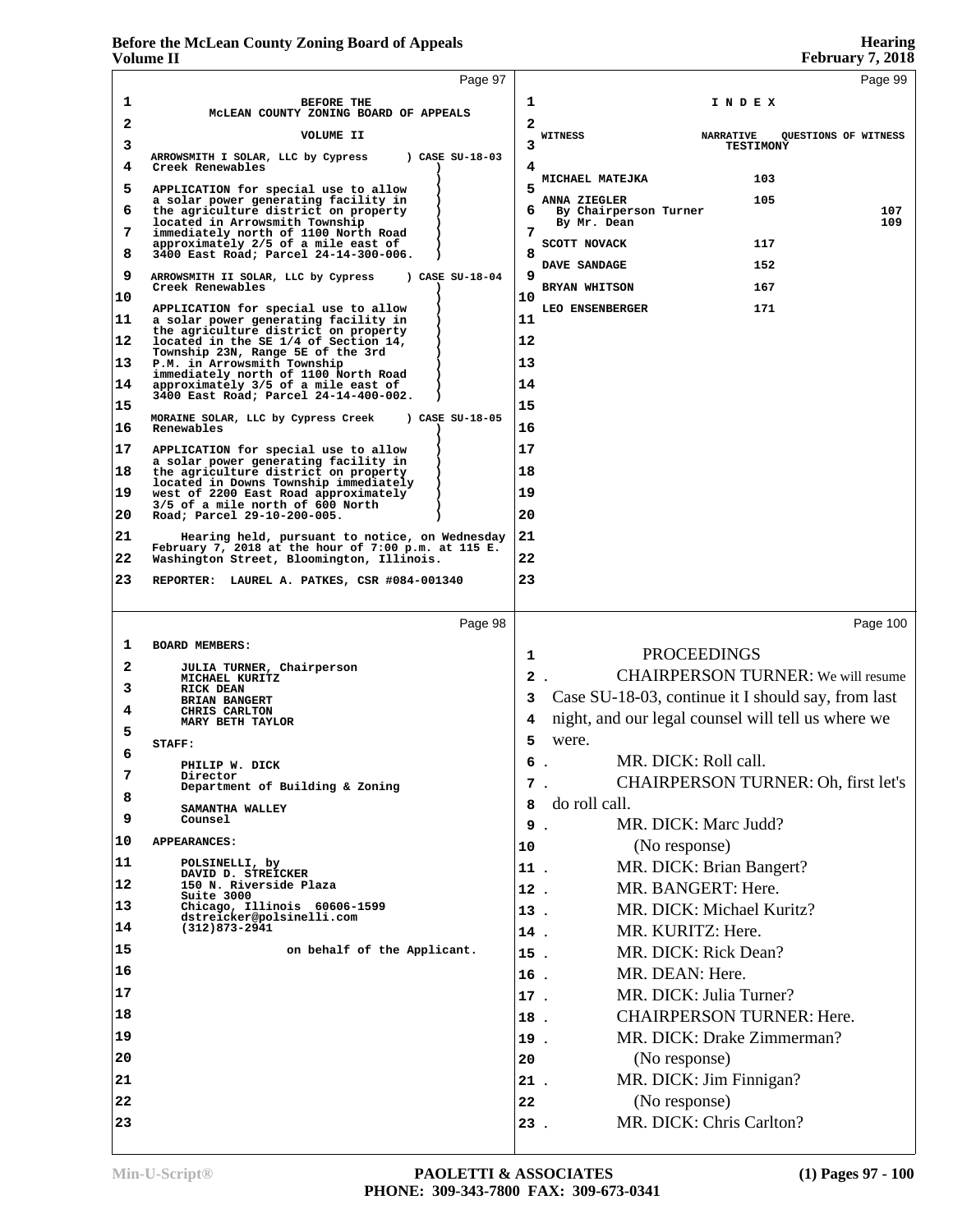|              | Page 101                                             |              | Page 103                                             |
|--------------|------------------------------------------------------|--------------|------------------------------------------------------|
| $1$ .        | MS. CARLTON: Here.                                   | 1            | Cypress, the applicant.                              |
| $2$ .        | MR. DICK: Mary Beth Taylor?                          | $\mathbf{2}$ | CHAIRPERSON TURNER: Okay. Seeing                     |
| 3.           | MS. TAYLOR: Here.                                    | 3            | that no one else has any questions of the applicant, |
| 4.           | <b>CHAIRPERSON TURNER: That's six, and</b>           | 4            | would anyone like to testify from the audience in    |
| 5            | that's a quorum for us, so we will proceed on.       | 5            | this case?                                           |
| 6            | Where do we need to go from                          | 6.           | MR. DICK: We have three signed up.                   |
| 7            | here? Where were we?                                 | $7$ .        | <b>CHAIRPERSON TURNER:</b> We have three             |
| 8            | MS. WALLEY: Madame Chairman, my                      | 8            | signed up? Great. Then I'll let you read them off.   |
| 9            | recollection of SU-18-03 was that the applicant had  | 9.           | MR. DICK: Mike Mateka.                               |
|              | presented most, if not all, of their case in chief.  | 10.          | CHAIRPERSON TURNER: Is it okay to                    |
| 10           |                                                      |              |                                                      |
| 11           | They have been subject to cross-examination.         | 11           | swear you in?                                        |
| 12           | I do see some new individuals in                     | $12$ .       | MR. MATEJKA: Yes.                                    |
| 13           | the audience. I don't recall if they rested their    | 13           | (Whereupon the witness was sworn                     |
| 14           | case, but I believe they were presenting evidence    | 14           | by Chairperson Turner.)                              |
| 15           | when we recessed yesterday.                          | 15.          | CHAIRPERSON TURNER: Okay. And your                   |
| 16.          | <b>CHAIRPERSON TURNER: I think we were</b>           | 16           | name and address?                                    |
| 17           | at the point of the public being able to ask the     | 17.          | MR. MATEJKA: Michael Matejka                         |
| 18           | applicant questions.                                 | 18           | (M-a-t-e-j-k-a), 800 North School Street in Normal.  |
| 19           | So is there anyone else in the                       | 19           |                                                      |
| 20           | audience who would like to ask any questions of the  | 20           | NARRATIVE TESTIMONY                                  |
| 21           | applicant?                                           | 21           | BY MICHAEL MATEJKA:                                  |
| $22$ .       | MR. ENSENBERGER: Is this for Moraine                 | 22           | I appreciate that McLean County has                  |
| 23           | or is this for --                                    | 23           | been consistently here on top of new energy          |
|              | Page 102                                             |              | Page 104                                             |
| $1$ .        | <b>CHAIRPERSON TURNER: You can ask</b>               | 1            | development and appreciate Cypress Creek showing     |
| $\mathbf{2}$ | them -- do you have specific to a                    | 2            | interest in our community.                           |
| $3$ .        | MR. ENSENBERGER: Well, I wanted to                   | 3            | I just want it on the public record                  |
| 4            | comment on the Moraine project was all.              | 4            | to say that very much since this is an out-of-state  |
| 5.           | CHAIRPERSON TURNER: Okay. You'll                     | 5            | enterprise that I really want to encourage them to   |
|              | 6 have time to testify if that's what you're wanting | 6            | really enhance their economic involvement in the     |
| 7            | to do.                                               | 7            | community by using local skill trades labor to build |
| 8.           | MR. ENSENBERGER: Yeah.                               | 8            | their project, and hopefully they will use the       |
| 9.           | CHAIRPERSON TURNER: We're on the                     | 9            | skills that we have in this community to build a     |
| 10           | Arrowsmith one right now.                            | 10           | positive thing that brings another level of economic |
| $11$ .       | MR. ENSENBERGER: Okay.                               | 11           | enrichment to the community.                         |
| 12.          | MR. STREICKER: This is Dave                          | 12           | That's it.                                           |
| 13           | Streicker.                                           | $13$ .       | <b>CHAIRPERSON TURNER: Great. Thank</b>              |
| 14           | For the board, counsel, staff,                       | 14           | you.                                                 |
| 15           | I'd like to introduce a new colleague of ours, Bryan | 15           | Does anyone have questions for                       |
| 16           | Whitson who's a civil engineer, and Bryan is sitting | 16           | Mr. Matejka?                                         |
| 17           | in for Dan who was able to testify last night.       | 17           | Does the applicant have                              |
| 18           | CHAIRPERSON TURNER: Okay. Thank                      | 18           | questions for Mr. Matejka?                           |
| 19           | you.                                                 | 19.          | MR. STREICKER: We do not.                            |
| $20$ .       | MR. DICK: Mr. Streicker, could you                   | 20           | CHAIRPERSON TURNER: Okay. Anyone in                  |
|              | introduce yourself for the court reporter, please?   | 21           | the audience or I should say anyone on the board     |
| 21           | MR. STREICKER: Again, my name is                     |              | have questions for him? Staff? Audience?             |
| 22           | David Streicker (S-t-r-e-i-c-k-e-r), counsel for     | 22           | I think you're good to go.                           |
| 23           |                                                      | 23           |                                                      |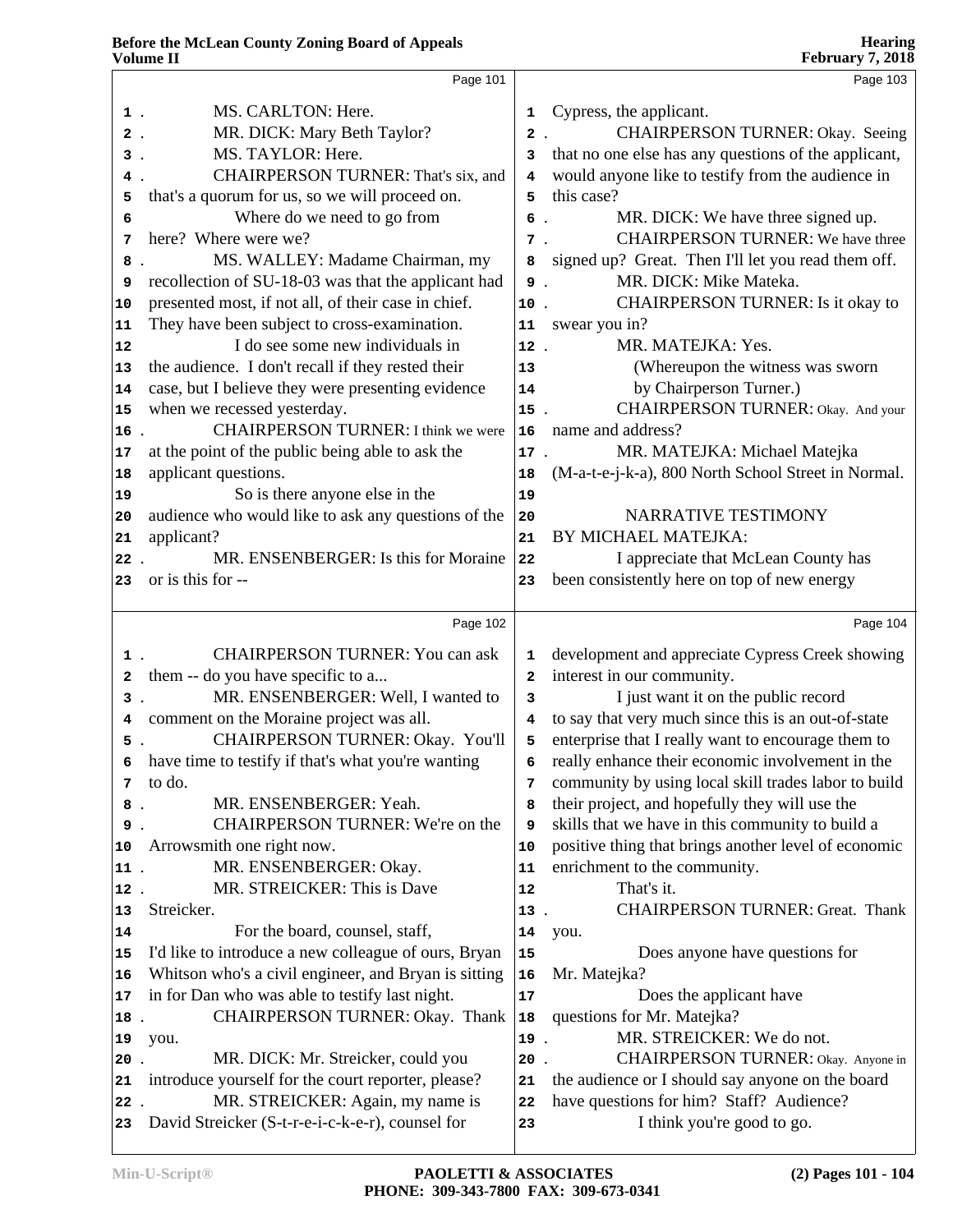|      | Page 105                                                                           |              | Page 107                                             |
|------|------------------------------------------------------------------------------------|--------------|------------------------------------------------------|
| 1.   | MR. MATEJKA: Thank you.                                                            | 1            | a solar AIMA which is yet to be completed            |
| 2    | (Witness excused.)                                                                 | $\mathbf{2}$ | And then we would also recommend or                  |
| з.   | MR. DICK: Anna Ziegler.                                                            | 3            | suggest that the ZBA look at some type of financial  |
| 4.   | CHAIRPERSON TURNER: Hi, Anna.                                                      | 4            | assurance as a condition of the special use for that |
| 5.   | MS. ZIEGLER: Hello.                                                                | 5            | decommissioning plan, again, like you've imposed on  |
| 6    | CHAIRPERSON TURNER: Is it okay to                                                  | 6            | other utility companies. We think that would be      |
| 7    | swear you in?                                                                      | 7            | advantageous as well                                 |
| 8    | MS. ZIEGLER: Yes.                                                                  | 8            | And then lastly, there is an ag                      |
| 9    | (Whereupon the witness was sworn                                                   | 9            | impact mitigation agreement that is being negotiated |
| 10   | by Chairperson Turner.)                                                            | 10           | with Illinois Department of Ag. It is not finalized  |
| 11   | <b>CHAIRPERSON TURNER: Your name and</b>                                           | 11           | yet, but we would recommend or suggest that the      |
| 12   | address?                                                                           | 12           | county consider adding that as a condition of the    |
|      | MS. ZIEGLER: Anna Ziegler                                                          |              | special use permit, that the applicant enter into    |
| 13.  |                                                                                    | 13           | that agreement.                                      |
| 14   | (Z-i-e-g-l-e-r), 2242 Westgate Drive, Bloomington.<br>I'm here on behalf of McLean | 14           | CHAIRPERSON TURNER: Okay. Thank                      |
| 15   |                                                                                    | 15           |                                                      |
| 16   | County Farm Bureau.                                                                | 16           | you.                                                 |
| 17   |                                                                                    | 17           | Anyone on the board have any                         |
| 18   | NARRATIVE TESTIMONY<br>BY ANNA ZIEGLER:                                            | 18           | questions for Ms. Ziegler?<br>I actually do.         |
| 19   |                                                                                    | 19           |                                                      |
| 20   | As far as testimony, I really just                                                 | 20           |                                                      |
| 21   | have a couple questions and then a couple                                          | 21           | <b>QUESTIONS</b><br>BY CHAIRPERSON TURNER:           |
| 22   | suggestions to comment before the board.                                           | 22           |                                                      |
| 23   | So a couple questions. Some of them                                                | 23           | You mentioned about having erosion<br>Q.             |
|      | Page 106                                                                           |              | Page 108                                             |
| 1    | all reference back to questions I asked yesterday,                                 | 1            | control and ground cover.                            |
| 2    | so one question was whether or not this applicant                                  | $\mathbf{2}$ | Uh-huh.<br>A.                                        |
| 3    | should be required to sign an ag nuisance disclaimer                               | 3            | And last night it came to our<br>Q.                  |
| 4    | as a user of our property in the ag district. We                                   | 4            | attention that there was an opportunity to have a    |
| 5    | think that could be advantageous                                                   | 5            | pollinating ground cover or one that would help      |
| 6    | And then a couple other things that                                                | 6            | pollination.                                         |
| 7    | were addressed yesterday that we do think are                                      | 7            | Can you comment on the                               |
| 8    | important include tile drainage repair, erosion                                    | 8            | advantages or disadvantages in your opinion of that? |
| 9    | control, vegetative cover and weed control, and                                    | 9            | I don't know that that's an area of<br>А.            |
| 10   | those things are outlined in the applicant's                                       | 10           | expertise of mine.                                   |
| 11   | application as well as in the zoning ordinance.                                    | 11           | I would suggest that the McLean                      |
| 12   | Things like an erosion control plan                                                | 12           | County Soil and Water Conservation District may be   |
| 13   | has to be submitted before they get a construction                                 | 13           | able to lend their expertise.                        |
| 14   | permit, those types of things.                                                     | 14           | I believe Building & Zoning has                      |
| 15   | Then a couple of suggestions or                                                    | 15           | suggested to the applicant that they consult with    |
| 16   | recommendations.                                                                   | 16           | them.                                                |
| $17$ | In the applicant's decommissioning                                                 | 17           | And our other comment would be                       |
| 18   | plan, they state that they are going to remove all                                 | 18           | we'd want to make sure there weren't obnoxious weeds |
| 19   | equipment and structures to a depth of three feet.                                 | 19           | in whatever they plant as cover, and I'm sure        |
| 20   | We believe five feet would be more applicable for                                  | 20           | they're aware of that.                               |
| 21   | future farming uses. Five feet is the standard that                                | 21           | <b>CHAIRPERSON TURNER: Any other</b>                 |
| 22   | is in the ag impact mitigation agreement for wind                                  | 22           | questions?                                           |
| 23   | companies, and it is likely to be that same depth in                               | 23           |                                                      |
|      |                                                                                    |              |                                                      |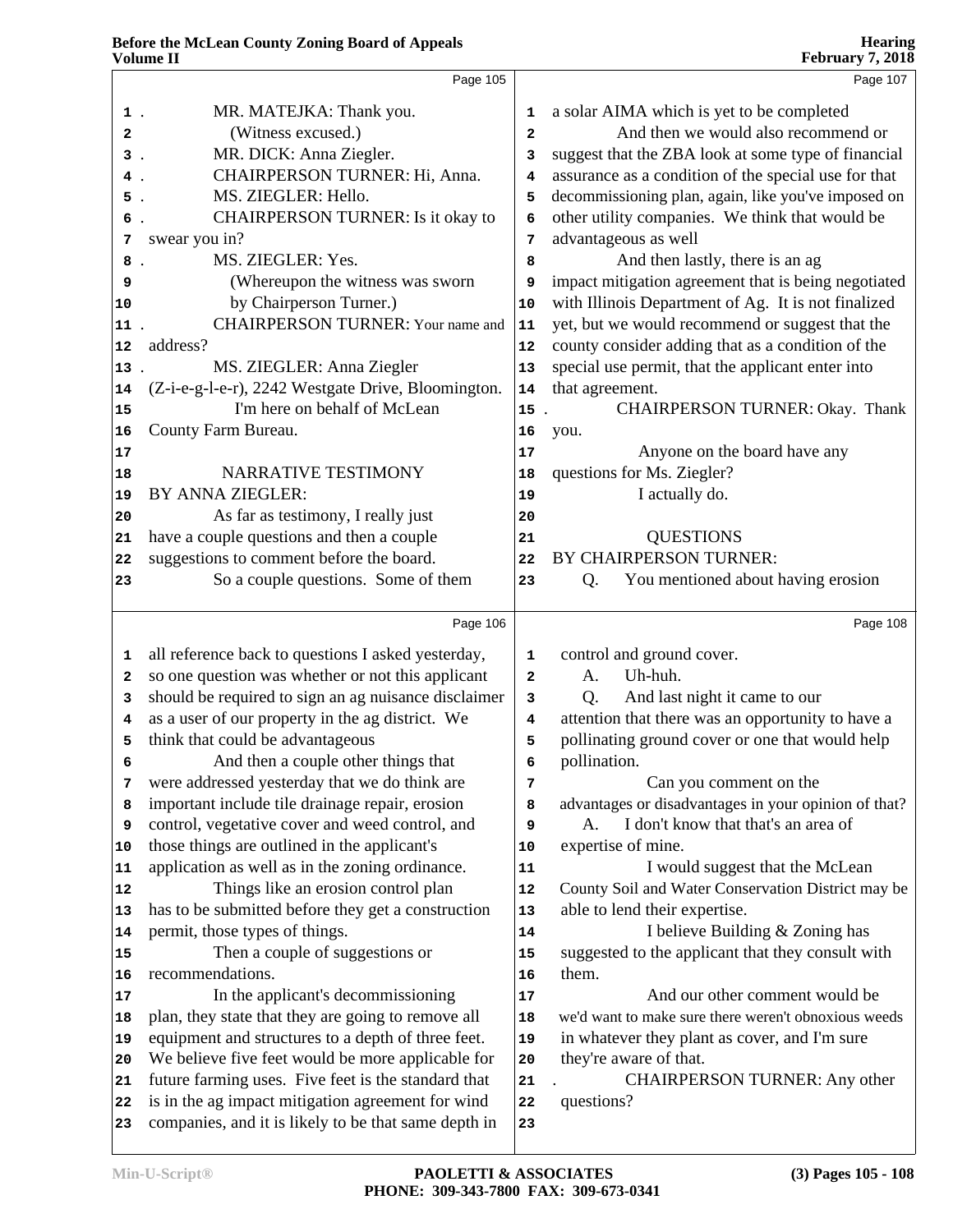|    | Page 109                                               |                | Page 111                                             |
|----|--------------------------------------------------------|----------------|------------------------------------------------------|
| 1  | <b>QUESTIONS</b>                                       | $\mathbf 1$    | I.                                                   |
| 2  | BY MR. DEAN:                                           | $\overline{a}$ | CHAIRPERSON TURNER: Arrowsmith I,                    |
| 3  | Do you have a timeframe for when the<br>Q <sub>r</sub> | 3              | correct.                                             |
| 4  | nuisance disclaimer -- no, the nuisance disclaimer     | 4              | Okay. At this point, it looks                        |
| 5  | is in place -- for the AIMA?                           | 5              | like I can ask you if you have a closing statement.  |
| 6  | I do not.<br>A.                                        | 6              | MR. STREICKER: Yes. Thank you.                       |
| 7  | I have seen a draft of it. I                           | 7              | Thank you again for the                              |
| 8  | had hoped to possibly submit it as an exhibit this     | 8              | opportunity, board members, again, counsel and       |
| 9  | evening, but I did not receive the go ahead to do      | 9              | staff.                                               |
| 10 | that because it's not a public document yet.           | $10$           | We've really appreciated not                         |
| 11 | I believe they are -- the                              | $\bf 11$       | only the input that you have provided, especially    |
| 12 | communication I've seen, they're accepting comments    | ${\bf 12}$     | staff, on our application process, but the questions |
| 13 | until February 20th, but I can't tell you beyond       | 13             | that the board has come up with have helped us even  |
| 14 | that when it will be finalized.                        | 14             | become I think more familiar with our project, and I |
| 15 | MR. DEAN: Thank you.                                   | 15             | note we have a couple follow-up points to questions  |
| 16 | <b>CHAIRPERSON TURNER: Any other</b>                   | 16             | yesterday that we wanted to add, and I would also    |
| 17 | questions?                                             | 17             | like to note for the board that we talked about      |
| 18 | Staff have any questions?                              | 18             | ground cover, and that's certainly one of the things |
| 19 | Anyone in the audience have                            | 19             | that we knew coming into the area is going to be     |
| 20 | questions for Ms. Ziegler?                             | 20             | important, and it's certainly been emphasized by     |
| 21 | And I'm sorry. I didn't ask you                        | 21             | staff and the board, and we absolutely want to make  |
| 22 | guys if the applicant has any questions?               | 22             | a Grade A effort to make sure that whatever native   |
| 23 | MR. STREICKER: No, but I would note                    | 23             | grasses are planted makes sense, not only for        |
|    |                                                        |                |                                                      |
|    | Page 110                                               |                | Page 112                                             |
| 1  | for the board, and I want to thank you for bringing    | $\mathbf 1$    | pollination but it's been made very clear to us that |
| 2  | that up, that we do plan to confer with the Soil and   | 2              | weed control is an absolute priority in the          |
| 3  | Water District, and we have met with the McLean        | 3              | agricultural area that we're going into, and we are  |
| 4  | County Farm Bureau and would like to keep that         | 4              | aware of that and are on top of it.                  |
| 5  | dialogue going ultimately to determine what is the     | 5              | With regard to the FEJA, I'm                         |
|    | best ground cover here.                                | 6              | sure we would consider that as I understand it.      |
| 7  | We definitely view that as a                           | 7              | THE REPORTER: With regard to the --                  |
| 8  | collaborative approach locally and almost              | 8              | it's a little hard to hear you.                      |
| 9  | hyperlocally with the ground cover as far as what      | 9              | MR. STREICKER: FEJA. I'm not sure                    |
| 10 | makes sense.                                           | 10             | what the acronym is. It's the one that Ms. Ziegler   |
| 11 | So that is absolutely on the top                       | 11             | mentioned.                                           |
| 12 | of our radar screen.                                   | 12             | MR. DICK: AIMA?                                      |
| 13 | CHAIRPERSON TURNER: Okay. Thank                        | 13             | MR. STREICKER: No, no.                               |
| 14 | you.                                                   | 14             | CHAIRPERSON TURNER: No. It was the                   |
| 15 | I think you're good to go.                             | 15             | nuisance disclaimer.                                 |
| 16 | Thank you.                                             | 16             | MR. STREICKER: Yeah, the nuisance                    |
| 17 | (Witness excused.)                                     | 17             | disclaimer.                                          |
| 18 | MR. DICK: Amy Winterland?                              | 18             | We're certainly amicable to                          |
| 19 | (No response)                                          | 19             | taking a look at that. We fully realize we're in an  |
| 20 | CHAIRPERSON TURNER: Is there anyone                    | 20             | agricultural area as we can tell from the pictures.  |
| 21 | else that wasn't on that list who would like to        | 21             | And with regard to the AIMA,                         |
| 22 | testify tonight on the Arrowsmith case?                | 22             | that's one of the things we've been dealing with in  |
| 23 | MR. DICK: That would be Arrowsmith                     | 23             | the wind world for quite some time. There's          |
|    |                                                        |                |                                                      |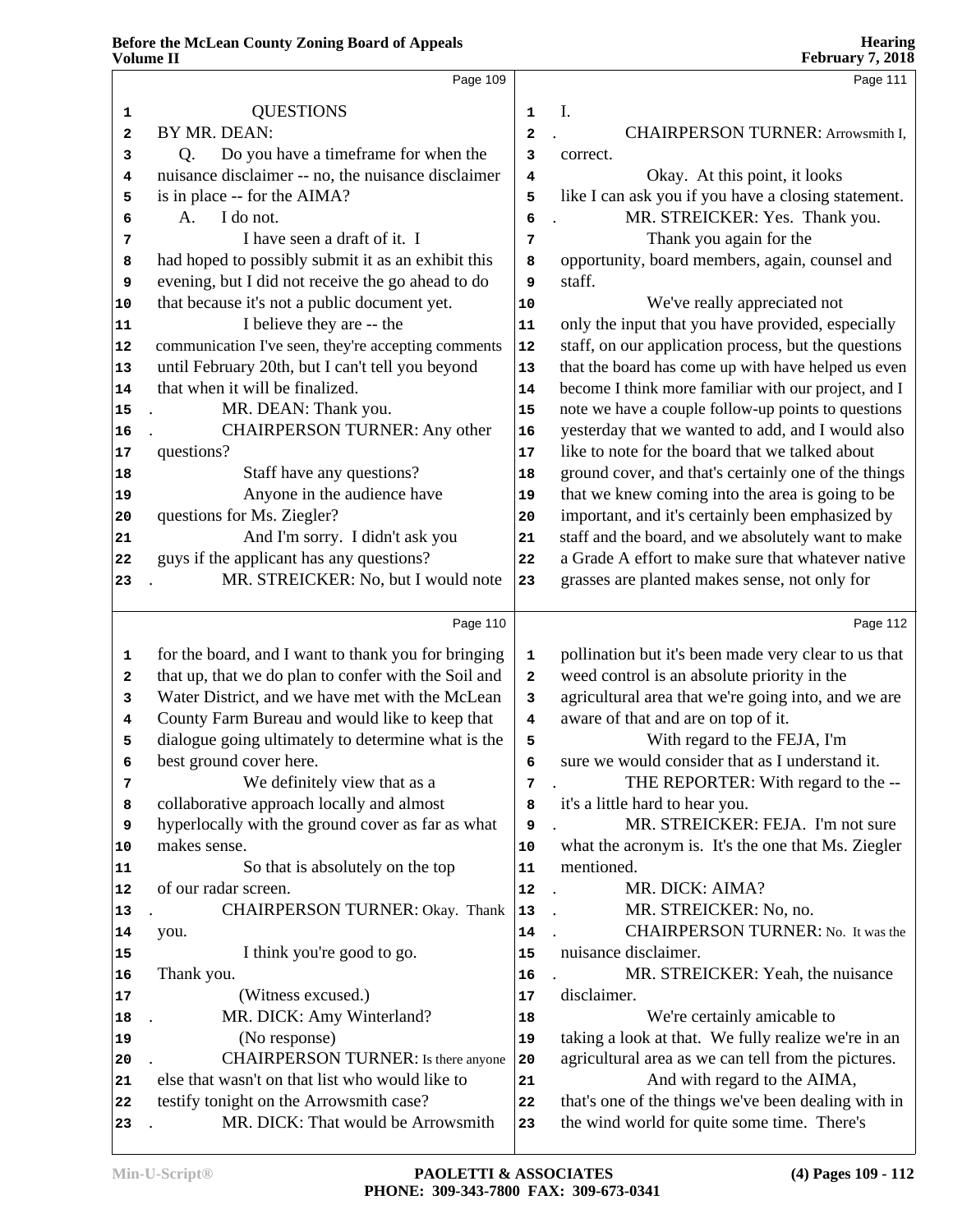|    |                                                      |            | $1 \text{ cm}$ and $1 \text{ cm}$                    |
|----|------------------------------------------------------|------------|------------------------------------------------------|
|    | Page 113                                             |            | Page 115                                             |
| 1  | actually a statute that the state has dictating the  | $1$ .      | MR. NOVACK: No.                                      |
| 2  | agricultural impact mitigation that would be entered | 2          | MR. STREICKER: Okay.<br>$\ddot{\phantom{a}}$         |
| 3  | into.                                                | 3          | You know, you saw some pictures                      |
| 4  | We have not seen any of the                          | 4          | yesterday of the site.                               |
| 5  | drafts of the AIMA. Certainly in my experience, the  | 5          | The equipment that goes in and                       |
| 6  | issues that come up are tiling, returning the land   | 6          | drives the piles into the ground, that really is the |
| 7  | to the condition it was which we admitted to prior   | 7          | heaviest piece of equipment that's going to be out   |
| 8  | to the project coming in, and there's certain        | 8          | on the construction site. It's a very quiet site,    |
| 9  | decommissioning requirements.                        | 9          | very low maintenance, and it's not going to create a |
| 10 | At this point, I would argue to                      | 10         | lot of traffic in the area.                          |
| 11 | the board it's probably not necessary to make a      | 11         | Obviously, we want to leave a                        |
| 12 | stipulation in the SUP because, one, I believe we've | ${\bf 12}$ | lasting economic betterment, whether that's for      |
| 13 | covered all those areas, and two, it is a formative  | $13$       | local construction spend. Certainly, hiring people   |
| 14 | document that's going to have input from a lot of    | ${\bf 14}$ | in the local economy is a priority of ours too.      |
| 15 | people, and I don't know what it's going to look     | 15         | I think you'll see some numbers                      |
| 16 | like when it gets finished.                          | 16         | in the application that we've broken down our        |
| 17 | And furthermore, McLean County                       | 17         | project spend to what we hope directly goes into the |
| 18 | is unique in that you have a very robust zoning      | 18         | local community.                                     |
| 19 | ordinance with Utility Major, a very robust wind     | 19         | Workforce is an interesting                          |
| 20 | energy conversion system ordinance and one of the    | ${\bf 20}$ | thing because the way the Future Energy Jobs Act is  |
| 21 | few counties at least that I've seen that's already  | 21         | set up, it requires a, quote-unquote, "qualified     |
| 22 | addressed solar in advance.                          | 22         | person" to be involved with the construction, and I  |
| 23 | So I believe hopefully with the                      | 23         | believe, I'm not certain, that the Illinois Commerce |
|    |                                                      |            |                                                      |
|    | Page 114                                             |            | Page 116                                             |
| 1  | application and our testimony here and the strength  | 1          | Commission is going to set the overall structure for |
| 2  | of your ordinance that those local residents should  | 2          | what is a qualified person to be working on these    |
| 3  | be very well protected.                              | 3          | projects and how the state is going to interpret     |
| 4  | Again, we do have a concern                          | 4          | that, and it's going to be a state level matter.     |
| 5  | about making commitment to enter an agreement where  | 5          | So for those entities and                            |
| 6  | we have not seen final terms, and, you know, cabling | 6          | individuals that get qualified as such, certainly we |
| 7  | depth for wind is a little bit different than solar  | 7          | hope many of those are from the area, and with the   |
| 8  | because you're actually farming over a wind farm,    | 8          | strength of the universities and the tech schools    |
| 9  | and I don't know how that's going to go.             | 9          | here, I would suspect that's the case.               |
| 10 | Also, and just to reiterate some                     | 10         | Lastly, again, we hope to be a                       |
| 11 | of the points that we really want to highlight in    | 11         | long-term resident of McLean County.                 |
| 12 | our application, it's our intention hopefully to     | 12         | Scott, anything you want to add?                     |
| 13 | come and be an exemplary resident of McLean County   | 13         | MR. NOVACK: I think I'd have to be                   |
| 14 | and not only land stewardship that we've done a lot, | 14         | sworn in.                                            |
| 15 | we hope to be a very low impact resident.            | 15         | MR. STREICKER: I think it carries                    |
| 16 | The construction of the wind                         | 16         | over from yesterday.                                 |
| 17 | farm as you see from the application is not nearly   | 17         | <b>CHAIRPERSON TURNER: It carries over</b>           |
| 18 | as intensive as other industrial construction. It    | 18         | but make sure you identify yourself.                 |
| 19 | doesn't require heavy equipment to be brought in the | 19         | MR. NOVACK: Sure.                                    |
| 20 | area.                                                | 20         | I'm Scott Novack with Cypress                        |
| 21 | And, Scott, I don't know if you                      | 21         | Creek Renewables, senior developer here in Illinois. |
| 22 | have anything you want to add on the equipment basis | 22         |                                                      |
| 23 | but                                                  | 23         |                                                      |
|    |                                                      |            |                                                      |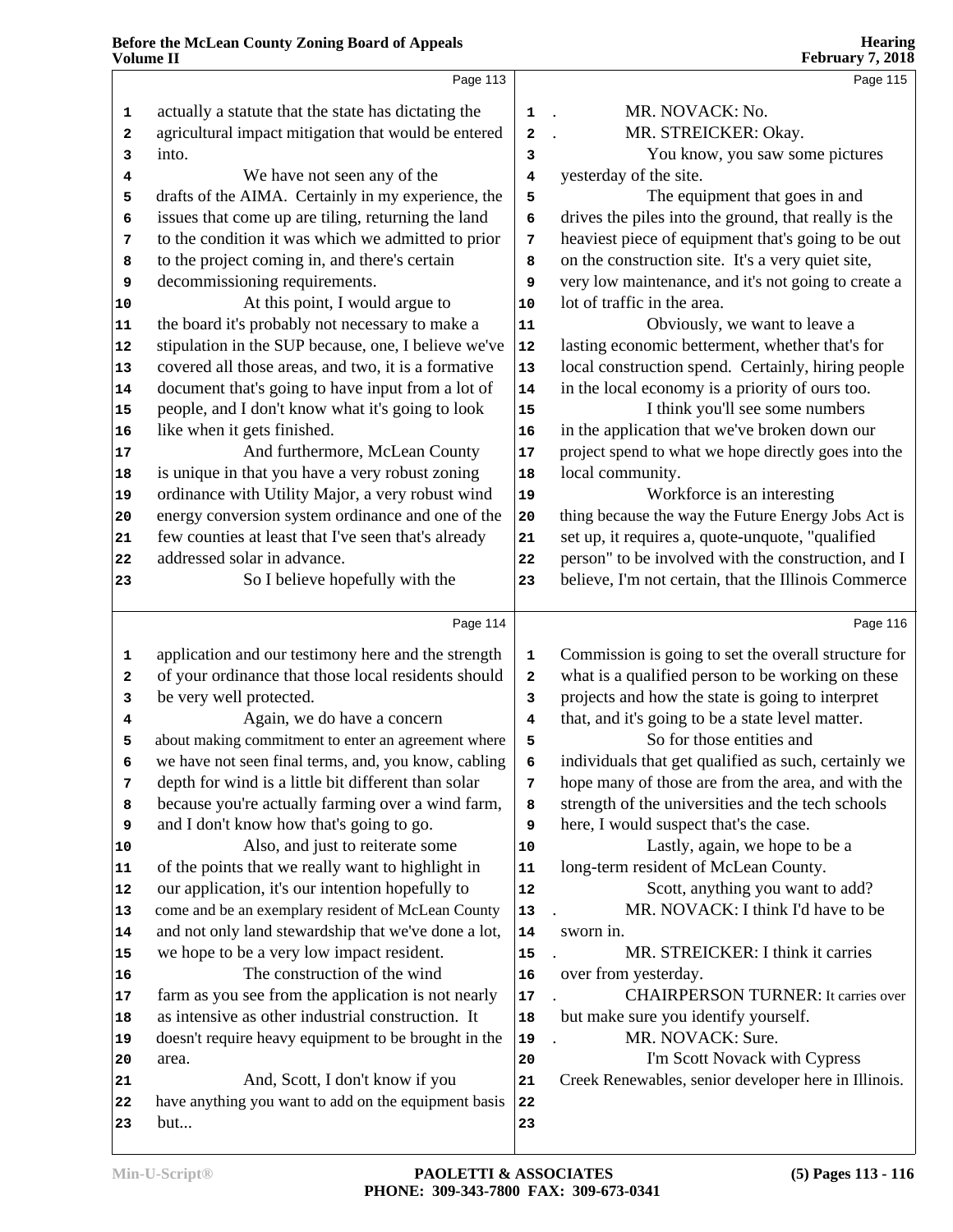|    | Page 117                                             |                         | Page 119                                             |
|----|------------------------------------------------------|-------------------------|------------------------------------------------------|
| 1  | NARRATIVE TESTIMONY                                  | 1                       | testified, and if you want to come give a closing,   |
| 2  | BY SCOTT NOVACK:                                     | $\overline{\mathbf{2}}$ | just come on up.                                     |
| 3  | I think Dave said it perfectly. I                    | 3                       | MR. DICK: Mike Matejka?                              |
| 4  | mean, we're really excited about the opportunity     | 4                       | MR. MATEJKA: No thanks.                              |
| 5  | here to be in this county and make a long-lasting    | 5                       | CHAIRPERSON TURNER: Anna Ziegler?                    |
| 6  | impact while at the same time making an extremely    | 6                       | MS. ZIEGLER: Just one final comment                  |
| 7  | low, you know, we want to make a nice economic       | 7                       | on the AIMA.                                         |
| 8  | presence and a clean tech presence but not be a      | 8                       | The applicant would be                               |
| 9  | nuisance either from a construction standpoint or a  | 9                       | negotiating that with the Illinois Department of Ag, |
| 10 | long-term standpoint.                                | $10$                    | so I understand their concern about signing an       |
| 11 | With our experience developing solar                 | 11                      | agreement they haven't seen yet, but if you made it  |
| 12 | all over the country, we're really well-tuned to do  | 12                      | a condition, it would be open to their negotiation   |
|    | just that, and I hope that we've done a good job of  |                         | with the Illinois Department of Ag.                  |
| 13 | answering questions, and I know that more can come   | 13                      |                                                      |
| 14 |                                                      | 14                      | So just wanted to make that                          |
| 15 | up in Arrowsmith II and Moraine.                     | 15                      | point. Thank you.                                    |
| 16 | And I'm looking at Mr. Kuritz because                | 16                      | CHAIRPERSON TURNER: Okay. With                       |
| 17 | I want to address something that he had brought up   | 17                      | that, I will officially close the hearing part of    |
| 18 | yesterday but I'll wait on that for the next         | 18                      | this, and we will have staff deliberation on this.   |
| 19 | CHAIRPERSON TURNER: You can go                       | 19                      | We may have other questions that                     |
| 20 | ahead.                                               | 20                      | come up in our staff deliberation, especially given  |
| 21 | MR. NOVACK: Okay. Perfect.                           | 21                      | that this has gone over two nights. I know I've had  |
| 22 | You stumped me on vaults                             | 22                      | a few come up so if you'll hang around.              |
| 23 | yesterday so I wanted to make sure that I was        | 23                      | MR. DEAN: We're going to have board                  |
|    | Page 118                                             |                         | Page 120                                             |
| 1  | educated on that, so I spoke with one of our         | 1                       | deliberation, right?                                 |
| 2  | internal civil engineers. He explained exactly what  | 2                       | CHAIRPERSON TURNER: I did say staff,                 |
| 3  | they are. You were pinpoint on, and he also          | 3                       | didn't I? I meant board deliberation.                |
| 4  | confirmed that we do not use vaults because we don't | 4                       | Thank you.                                           |
| 5  | have to based on the scale of the wires and what     | 5                       | MR. DEAN: Okay. I have one comment.                  |
| 6  | we're doing there.                                   | 6                       | Would it be possible to get the                      |
| 7  | So to confirm, there's                               | 7                       | agricultural nuisance disclaimer in front of these   |
| 8  | slab-on-grade that house the transformer and the     | 8                       | folks this evening?                                  |
| 9  | inverter, and then the conduit is stubbed through    | 9                       | CHAIRPERSON TURNER: Yeah, that was                   |
| 10 | the slab and then goes down into the underground     | 10                      | my thought too. I would like them to see it if we    |
| 11 | from there without the necessity to use vaults at    | ${\bf 11}$              | have a copy of it.                                   |
| 12 | all.                                                 | 12                      | Do we have a copy?                                   |
| 13 | So thank you for that.                               | $13$                    | MR. KURITZ: Here.                                    |
| 14 | And with that said, thank you                        | 14                      | CHAIRPERSON TURNER: There you go.                    |
| 15 | very much for hearing our case.                      | 15                      | That way you guys can see it and                     |
|    | <b>CHAIRPERSON TURNER: Okay. Thank</b>               | 16                      | know what it looks like.                             |
| 16 |                                                      | 17                      | Okay. I think maybe we should                        |
| 17 | you.                                                 |                         | start, since this is new just with the pluses and if |
| 18 | (Witness excused.)                                   | 18                      |                                                      |
| 19 | <b>CHAIRPERSON TURNER: Does anyone</b>               | 19                      | there are minuses, things that you're puzzled about  |
| 20 | who -- should we go down the list?                   | 20                      | or that you like that we're seeing so that we can    |
| 21 | Anyone who testified is allowed                      | 21                      | kind of discuss those and go from there.             |
| 22 | to come up and give a closing.                       | 22                      | It will make the future ones a                       |
| 23 | So we will call your name if you                     | 23                      | lot easier but this first one I think, rather than   |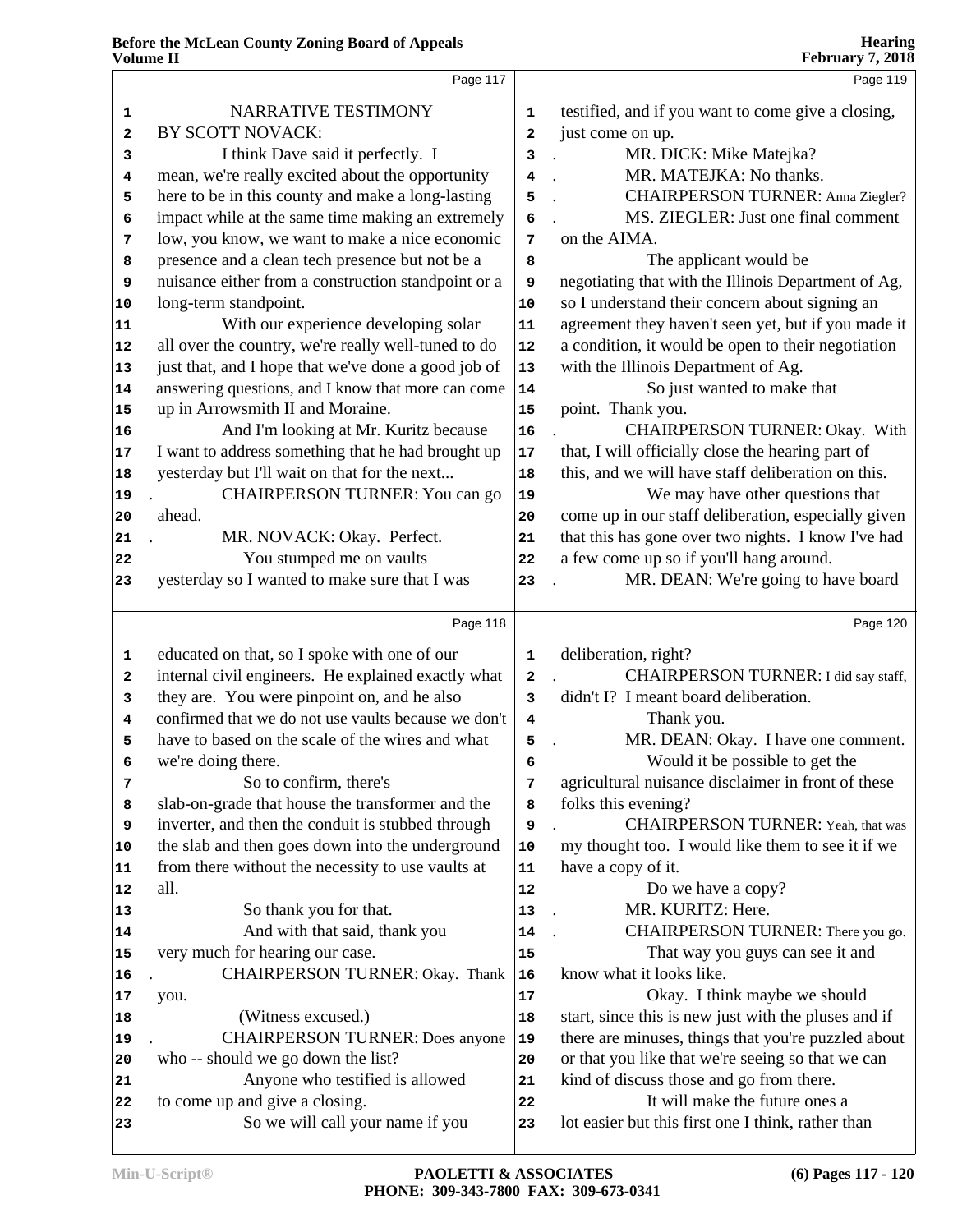|                            | Page 121                                                                                                |                         | Page 123                                                                                                                                                                        |
|----------------------------|---------------------------------------------------------------------------------------------------------|-------------------------|---------------------------------------------------------------------------------------------------------------------------------------------------------------------------------|
| 1                          | going through the standards right now, let's talk                                                       | 1                       | (Mr. Novack nodded)                                                                                                                                                             |
| 2                          | about that just for a minute.                                                                           | $\overline{\mathbf{c}}$ | MR. BANGERT: All conduit. Okay. So                                                                                                                                              |
| 3                          | MR. DEAN: Well, the pluses are                                                                          | 3                       | that answers that.                                                                                                                                                              |
| 4                          | pretty obvious. It's eco-friendly. You know, it's                                                       | 4                       | CHAIRPERSON TURNER: That was a yes,                                                                                                                                             |
| 5                          | something that our state has evidently mandated. I                                                      | 5                       | it will be removed?                                                                                                                                                             |
| 6                          | was unaware of that. The state has mandated solar                                                       | 6                       | MR. NOVACK: Yeah. You got my nod?                                                                                                                                               |
| 7                          | energy being constructed in Illinois to a certain                                                       | 7                       | I don't know if that shows up, but we're going to                                                                                                                               |
| 8                          | level. I'm not sure what that is. I think 25                                                            | 8                       | remove everything including the conduit, all the                                                                                                                                |
| 9                          | percent is required.                                                                                    | 9                       | wires.                                                                                                                                                                          |
| 10                         | <b>CHAIRPERSON TURNER: I think he said</b>                                                              | $10$                    | MR. STREICKER: And additionally,                                                                                                                                                |
| 11                         | 25 percent renewable energy is what we're shooting                                                      | ${\bf 11}$              | staff has recommended a standards stip that we would                                                                                                                            |
| 12                         | for.                                                                                                    | 12                      | repair all field tile that's damaged. I believe                                                                                                                                 |
| 13                         | MR. DEAN: I thought it was 25                                                                           | 13                      | that's No. 4 in the stipulations, and we would be                                                                                                                               |
| 14                         | percent solar.                                                                                          | 14                      | very amicable to doing so, and we will abide by that                                                                                                                            |
| 15                         | Is it 25 percent solar as part                                                                          | 15                      | stipulation if the board decides it's ultimately                                                                                                                                |
| 16                         | of the renewable package?                                                                               | 16                      | appropriate.                                                                                                                                                                    |
| 17                         | MR. STREICKER: It's 25 percent                                                                          | $17$                    | CHAIRPERSON TURNER: Brian, do you                                                                                                                                               |
| 18                         | renewable by 2025 is the goal.                                                                          | 18                      | feel, is there a necessity to notify people around                                                                                                                              |
| 19                         | There are mandates for both                                                                             | 19                      | as being out in the ag area? Do neighbors need to                                                                                                                               |
| 20                         | solar and wind.                                                                                         | 20                      | be notified that, hey, we're doing some digging                                                                                                                                 |
| 21                         | MR. NOVACK: That's right, and I                                                                         | 21                      | around here that could affect field tile or is it                                                                                                                               |
| 22                         | don't have the numbers in front of me as to how that                                                    | 22                      | pretty much assumed when you see a project like this                                                                                                                            |
| 23                         | exactly breaks down, but the answer is it's 25                                                          | 23                      | that -- I mean, if this was your neighbor doing                                                                                                                                 |
|                            |                                                                                                         |                         |                                                                                                                                                                                 |
|                            | Page 122                                                                                                |                         |                                                                                                                                                                                 |
|                            |                                                                                                         |                         |                                                                                                                                                                                 |
| 1                          | percent renewable.                                                                                      | $\mathbf{1}$            | this, what would you want?                                                                                                                                                      |
| 2                          | MR. DEAN: Okay. Thank you.                                                                              | $\overline{a}$          |                                                                                                                                                                                 |
| 3                          | MR. BANGERT: I do agree that there's                                                                    | 3                       |                                                                                                                                                                                 |
| 4                          | plenty of benefits to a project like this. I still                                                      | 4                       | about what's going to be taking place so that, you                                                                                                                              |
| 5                          | in the back of my mind still think these would be                                                       | 5                       |                                                                                                                                                                                 |
| 6                          | placed well on, you know, unused parking lots and                                                       | 6                       | talk to. I mean, that would kind of rectify that                                                                                                                                |
| 7                          | landfills and places like that that wouldn't take                                                       | 7                       | Page 124<br>MR. BANGERT: Well, obviously, just a<br>conversation, you know, a good neighbor conversation<br>know, it could be communicated quickly and who do we<br>right away. |
| 8                          | out productive land that these projects are going to                                                    | 8                       | <b>CHAIRPERSON TURNER: So some</b>                                                                                                                                              |
| 9                          | take out.                                                                                               | 9                       |                                                                                                                                                                                 |
| 10                         | I also view -- you know, the                                                                            | 10                      |                                                                                                                                                                                 |
| 11                         | landowners don't seem to be concerned about the tile                                                    | 11                      | MR. BANGERT: Yeah, because the                                                                                                                                                  |
|                            | on their property. I am concerned about the people                                                      | 12                      | burden of proof then becomes, well, was this an                                                                                                                                 |
|                            | that are upstream, downstream, anybody that could                                                       | 13                      | show up that you think may be related to field tile.<br>existing issue before or did we cause this?                                                                             |
|                            | possibly be impacted in that regard, but as long as                                                     | 14                      | MR. SANDAGE: Can I testify to that                                                                                                                                              |
|                            | we've got that covered through either AIMA or                                                           | 15                      | information on who to talk to if drainage issues do<br>again?                                                                                                                   |
| 16                         | another way because those projects don't always show                                                    | 16                      | <b>CHAIRPERSON TURNER: Not at this</b>                                                                                                                                          |
| 12<br>13<br>14<br>15<br>17 | up right away. Those can be years down the road.                                                        | ${\bf 17}$              | point. Sorry.                                                                                                                                                                   |
| 18                         | Erosion control, another one, is                                                                        | 18                      | MR. BANGERT: So yeah.                                                                                                                                                           |
| 19                         | a project, you know, they're not going to use heavy                                                     | 19                      | CHAIRPERSON TURNER: Okay. So maybe                                                                                                                                              |
| 20                         | equipment, but one clarification I could use is                                                         | 20                      | if we had a stipulation of contact numbers should                                                                                                                               |
| 21<br>22                   | maybe the conduit for the wiring, I didn't ask as to<br>whether that was going to be removed as part of | 21<br>${\bf 22}$        | anything come up.<br>MR. BANGERT: Yeah.                                                                                                                                         |

 . MR. BANGERT: Yeah. . CHAIRPERSON TURNER: Anybody else?

the --

# **Hearing**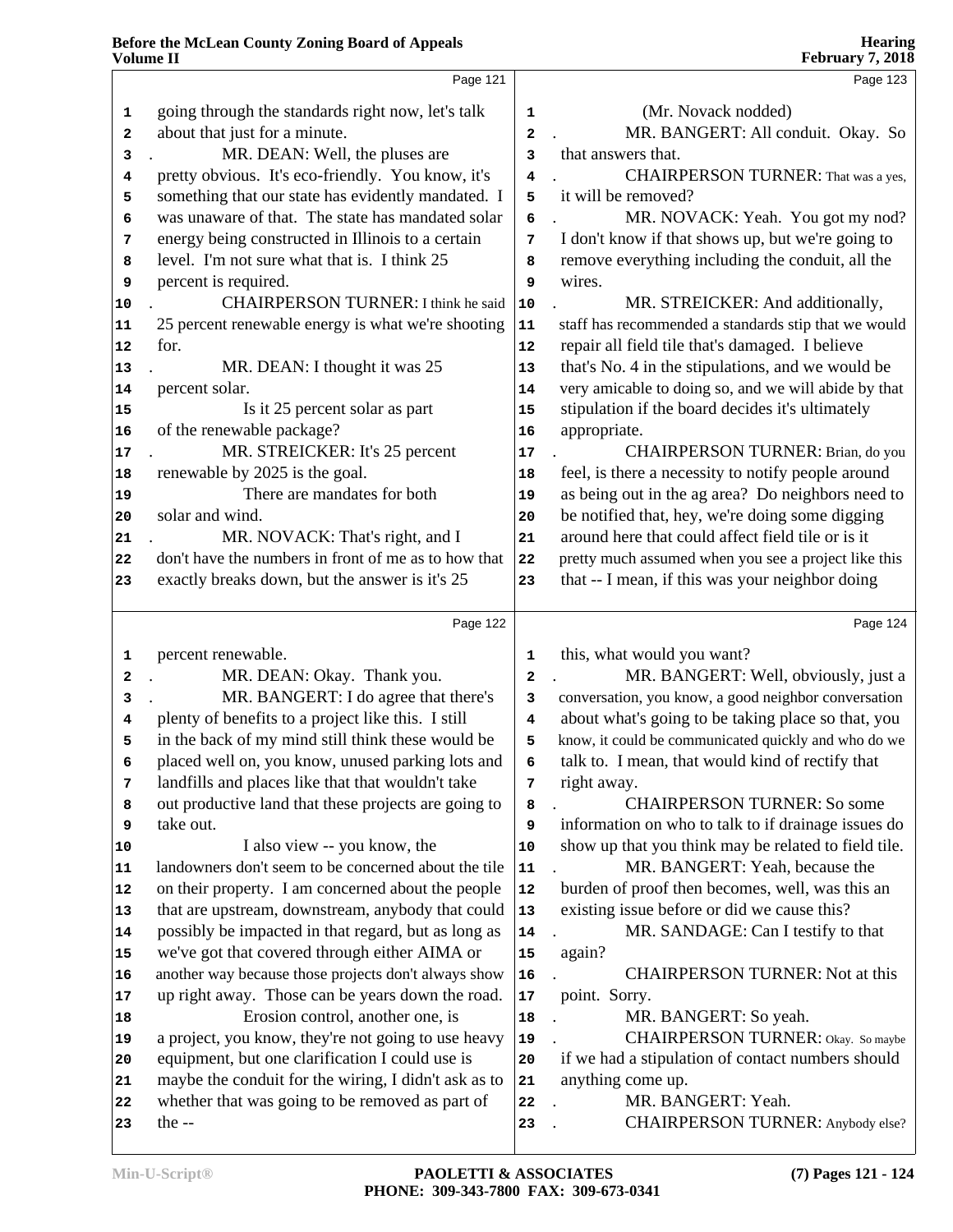|    | Page 125                                             |                         | Page 127                                             |
|----|------------------------------------------------------|-------------------------|------------------------------------------------------|
| 1  | MS. TAYLOR: Yes. I came to the                       | 1                       | CHAIRPERSON TURNER: And we did hear,                 |
| 2  | Midwest, grew up in the Pacific Northwest where land | $\overline{\mathbf{2}}$ | you know, how it can be good for land to let it      |
| 3  | was valued so much and came to the Midwest when I    | 3                       | rejuvenate to be taken out, and I do believe in      |
| 4  | was 12 and went to high school in Colfax, and it's   | 4                       | that, and I do think that our food production is     |
| 5  | beautiful. The prairie is beautiful, and I think we  | 5                       | pretty high at this point.                           |
| 6  | all want to preserve that, and I just want to say    | 6                       | But Phil, I have a question for                      |
| 7  | that I guess as these things develop, and I'm a      | 7                       | you where that concern -- and it sounds like it's a  |
| 8  | strong proponent of renewable energy, but we need to | 8                       | concern across-the-board as far as is there any way, |
| 9  | think through at some point how much of the prairie  | 9                       | and I don't think we can do it here, we'd probably   |
| 10 | we want to cover.                                    | 10                      | have to go into our ordinances, but is there any way |
| 11 | I'm not saying I'm opposed to                        | ${\bf 11}$              | we can put a limit as to how much of the land or a   |
| 12 | this project. You know, balancing those two things   | 12                      | percentage of farm or anything like that that can be |
| 13 | out is a difficult issue.                            | 13                      | converted?                                           |
| 14 | CHAIRPERSON TURNER: I agree, and                     | 14                      | MR. DICK: Not that I can think of.                   |
| 15 | when I think of these things, that's exactly what I  | 15                      | I think that's a policy decision that you really     |
| 16 | think. You know, how do we restrict the amount of    | 16                      | wouldn't want to put in a zoning ordinance.          |
| 17 | land that is taken over by this, or do we.           | 17                      | <b>CHAIRPERSON TURNER:</b> So that would be          |
| 18 | Obviously, we don't want                             | 18                      | done on the McLean County board level then?          |
| 19 | MS. TAYLOR: It's really special when                 | 19                      | MR. DICK: I would think so.                          |
| 20 | you drive across the prairie from Champaign to       | 20                      | CHAIRPERSON TURNER: Good. We'll let                  |
| 21 | Bloomington on a summer evening and look out over it | 21                      | them worry about that. I like those.                 |
| 22 | and see the clouds and                               | 22                      | And that's kind of what I                            |
| 23 | MR. KURITZ: Yeah, I guess I like the                 | 23                      | thought too, that ultimately it's their decision     |
|    | Page 126                                             |                         | Page 128                                             |
| 1  | idea of the solar renewable and the wind energy that | 1                       | whether it goes in or not so that's where that would |
| 2  | we've been putting in here, but someone last night   | $\mathbf{2}$            | come in.                                             |
| 3  | said that it's funny that it takes 20 acres to       | 3                       | Rick?                                                |
| 4  | produce two megawatts of solar, and for about one    | 4                       | MR. DEAN: And it's the landowner's                   |
| 5  | acre, it sounds like we can do up to four and a half | 5                       | prerogative to use his land for whatever he chooses  |
|    | megawatts with one wind turbine without taking       | 6                       | to.                                                  |
| 7  | anywhere close to as much land out of production.    | 7                       | I've got one other question for                      |
| 8  | And I guess that's the only real                     | 8                       | the applicant.                                       |
| 9  | issue that I have is sort of like what Brian said.   | 9                       | So we're talking two megawatts                       |
| 10 | There's got to be land out there that doesn't score  | 10                      | per 20 acres.                                        |
| 11 | off the top of the charts that's not the flattest,   | 11                      | How many megawatts does the                          |
| 12 | blackest land in McLean County.                      | 12                      | state document that just passed last November or     |
| 13 | That said, you know, I know that                     | 13                      | December allow for?                                  |
| 14 | the landowner, he's probably going to make as much   | ${\bf 14}$              | MR. NOVACK: So to get to -- so it's                  |
| 15 | out of this crop or more than he is with the other   | 15                      | 30,000. If all of the solar that the IEPA has set    |
| 16 | and he's going to have a guaranteed income versus    | 16                      | out to achieve by 2025, it's actually by the year    |
| 17 | having to play the commodities market, so I really   | 17                      | 2030, was built on ground-mounted systems, and       |
| 18 | hate to take that away from him.                     | 18                      | that's not the case because there is going to be     |
| 19 | But that's the only real issue I                     | 19                      | some behind the meter commercial and industrial,     |
| 20 | have is the fact that it is, you know, I know it's   | 20                      | there's going to be some rooftop installations.      |
| 21 | not taking it away forever, but it is taking away    | 21                      | It's going to a decent percentage of all of that.    |
| 22 | crop production right now and some of the best land  | 22                      | But if all of that was on the ground, it would take  |
| 23 | out there.                                           | 23                      | 30,000 acres by that same math of ten acres per      |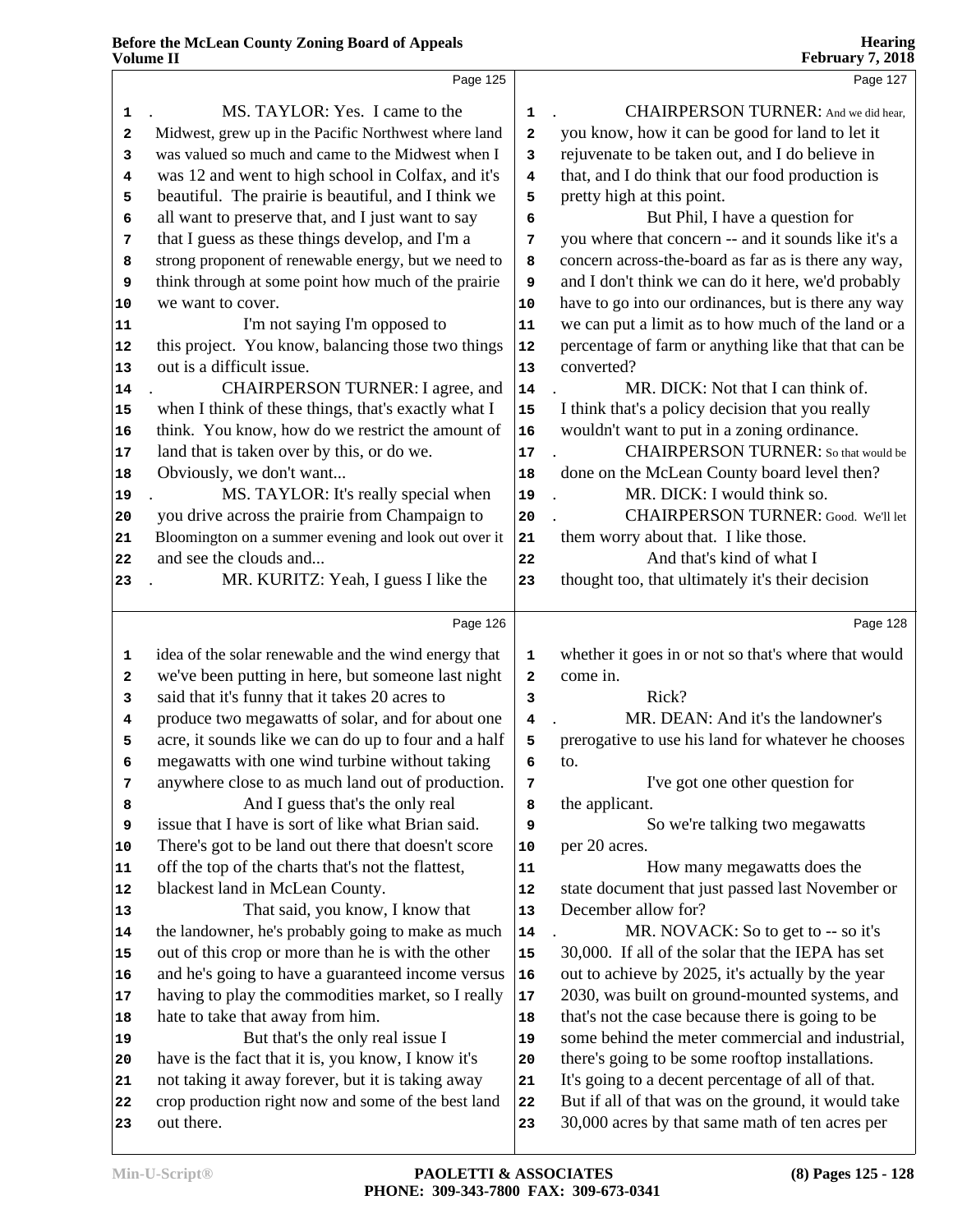|              | Page 129                                             |                         | Page 131                                             |
|--------------|------------------------------------------------------|-------------------------|------------------------------------------------------|
| $\mathbf{1}$ | megawatt, which is a conservative number.            | 1                       | In this case, we are lessees. I                      |
| 2            | 30,000 acreswe did the math                          | $\mathbf{2}$            | don't know if the county has modified these in the   |
| 3            | on this because we were curious. 30,000 acres out    | 3                       | past, but we are not going to be the owner of this   |
| 4            | of 27 million acres of farmland in the State of      | 4                       | property.                                            |
| 5            | Illinois is .001 percent, and I forgot where I was,  | 5                       | MR. DEAN: Okay. Yeah, I understand                   |
| 6            | but I also looked at it on a county perspective. I   | 6                       | this maybe does not apply to you.                    |
| 7            | haven't looked at in McLean, and I don't want to     | 7                       | MR. STREICKER: This document would                   |
| 8            | quiz any of you all here to ask how many prime acres | 8                       | not apply to us.                                     |
| 9            | of farmland there is in this wonderful big county.   | 9                       | <b>CHAIRPERSON TURNER:</b> The nature of it          |
| 10           | I'm sure there's a lot, and we can all do the math.  | 10                      | is what we're trying to get, so will you, Sam,       |
| 11           | So when you look at it                               | 11                      | address that?                                        |
| 12           | individually, when you think about a 20-acre farm,   | 12                      | MS. WALLEY: I think you're right. I                  |
| 13           | it sounds like a lot of them. Holistically though,   | 13                      | think for the most part it applies to property       |
| 14           | when it's compared to how much, you know, we're      | 14                      | owners and landowners, that sort of thing.           |
| 15           | blessed with a lot of really great farmland here in  | ${\bf 15}$              | If you were to agree to the                          |
| 16           | this state, so on a relative basis, you know, it's a | 16                      | terms of it, I think it would be as the chairwoman   |
| 17           | small amount luckily.                                | 17                      | said. It would be the spirit of it and not           |
| 18           | MR. DEAN: Okay. Thank you.                           | 18                      | necessarily the literal language as a property owner |
| 19           | CHAIRPERSON TURNER: You know, my                     | 19                      | versus a lessee.                                     |
| 20           | other thought is since it is rich farmland and it is | 20                      | MR. STREICKER: Sure. And we would                    |
| 21           | some of the highest production farmland that it will | 21                      | definitely agree to the spirit of it and be willing  |
| 22           | be a tougher business decision for farmers to have   | ${\bf 22}$              | to consider modifications if the board or counsel    |
| 23           | these put on their land, and ultimately that's what  | 23                      | wanted to modify this document to conform to our     |
|              | Page 130                                             |                         | Page 132                                             |
| $\mathbf 1$  | it will come down to if we, you know, move ahead     | $\mathbf{1}$            | construction.                                        |
| 2            | with this.                                           | $\overline{\mathbf{2}}$ | CHAIRPERSON TURNER: Okay. And that                   |
| 3            | Anybody have anything else they                      | 3                       | may be worthwhile for us.                            |
| 4            | want to add?                                         | 4                       | MR. BANGERT: And can I get one more?                 |
| 5            | Okay. Shall we walk through the                      | 5                       | <b>CHAIRPERSON TURNER: Sure.</b>                     |
| 6            | standards then?                                      | 6                       | MR. BANGERT: So before we dive into                  |
| 7            | MR. DEAN: Did we get the nuisance                    | 7                       | that, the decommissioning plan, and maybe this is a  |
| 8            | thing in front of the folks?                         | 8                       | question for staff, the decommissioning plan doesn't |
| 9            | <b>CHAIRPERSON TURNER: Yes.</b>                      | 9                       | exist, but there will be one. Is that my             |
| 10           | MR. DEAN: Okay. My take on that is                   | 10                      | understanding?                                       |
| 11           | it's not very burdensome.                            | 11                      | MR. DICK: Our ordinance doesn't                      |
| 12           | MR. STREICKER: Sure. A couple                        | 12                      | require that they have a decommissioning plan but    |
| 13           | comments on the nuisance, certainly recognizing      | 13                      | that they decommission it at the end of the          |
| 14           | we're in an agricultural area and willing to abide   | 14                      | operation, that they remove everything.              |
| 15           | by the activities going on out there.                | 15                      | MR. BANGERT: Okay.                                   |
| 16           | A couple things with the                             | 16                      | CHAIRPERSON TURNER: I'm glad you                     |
| 17           | disclaimer.                                          | 17                      | brought that up, Brian, because I did have a         |
| 18           |                                                      |                         | question for you guys.                               |
|              | One, it talks about not being                        | 18                      |                                                      |
| 19           | conducive to residential activities. Obviously       | 19                      | What determines, what instigates                     |
| 20           | we're not doing that.                                | 20                      | a decommissioning for you?                           |
| 21           | It also states in the beginning                      | 21                      | MR. STREICKER: Thank you for that                    |

property.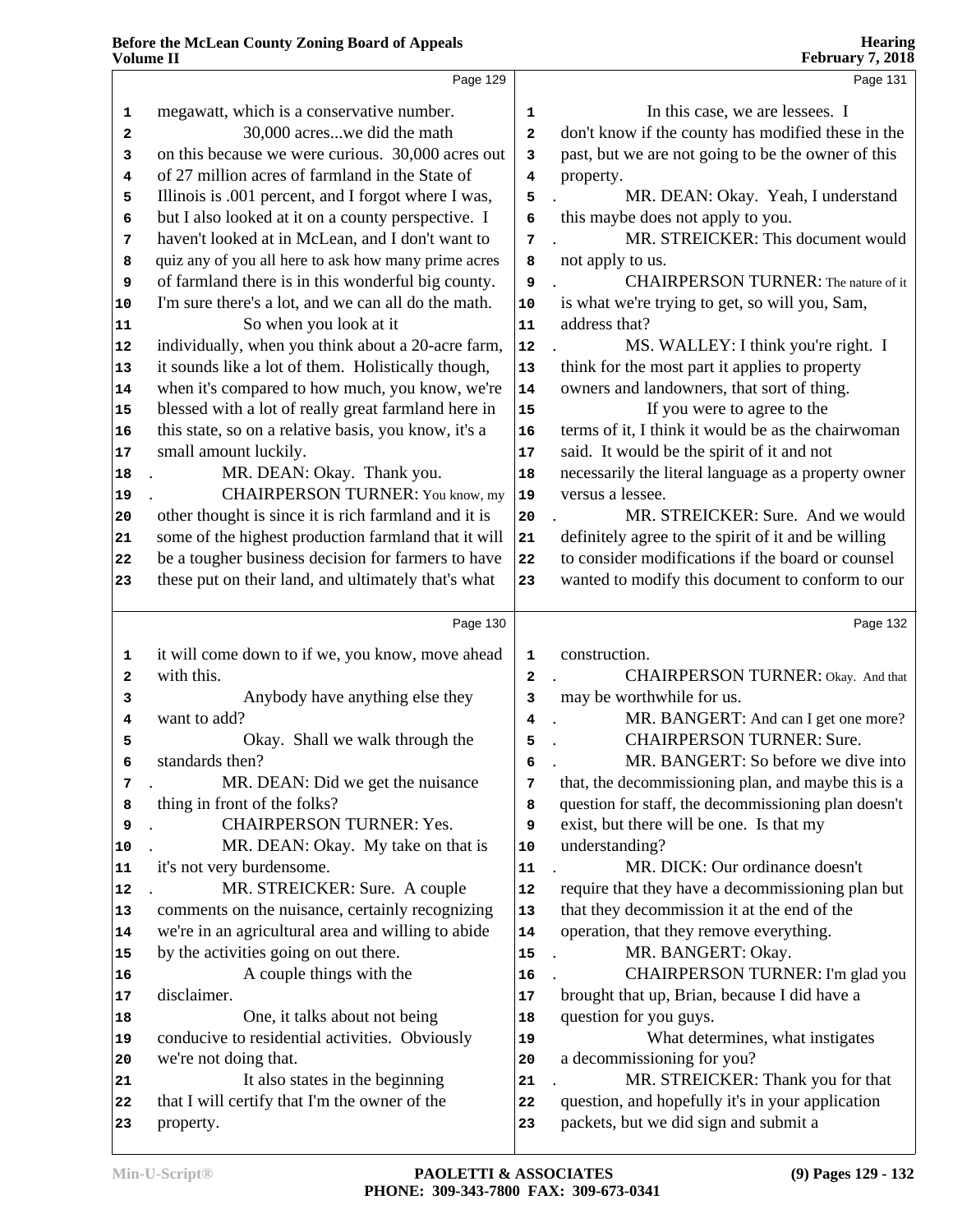|    | Volume II                                           |              | <b>February 7, 2018</b>                              |
|----|-----------------------------------------------------|--------------|------------------------------------------------------|
|    | Page 133                                            |              | Page 135                                             |
| 1  | decommissioning plan, and just for the board, when  | 1            | wouldn't be anytaking everything down three feet     |
| 2  | it says decommissioning will occur as a result of   | $\mathbf{2}$ | isn't an issue.                                      |
| 3  | the following: either our lease expires or the      | 3            | MR. NOVACK: No.                                      |
| 4  | asset is not producing power for 12 consecutive     | 4            | MR. KURITZ: Because we do have five                  |
| 5  | months.                                             | 5            | feet on our wind farms because they've got great big |
| 6  | At that point, we have obligated                    | 6            | concrete bases, and if you're going back to farm     |
| 7  | ourselves to do the following: remove all           | 7            | ground, and nobody deplows anymore it doesn't seem   |
| 8  | owner-operated equipment, conduit, structures,      | 8            | like, but anyway, if there's nothing going to be     |
| 9  | foundation to a depth of at least three feet below  | 9            | there with this installation, then that's not an     |
| 10 | grade; remove all fencing unless the owner of the   | 10           | issue.                                               |
| 11 | leased real estate requests in writing for it to    | 11           | MR. BANGERT: So that decommissioning                 |
| 12 | stay in place; and then take the following steps to | 12           | plan you just spoke of there, what if you guys       |
| 13 | restore the land, grade the land after subsurface   | $13$         | aren't in business then? You wouldn't be able to     |
| 14 | equipment removal, reseed the land using local      | 14           | decommission it.                                     |
| 15 | noninvasive grasses, and maintain the grass for a   | 15           | MR. STREICKER: I think we noted or                   |
| 16 | total of three months after seeding.                | 16           | at least one thing in our application, that given    |
| 17 | And that's assuming we have                         | ${\bf 17}$   | the racking system that Scott just referred to, the  |
| 18 | rights to be on the property, which I'm presuming   | 18           | metal supports for the solar rays we think has very  |
| 19 | could be worked out.                                | 19           | high salvage value as well as the other components.  |
| 20 | And then it says, all such                          | 20           | So one, there would certainly be                     |
| 21 | removal and decommissioning shall occur within 18   | 21           | an economic incentive for someone to come in there   |
| 22 | months of any aforementioned decommissioning        | ${\bf 22}$   | and remove this equipment if you were gone, and I    |
| 23 | condition, and the operator is responsible for      | 23           | can check the application to see if we specified     |
|    |                                                     |              |                                                      |
|    | Page 134                                            |              | Page 136                                             |
| 1  | decommissioning.                                    | 1            | anything else but certainly decommissioning is a top |
| 2  | And we have also agreed that we                     | $\mathbf{z}$ | priority for us because we understand it's a top     |
| 3  | will provide McLean County with an updated signed   | 3            | priority for the county.                             |
| 4  | decommissioning plan within 30 days if we transfer  | 4            | <b>CHAIRPERSON TURNER: Yeah. I think</b>             |
| 5  | ownership of the facility or operation in some      | 5            | that we need to -- we've learned here that I think   |
| 6  | capacity.                                           | 6            | we need to definitely set some decommissioning       |
| 7  | CHAIRPERSON TURNER: Okay. Thank                     | 7            | stipulations similar to what exists currently in the |
| 8  | you.                                                | 8            | AIMA for the wind farms, and we can hit that as we   |
| 9  | MR. KURITZ: You made it clear that                  | 9            | come across it.                                      |
| 10 | all you got is slab, but you're going to drive      | 10           | But what I would suggest to the                      |
| 11 | I-beams into the, galvanized I assume I-beams into  | 11           | board and would be willing to discuss before we get  |
| 12 | the ground, and they're going to go down five to    | 12           | there is that we get a decommissioning estimation    |
| 13 | seven feet or more?                                 | 13           | and they can include their, you know, their          |
| 14 | MR. NOVACK: Could be as much as ten                 | 14           | recyclable or their recoupable out of the steel, but |
| 15 | as it's been explained to me.                       | 15           | at the same time, if, you know, the life, say just   |
| 16 | MR. KURITZ: Okay. So you're saying                  | 16           | like it is in the AIMA, ten years down the road we   |
| 17 | that you'd cut those off at three feet?             | 17           | can get another quote, and by the 11th year, they    |
| 18 | MR. NOVACK: No. We're going to pull                 | 18           | need to present a bond for that amount of the        |
| 19 | those out completely.                               | 19           | decommission.                                        |
| 20 | MR. KURITZ: You're going to go ahead                | 20           | MR. BANGERT: Yeah, it could be put                   |
| 21 | and pull them out.                                  | 21           | in there some way to tie it with the Consumer Price  |
| 22 | MR. NOVACK: Yeah.                                   | 22           | Index so as costs keep going up, it will cover it    |
| 23 | MR. KURITZ: Okay. So really, there                  | 23           | down the road.                                       |
|    |                                                     |              |                                                      |

**Hearing**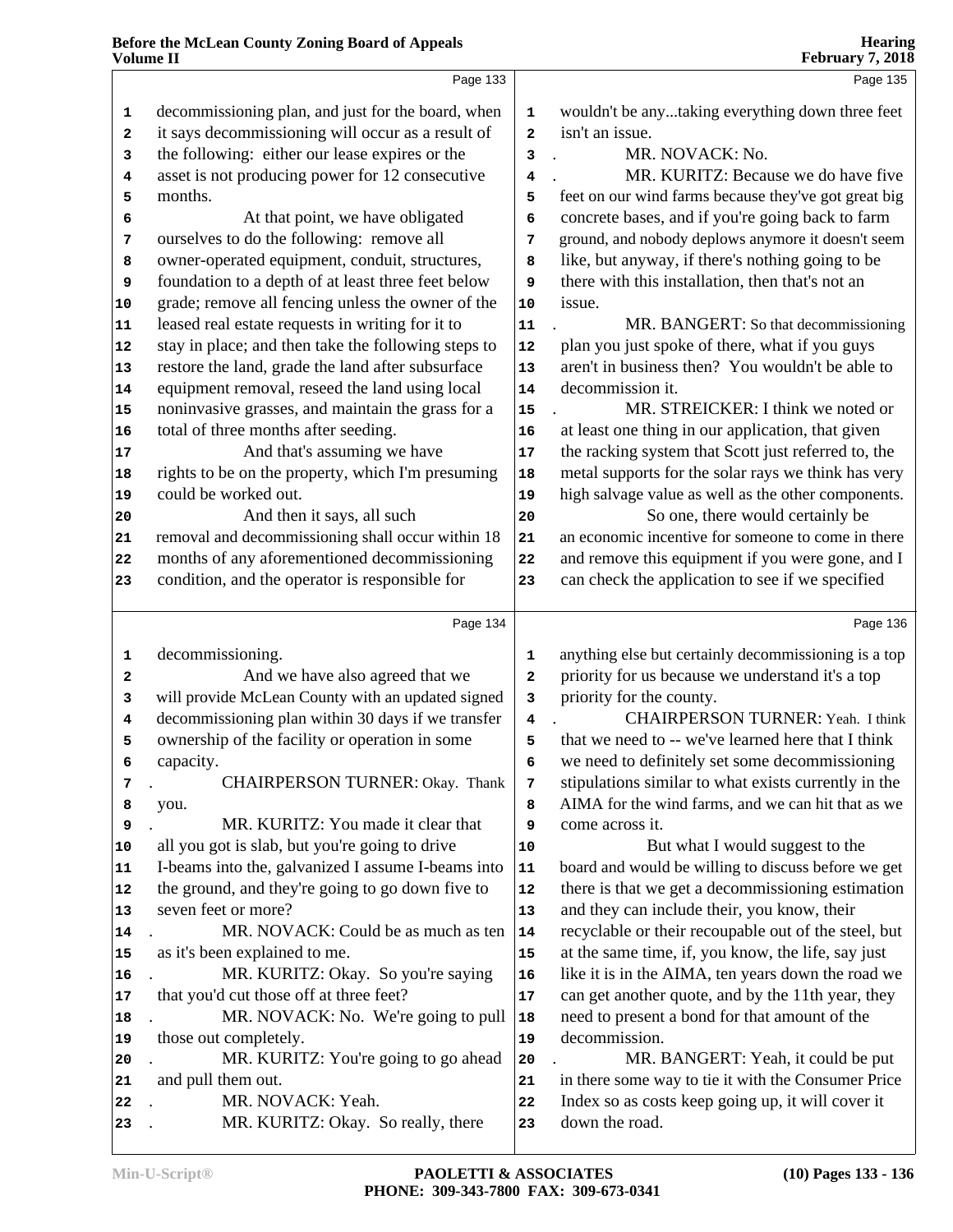|          | Page 137                                                                                               |                         | Page 139                                                                         |  |
|----------|--------------------------------------------------------------------------------------------------------|-------------------------|----------------------------------------------------------------------------------|--|
| 1        | CHAIRPERSON TURNER: Right. Okay.                                                                       | 1                       | <b>CHAIRPERSON TURNER: But we agree</b>                                          |  |
| 2        | So perhaps we could say that the                                                                       | $\overline{a}$          | with it, and we've included it in ours and have                                  |  |
| 3        | decommissioning agreement would be the same as the                                                     | 3                       | allowed that.                                                                    |  |
| 4        | current AIMA decommissioning agreement for the wind                                                    | 4                       | MR. STREICKER: Okay. And I would                                                 |  |
| 5        | farms.                                                                                                 | 5                       | also note that the county has a 24 month I think                                 |  |
| 6        | Would that be possible?                                                                                | 6                       | decommissioning trigger if the project hasn't been                               |  |
| 7        | MS. WALLEY: Are you referring to the                                                                   | 7                       | functioning or generating electricity for 24 months,                             |  |
| 8        | timeline?                                                                                              | 8                       | and we've actually agreed to a shorter timeframe in                              |  |
| 9        | <b>CHAIRPERSON TURNER: The timelines</b>                                                               | 9                       | our decommissioning plan.                                                        |  |
| 10       | and, in general, the stipulations.                                                                     | 10                      | CHAIRPERSON TURNER: And I like that.                                             |  |
| 11       | MS. WALLEY: Okay.                                                                                      | 11                      | MR. STREICKER: It's not something                                                |  |
| 12       | MR. DEAN: I have a question for the                                                                    | 12                      | developers normally do.                                                          |  |
| 13       | applicant.                                                                                             | 13                      | CHAIRPERSON TURNER: Okay.                                                        |  |
| 14       | Are you guys familiar with what                                                                        | 14                      | Are we ready to go through the                                                   |  |
| 15       | we're talking about here?                                                                              | 15                      | standards then?                                                                  |  |
| 16       | MR. STREICKER: I believe you're --                                                                     | 16                      | Okay. On A, the proposed                                                         |  |
| 17       | MR. DEAN: Financial assurance.                                                                         | 17                      | special use will not be detrimental to or endanger                               |  |
| 18       | MR. STREICKER: Absolutely familiar                                                                     | 18                      | the health, safety, morals, comfort or welfare of                                |  |
| 19       | with financial assurance, and I believe your wind                                                      | 19                      | the public.                                                                      |  |
| 20       | energy conversion systems ordinance talks about                                                        | 20                      | MR. KURITZ: I think that one is met.                                             |  |
| 21       | financial assurance as part of the decommissioning                                                     | 21                      | MR. DEAN: Yeah. I don't think                                                    |  |
| 22       | process.                                                                                               | 22                      | there's anything hazardous there.                                                |  |
| 23       | It looks to me like it's \$35,000                                                                      | 23                      | <b>CHAIRPERSON TURNER:</b> Okay. I assume                                        |  |
|          |                                                                                                        |                         |                                                                                  |  |
|          |                                                                                                        |                         |                                                                                  |  |
|          | Page 138                                                                                               |                         | Page 140                                                                         |  |
|          |                                                                                                        |                         |                                                                                  |  |
| 1        | per tower is posted.                                                                                   | 1                       | we're all in agreement since I'm not hearing                                     |  |
| 2        | MR. DEAN: It went up.                                                                                  | 2                       | anybody.                                                                         |  |
| 3        | CHAIRPERSON TURNER: Yeah. We've                                                                        | 3                       | Okay. B. The proposed                                                            |  |
| 4        | changed it to, well, whatever. Ours agrees now with                                                    | $\overline{\mathbf{4}}$ | specialty use will not be injurious to the use and                               |  |
| 5        | the AIMA. AIMA takes precedence over what ours is                                                      | 5                       | enjoyment of other property in the immediate                                     |  |
| 6        | because it's part of the agreements, and it sounds                                                     | 6                       | vicinity for the purposes already permitted or                                   |  |
| 7        | like they're putting an AIMA together with that, and                                                   | 7                       | substantially diminish property values in the                                    |  |
| 8        | I can assure you we'll end up going that direction                                                     | 8                       | immediate area.                                                                  |  |
| 9        | as a county to keep things consistent.                                                                 | 9                       | MR. KURITZ: It looked to me like as                                              |  |
| 10       | And not that we need to discuss                                                                        | 10                      | long as the drain tile systems are taken care of                                 |  |
| 11       | that. You guys will have a business decision                                                           | 11                      | like Phil's stipulation said that that should be met                             |  |
| 12       | depending on what we decide here.                                                                      | 12                      | also.                                                                            |  |
| 13       | MR. STREICKER: Okay. But I do                                                                          | 13                      | MR. DEAN: Did I see somewhere where                                              |  |
| 14       | understand financial assurance and how it operates                                                     | 14                      | you're 30 feet back or 50 feet? What's the distance                              |  |
| 15       | in the wind context.                                                                                   | 15                      | from the property line?                                                          |  |
| 16       | <b>CHAIRPERSON TURNER: Sure.</b>                                                                       | 16                      | CHAIRPERSON TURNER: Phil, do you                                                 |  |
| 17       | MR. STREICKER: And it does appear                                                                      | $17\,$                  | have that?                                                                       |  |
| 18       | that your Wex ordinance is very specific to wind and                                                   | 18                      | MR. DICK: Yeah. The setback                                                      |  |
| 19       | how that operates.                                                                                     | 19                      | requirements are 30 feet from all property lines                                 |  |
| 20       | <b>CHAIRPERSON TURNER: Right.</b>                                                                      | 20                      | except 50 from the front.                                                        |  |
| 21<br>22 | MR. STREICKER: And I understand that                                                                   | 21                      | CHAIRPERSON TURNER: Okay. And on                                                 |  |
| 23       | AIMA has tried to override the county deliberation<br>process on decommissioning on several occasions. | ${\bf 22}$<br>23        | this, we have obviously the stipulation already in<br>there of fixing the tiles. |  |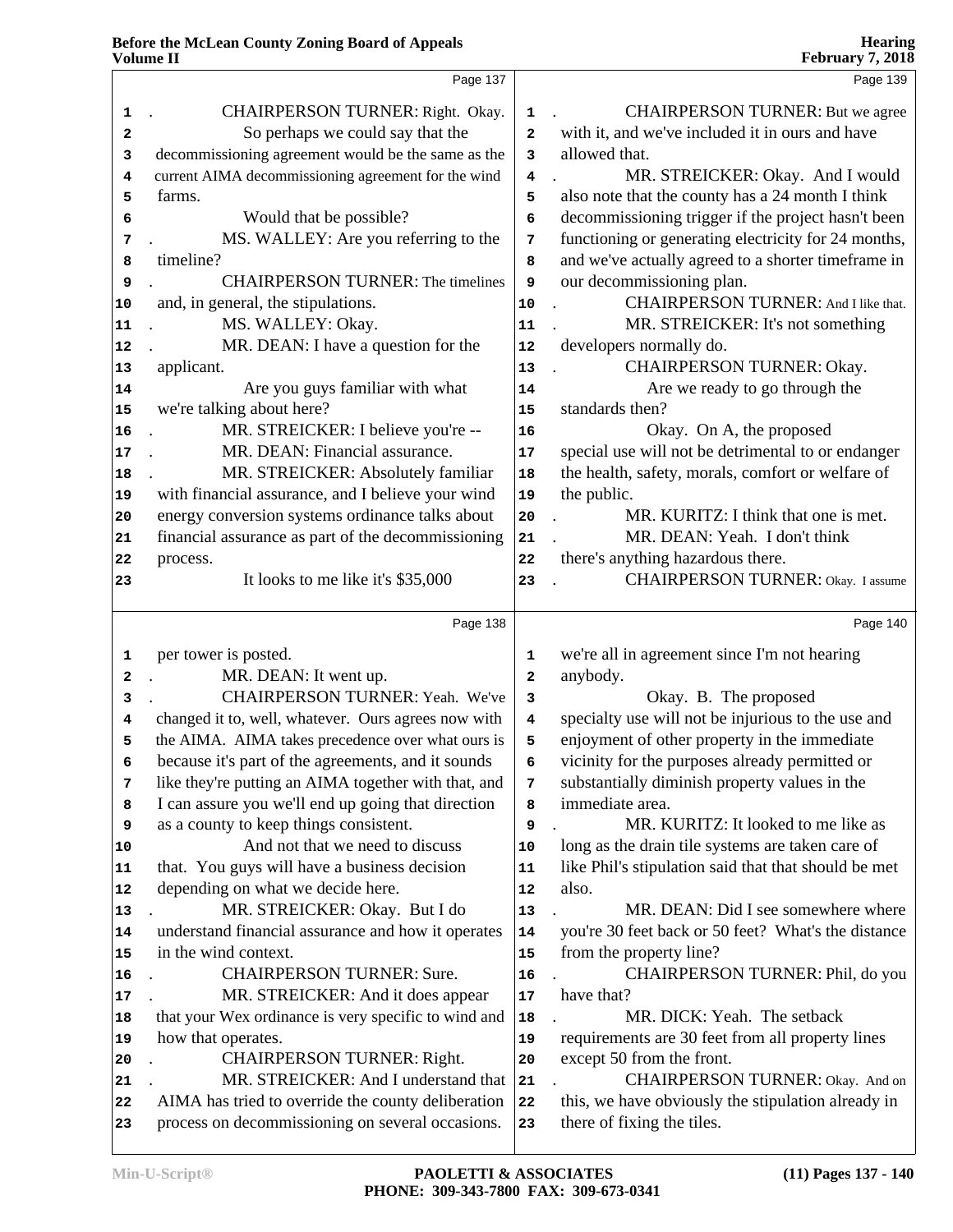|    | Page 141                                             |              | Page 143                                             |
|----|------------------------------------------------------|--------------|------------------------------------------------------|
| 1  | Do we need to put anything in                        | 1            | I do have one other stipulation                      |
| 2  | there of notification for neighbors as far as who to | $\mathbf{2}$ | and in honor of Drake not being here, but I have a   |
| 3  | get in touch with?                                   | 3            | feeling he would be very interested in having the    |
| 4  | MR. BANGERT: Yeah. If there's some                   | 4            | pollination ground cover. If it's deemed             |
| 5  | way that they have a contact information available   | 5            | appropriate at all, we would like to go that         |
| 6  | for them.                                            | 6            | direction, and we'll put that in.                    |
| 7  | <b>CHAIRPERSON TURNER:</b> How about if we           | 7            | MR. BANGERT: Yeah. They need to for                  |
| 8  | say they can give it to the county so that people    | 8            | sure at least within their CS for their cover and    |
| 9  | can call the county and at least get that number.    | 9            | then whatever else.                                  |
| 10 | Would that be okay?                                  | 10           | But, yeah, there's a pollinator                      |
| 11 | MR. BANGERT: Yeah.                                   | 11           | program.                                             |
| 12 | MR. KURITZ: I think that if I'm not                  | 12           | So as far as the other                               |
| 13 | mistaken, Mr. Sandage said that the tenant on the    | $13$         | stipulations that we've talked about                 |
| 14 | property runs a tiling service, so I'm assuming in   | 14           | <b>CHAIRPERSON TURNER:</b> She'll read them          |
| 15 | at least this instance and probably the next one     | 15           | off to us here.                                      |
| 16 | that it shouldn't be an issue, but I'm not sure      | 16           | MS. WALLEY: Okay. I have four                        |
| 17 | about the third one.                                 | 17           | stipulations so far.                                 |
| 18 | CHAIRPERSON TURNER: Yeah, I think                    | 18           | The first requires contact                           |
| 19 | I'm looking for getting pretty standard.             | 19           | information from the applicant on file with the      |
| 20 | And then C, the proposed special                     | 20           | Department of Building & Zoning to hand out to any   |
| 21 | use will not impede the orderly development of the   | 21           | citizen for issues or complaints.                    |
| 22 | surrounding property for uses permitted in the       | 22           | A decommissioning financial                          |
| 23 | district. I think we're good there.                  | 23           | assurance timeline that mirrors what is required of  |
|    |                                                      |              |                                                      |
|    | Page 142                                             |              | Page 144                                             |
| 1  | MR. KURITZ: Yeah.                                    | 1            | wind farms in the AIMA.                              |
| 2  | <b>CHAIRPERSON TURNER: D, adequate</b>               | $\mathbf{2}$ | Repairs of any damaged drainage                      |
| 3  | utilities, access roads, drainage and/or other       | 3            | tiles for nonparticipating landowners.               |
| 4  | necessary facilities have been or will be provided.  | 4            | And pollination of ground cover,                     |
| 5  | And again, we have the drainage                      | 5            | I need specific language on that.                    |
| 6  | tile issue there that will cover that.               | 6            | <b>CHAIRPERSON TURNER: Ground cover</b>              |
| 7  | Adequate measures have been or                       | 7            | that encourages pollination if deemed appropriate    |
| 8  | will be taken to provide ingress and egress so       | 8            | by -- what's the acronym again?                      |
| 9  | designed as to minimize traffic congestion in the    | 9            | MR. DEAN: Soil and Water                             |
| 10 | public streets.                                      | 10           | Conservation District, the local.                    |
| 11 | MR. KURITZ: We've got the                            | 11           | MR. KURITZ: We've also got Phil's                    |
| 12 | stipulation on the agreement with the township road  | 12           | stipulations of the entrance permit from the         |
| 13 | commissioner. That should take care of that.         | 13           | Arrowsmith Township Road Commissioner.               |
| 14 | CHAIRPERSON TURNER: Okay. F, the                     | 14           | Certified plans for stormwater                       |
| 15 | establishment, maintenance and operation of the      | 15           | detention/retention permit is issued for the purpose |
| 16 | special use will be in conformance with the intent   | ${\bf 16}$   | of solar power generating facilities, and complete   |
| 17 | of the district in which the special use is proposed | 17           | consultation with the Illinois Historical            |
| 18 | to be located.                                       | 18           | Preservation Agency before construction can begin,   |
| 19 | I think we're good there.                            | 19           | and have all field tile damaged in the construction  |
| 20 | The proposed special use in all                      | 20           | process repaired by a competent contractor with      |
| 21 | other respects conforms to the applicable            | 21           | experience in such repair during the life of the     |
| 22 | regulations of the district in which it is located.  | 22           | solar farm.                                          |
| 23 | Okay. That is also met.                              | 23           | Then shall follow the plans and                      |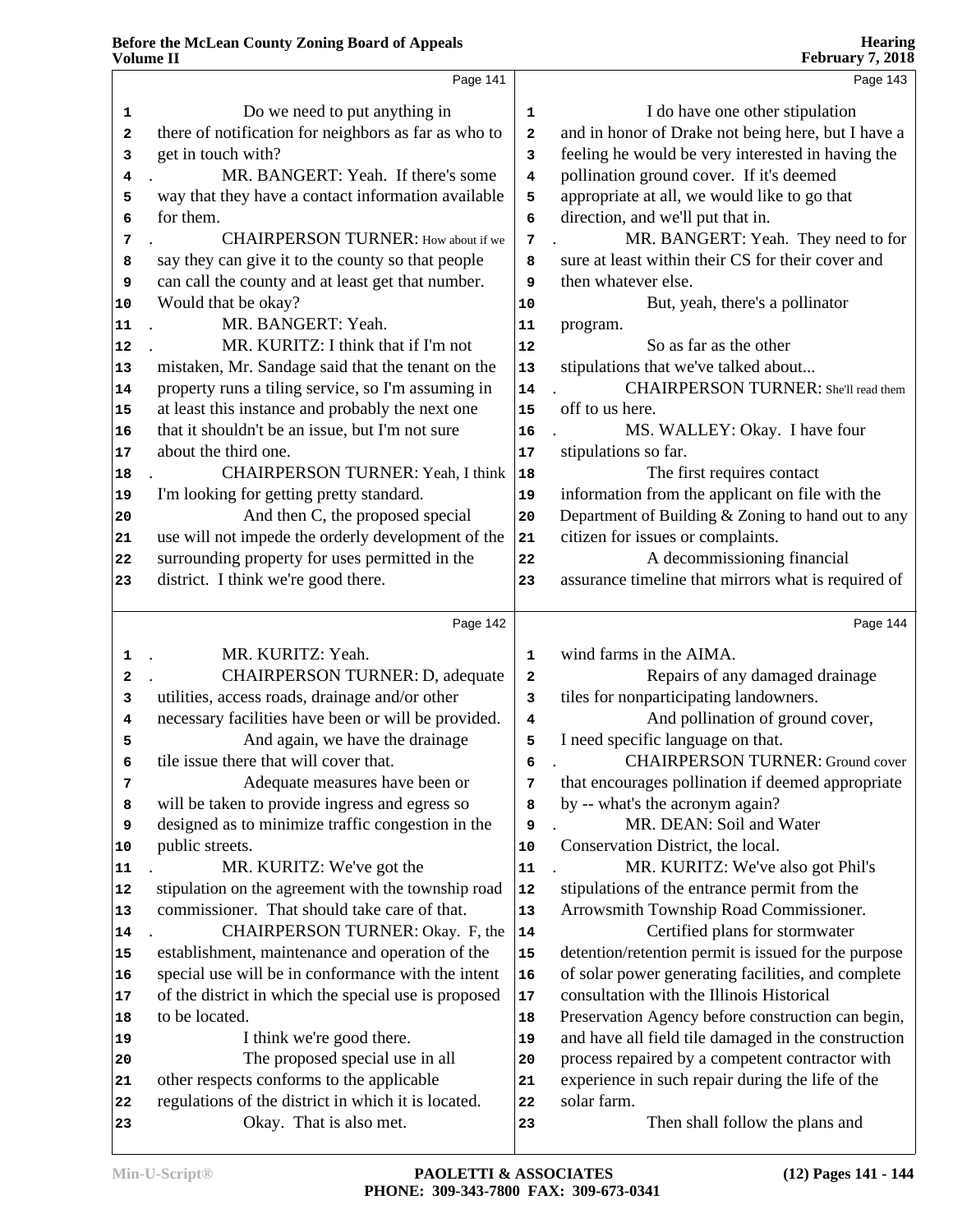|            | Page 145                                             |                         | Page 147                                            |
|------------|------------------------------------------------------|-------------------------|-----------------------------------------------------|
|            |                                                      |                         |                                                     |
| 1          | documents submitted with the application and the     | $\mathbf{1}$            | MR. DICK: Taylor?<br>$\sim$                         |
| 2          | zoning regulations, Article VI, Section 350-43.003,  | $\overline{a}$          | MS. TAYLOR: Yes.                                    |
| 3          | use standards for a solar power generating facility. | 3                       | <b>CHAIRPERSON TURNER:</b> Looks like it's          |
| 4          | CHAIRPERSON TURNER: And the other                    | 4                       | unanimous, and it passes.                           |
| 5          | one that we didn't mention yet was an agreement in   | 5                       | MR. DICK: This is a recommendation                  |
| 6          | the spirit of the ag nuisance disclaimer.            | 6                       | that will go to the County Board on Tuesday,        |
| 7          | MR. BANGERT: Should we look at being                 | $7\phantom{.0}$         | February 20th, at 9 a.m.                            |
| 8          | consistent with wind farms? If they put anything in  | 8                       | MR. DEAN: There are other wind farms                |
| 9          | excess of three feet, say that they go down five     | 9                       | in other counties. Am I correct in that assumption? |
| 10         | feet, if they put anything that deep, they've got to | ${\bf 10}$              | <b>CHAIRPERSON TURNER: Solar.</b>                   |
| 11         | take it out?                                         | 11                      | MR. DEAN: Excuse me. Solar.<br>$\sim$               |
| 12         | MS. WALLEY: I was just going to                      | ${\bf 12}$              | MR. STREICKER: I can answer that.                   |
| 13         | point out 3G which is the last stipulation that was  | 13                      | At least from personal                              |
| 14         | referenced in the staff report that I believe Member | ${\bf 14}$              | experience, I know that there is a utility scale    |
| 15         | Kuritz was looking to adopt.                         | 15                      | solar farm in LaSalle County.                       |
| 16         | 3G requires, and Mr. Streicker                       | 16                      | I believe the University of                         |
| 17         | referenced it, "If a facility ceases to produce      | ${\bf 17}$              | Illinois has one that's in Champaign County.        |
| 18         | electricity on a continuous basis for 24 months, the | 18                      | I believe there is a solar farm                     |
| 19         | equipment must be removed and the site restored to   | 19                      | in Winnebago County, and there may be another one   |
| 20         | original condition."                                 | 20                      | that I'm missing.                                   |
| 21         | So that would mean that when, my                     | 21                      | I know Cook County has one;                         |
| ${\bf 22}$ | understanding, when decommissioning is done, there's | ${\bf 22}$              | Henry County.                                       |
| 23         | nothing there.                                       | 23                      | MR. DICK: If you want to go look at                 |
|            |                                                      |                         |                                                     |
|            | Page 146                                             |                         |                                                     |
|            |                                                      |                         | Page 148                                            |
| 1          | MR. BANGERT: They take everything.                   | 1                       | the one in Champaign, it's just north of Champaign  |
| 2          | Okay.                                                | $\overline{a}$          | on the north edge of the city. We went and looked   |
| 3          | MR. KURITZ: Except the dirt.                         | 3                       | at it just to see how it was affected.              |
| 4          | CHAIRPERSON TURNER: Okay. I think                    | $\overline{\mathbf{4}}$ | MR. DEAN: So we are one of the first                |
| 5          | we have all the disclaimers on there.                | 5                       | counties that's approving them for agricultural, on |
|            | MR. KURITZ: I move we recommend                      | 6                       | farmland?                                           |
| 7          | approval of SU-18-03.                                | 7                       | MR. STREICKER: I worked in LaSalle                  |
| 8          | MR. BANGERT: Second.                                 | 8                       | County project, and that is agricultural land.      |
| 9          | CHAIRPERSON TURNER: Okay. We'll do                   | 9                       | I can't speak to you about the                      |
| 10         | a roll call vote.                                    | 10                      | Geneseo project. Those I believe are utility scale  |
| 11         | I'm sorry. We have a motion by                       | 11                      | projects with this community.                       |
| 12         | Kuritz, a second by Bangert.                         | 12                      | MR. DEAN: What's the difference                     |
| 13         | Now we'll do a roll call vote.                       | 13                      | between a utility scale and this project?           |
| 14         | MR. DICK: Bangert?<br>$\overline{a}$                 | 14                      | MR. STREICKER: It's just size.                      |
| 15         | MR. BANGERT: Yes.                                    | 15                      | CHAIRPERSON TURNER: Okay.                           |
| 16         | MR. DICK: Kuritz?                                    | 16                      | MR. NOVACK: Sorry. I just wanted to                 |
| 17         | MR. KURITZ: Yes.                                     | 17                      | add, clarify one item there.                        |
| 18         | MR. DICK: Dean?                                      | 18                      | We've gotten approvals, zoning                      |
| 19         | MR. DEAN: Yes.                                       | 19                      | approvals in a number of other counties. I'm happy  |
| 20         | MR. DICK: Turner?                                    | 20                      | to just give you examples: Grundy County,           |
| 21         | <b>CHAIRPERSON TURNER: Yes.</b>                      | 21                      | Stephenson County, Will County, Bureau County and   |
| 22         | MR. DICK: Carlton?                                   | 22                      | Christian County to date.                           |
| 23         | MS. CARLTON: Yes.                                    | 23                      | MR. STREICKER: Those are approvals                  |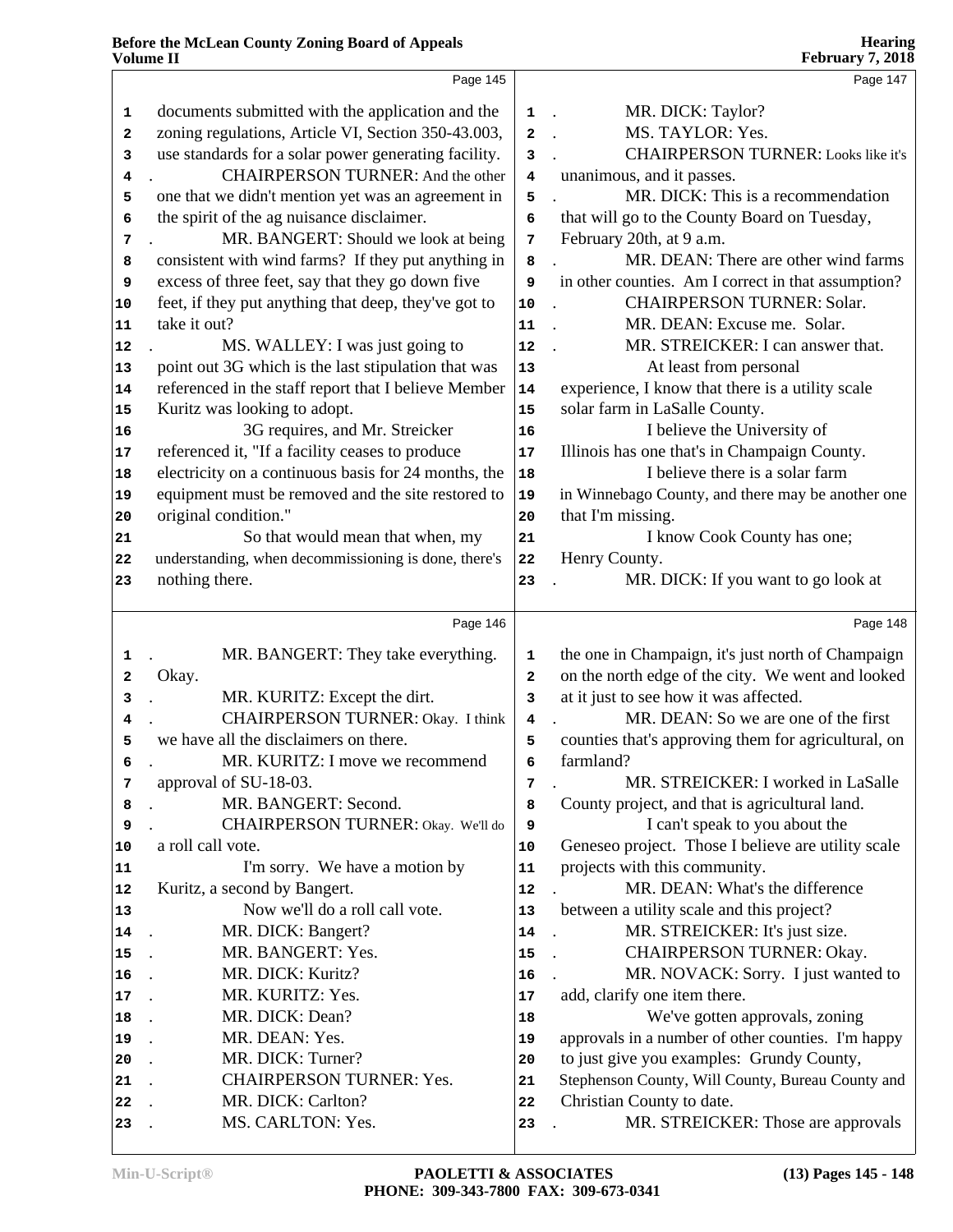|    |                                                      |                | 1 COLUMI 7 79 FOIO                                   |
|----|------------------------------------------------------|----------------|------------------------------------------------------|
|    | Page 149                                             |                | Page 151                                             |
| 1  | but they're not projects.                            | 1              | <b>CHAIRPERSON TURNER:</b> Does the board            |
| 2  | MR. NOVACK: Those are zoning                         | $\overline{a}$ | have any questions for the applicant?                |
| 3  | approvals but all on farmland.                       | 3              | Does staff have any questions                        |
| 4  | CHAIRPERSON TURNER: Okay.                            | 4              | for the applicant?                                   |
| 5  | MR. DEAN: Okay. Thank you.                           | 5              | MR. DICK: No.                                        |
| 6  | CHAIRPERSON TURNER: With that, I                     | 6              | <b>CHAIRPERSON TURNER:</b> Would anyone in           |
| 7  | will call the next case, Case SU-18-04, application  | 7              | the audience have any questions for the applicant?   |
| 8  | of Arrowsmith II Solar LLC by Cypress Creek.         | 8              | MS. WALLEY: Mr. Streicker, I just                    |
| 9  | And Phil, do you want to go                          | 9              | wanted to let you know, for procedural purposes,     |
| 10 | ahead and present that?                              | 10             | you're more than welcome to adopt evidence that was  |
| 11 | MR. DICK: I did.                                     | 11             | offered by Mr. Novack and yourself yesterday, but    |
| 12 | CHAIRPERSON TURNER: Oh, that's                       | 12             | the engineer that you had yesterday is unavailable   |
| 13 | right. He already did. That's what we spent the      | 13             | today for cross-examination, so if there's any       |
| 14 | last half hour doing.                                | 14             | additional engineering information you'd like to     |
| 15 | With that, I will turn it over                       | 15             | offer with your witness here today as it relates to  |
| 16 | to you guys.                                         | 16             | this case and SU-18-05, you're more than welcome to. |
| 17 | MR. STREICKER: Again, thank you to                   | 17             | We just can't adopt it for these since he's not here |
| 18 | the board, counsel and staff.                        | 18             | for cross-examination purposes.                      |
| 19 | This is the Arrowsmith II                            | 19             | MR. STREICKER: Understood. Thank                     |
| 20 | project which will be I believe the neighbor to the  | 20             | you.                                                 |
| 21 | west of Arrowsmith I.                                | 21             | And if I need to make a formal                       |
| 22 | MR. NOVACK: East.                                    | 22             | request, I would ask that the board adopt both my    |
| 23 | MR. STREICKER: East of Arrowsmith 1.                 | 23             | testimony and Mr. Novack's testimony from yesterday. |
|    |                                                      |                |                                                      |
|    | Page 150                                             |                | Page 152                                             |
| 1  | I feel comfortable saying that                       | 1              | CHAIRPERSON TURNER: Okay. Is there                   |
| 2  | the application and material specs for Arrowsmith II | 2              | anyone in the audience who would like to testify on  |
| 3  | is materially similar to Arrowsmith I.               | 3              | Arrowsmith II?                                       |
| 4  | And, Scott, unless you have                          | 4              | MR. SANDAGE: I could testify on the                  |
| 5  | anything else to add, I would rest on our opening    | 5              | drainage if you want me to.                          |
| 6  | statement and make ourselves available for           | 6              | <b>CHAIRPERSON TURNER:</b> You can testify           |
| 7  | questions.                                           | 7              | on whatever you would like to testify.               |
| 8  | MR. NOVACK: I would only add that,                   | 8              | MR. SANDAGE: Why don't I testify on                  |
| 9  | Darryl, it might be nice to advance this             | 9              | the drainage so we can have it on the record.        |
| 10 | presentation just so we have a visual here and see   | 10             | CHAIRPERSON TURNER: That's fine.                     |
| 11 | exactly what we're talking about.                    | 11             | Come on up.                                          |
| 12 | And then the next slide covers                       | 12             | MR. SANDAGE: It's Dave Sandage,                      |
| 13 | kind of the numbers, but this you'll notice is       | 13             | 34292 East 1100 North Road, Arrowsmith, Illinois.    |
| 14 | identical to the slide, the same slide for           | 14             | <b>CHAIRPERSON TURNER:</b> And let me swear          |
| 15 | Arrowsmith I, and additionally will be for Moraine   | 15             | you in then, okay?                                   |
| 16 | as well.                                             | 16             | MR. SANDAGE: Okay.                                   |
| 17 | So I don't know if you want to                       | 17             | (Whereupon the witness was sworn                     |
| 18 | sit on this screen or go back to the aerial.         | 18             | by Chairperson Turner.)                              |
| 19 | CHAIRPERSON TURNER: On this one.                     | 19             |                                                      |
| 20 | MR. NOVACK: Okay. Great.                             | 20             | NARRATIVE TESTIMONY                                  |
| 21 | <b>CHAIRPERSON TURNER:</b> Okay. Anything            | 21             | <b>BY DAVE SANDAGE:</b>                              |
| 22 | else? All good?                                      | 22             | So I talked to Dan again about the                   |
| 23 | MR. STREICKER: We're good.                           | 23             | tiling thing this morning, and he's more than        |
|    |                                                      |                |                                                      |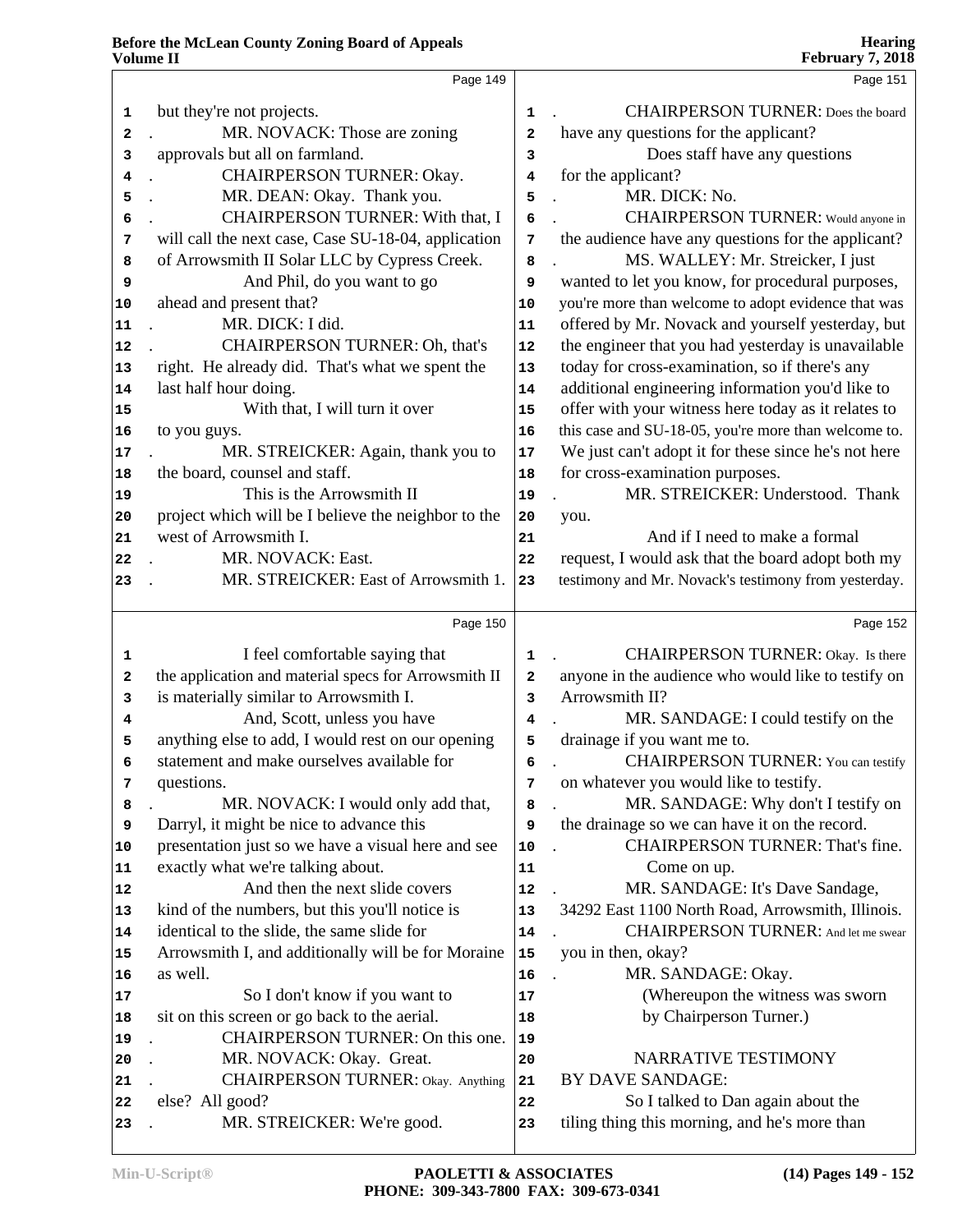|             | Page 153                                             |            | Page 155                                             |
|-------------|------------------------------------------------------|------------|------------------------------------------------------|
| $\mathbf 1$ | willing to be helpful for spotting that tile.        | 1          | would come and help us spot those. His dad farmed    |
| 2           | And, you know, my grandparents came                  | 2          | our ground, and his dad died now. Dan has farmed it  |
| 3           | here in the 40s. He worked out on the Mecherle farm  | 3          | for at least 20 years. He's been in the tiling       |
| 4           | for 17 years before we got our first shot at a farm. | 4          | business. He farms I'm going to say three, four      |
| 5           | We worship this ground. I'm just                     | 5          | thousand acres, and he's also on the board of        |
| 6           | telling you. I too graduated from Colfax.            | 6          | directors at Cooksville grain elevator. So really    |
| 7           | My other granddad farmed a lifetime                  | 7          | sharp guy, knows what he's doing                     |
| 8           | on a centennial farm just a mile the other side of   | 8          | So we really do believe that we have                 |
| 9           | Route 9 there where I grew up.                       | 9          | all of the details on the tiling covered and are     |
| 10          | So we don't take any of this lightly,                | ${\bf 10}$ | more than willing to cooperate with whatever it      |
| 11          | what we're doing here, and my wife and I struggled   | ${\bf 11}$ | takes to spot that tile, and I've been there 17      |
| 12          | with this decision, but it's just the numbers. You   | ${\bf 12}$ | years, and they've never been worked on, I can tell  |
| 13          | just look at it, and it all makes sense              | 13         | you that.                                            |
| 14          | And like I was telling these guys,                   | 14         | CHAIRPERSON TURNER: Thank you for                    |
| 15          | they shot up a rocket yesterday with a Tesla         | 15         | coming forward.                                      |
| ${\bf 16}$  | electric car. I mean, what are we going to do with   | 16         | Stay right there in case we have                     |
| 17          | all this corn that we're making ethanol out of if we | $17\,$     | questions.                                           |
| 18          | all go to electric cars, and that is just the wave   | 18         | I just want to comment and just                      |
| 19          | of the future.                                       | 19         | say thank you, and it certainly sounds like it's an  |
| ${\bf 20}$  | So with all that being said, I mean,                 | 20         | ideal situation for an initial look at doing         |
| 21          | I have a lot of pride in ownership on that farm if   | 21         | something like this.                                 |
| 22          | you've ever been by it, and anyone that's seen it    | 22         | So does the board have any                           |
| 23          | before I came out there would know that, but 17      | 23         | questions of Mr. Sandage?                            |
|             | Page 154                                             |            | Page 156                                             |
| 1           | years I've been out there, and I have no intentions  | 1          | MR. SANDAGE: I would like to just                    |
| 2           | of leaving there. I don't want anything to go wrong  | 2          | make a quick comment like I said on this grain       |
| 3           | there, and I have intentions of leaving it to my two | 3          | situation.                                           |
| 4           | sons, so we don't want anything going wrong out      | 4          | I own a heating and cooling                          |
| 5           | there, and we're doing our best to make the best     | 5          | business, and I'm a pretty technical savvy guy, and  |
| 6           | decisions here.                                      | 6          | I work on, well, I mean, I've got a large business,  |
| 7           | And I would say that the first thing                 | 7          | and I can just tell you, this corn situation in this |
| 8           | that Cypress did when I agreed to let them move      | 8          | country, if it rains in Brazil, our price goes down, |
| 9           | ahead with this was they wanted a tiling map. That   | 9          | and I get it on my phone every day. It's 323 today.  |
| 10          | was I think the very first thing you guys asked for. | ${\bf 10}$ | My target number has been 360 for a number of years. |
| 11          | And there are no tiling maps on those farms that are | ${\bf 11}$ | It's getting tougher and tougher.                    |
| ${\bf 12}$  | a hundred years old.                                 | 12         | It costs as much money to put a                      |
| 13          | The only person that this would                      | 13         | crop in as you make from it now, and the risk        |
| 14          | affect I'm pretty sure is Dolly Wick, and she's      | 14         | involved and, you know, the insurance, the umbrella  |
| 15          | right across the road from me. She's a lifelong      | 15         | policy, all the expenses to put a crop in, but if    |
| 16          | friend. Her husband is dead now. I've known them     | 16         | you look, there's corn piled everywhere now. If we   |
| 17          | my entire lifetime, and we definitely don't want     | $17\,$     | go to electric cars, what are we going to do with    |
| 18          | anything going wrong over there with Dolly           | 18         | this corn?                                           |
| 19          | And that farm as well is going to be                 | 19         | And I don't have to take you a                       |
| 20          | left to her two daughters I've known my entire       | 20         | half a mile from my house and I can show you 80      |
| 21          | lifetime                                             | 21         | acres that's been in layout ground for 40 years      |
| ${\bf 22}$  | So when we talk about this farm                      | 22         | because people can't make any money off of it and    |
| 23          | drainage thing, Dan was adamant that, you know, he   | 23         | they don't have no risk in layout acres. It's        |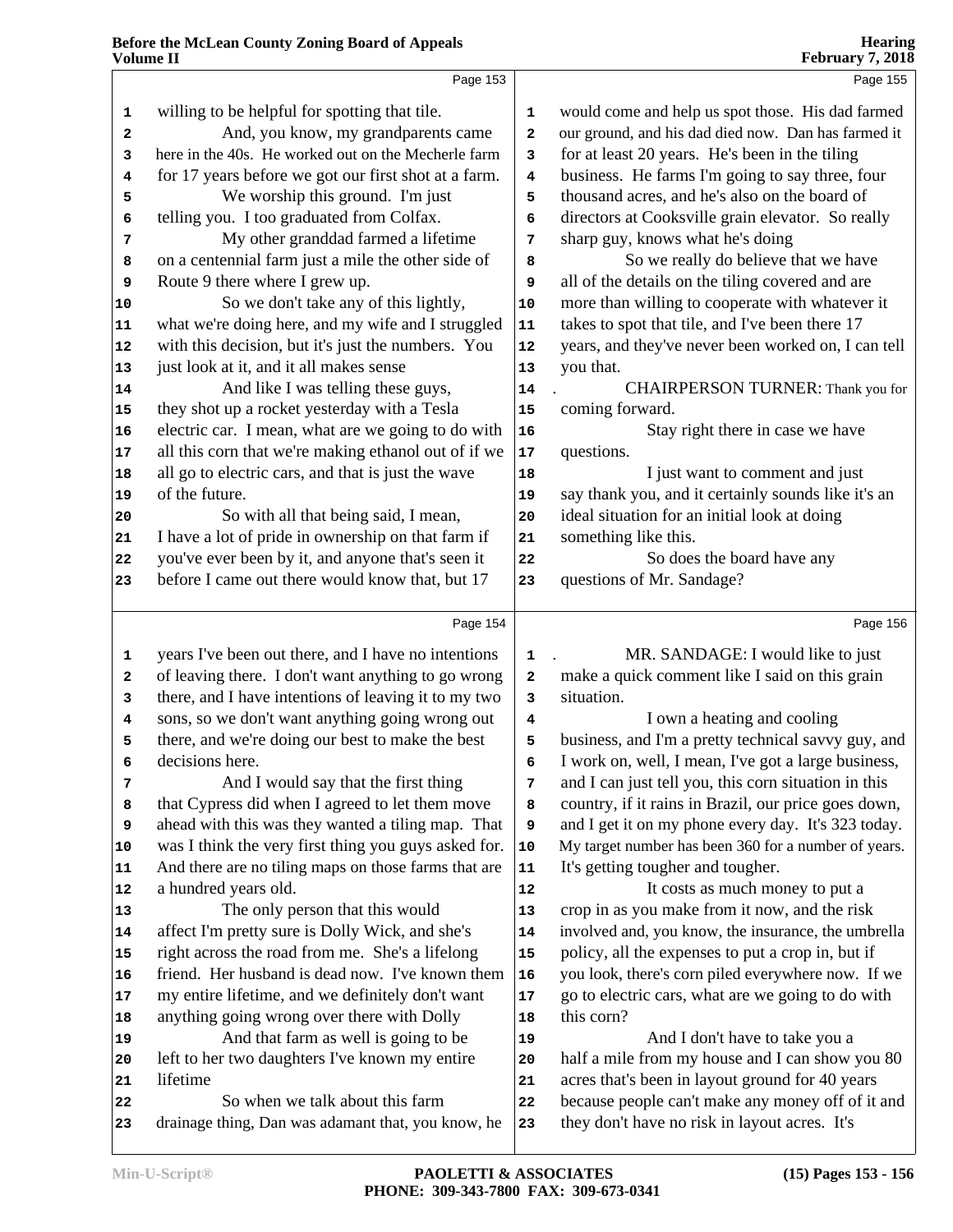|    | Page 157                                                                                             |                         | Page 159                                                                                    |
|----|------------------------------------------------------------------------------------------------------|-------------------------|---------------------------------------------------------------------------------------------|
| 1  | everywhere across the road from me and Dolly's                                                       | 1                       | truthfully, this is going to affect me for the first                                        |
| 2  | place. It's laid out over there where they're                                                        | $\mathbf{2}$            | 20 years. The next 20 is going to be somebody                                               |
| 3  | getting paid not to farm this ground.                                                                | 3                       | else's problem.                                                                             |
| 4  | So I feel like you guys do about                                                                     | 4                       | But, you know, I mean, it's just                                                            |
| 5  | it taking this ground out of production, but what                                                    | 5                       | a different game now. I mean, there's people out                                            |
| 6  | we're doing with this ground is we're giving it a                                                    | 6                       | there farming 22,000 acres of farm ground, so it                                            |
| 7  | rest for 40 years is what we're really doing. We're                                                  | 7                       | makes it tough for a guy like me doing 110 acres I                                          |
| 8  | not destroying this property, and what we're really                                                  | 8                       | can tell you.                                                                               |
| 9  | doing is just giving it a rest for 40 years, but I'm                                                 | 9                       | <b>CHAIRPERSON TURNER: Any other</b>                                                        |
| 10 | just telling you that what we're going to do with                                                    | ${\bf 10}$              | questions?                                                                                  |
| 11 | all this corn if we quit burning it in ethanol I do                                                  | 11                      | Does staff have any questions?                                                              |
| 12 | not know because you go back a few years ago and                                                     | ${\bf 12}$              | MR. DICK: No.                                                                               |
|    | corn was piled everywhere, and now we're burning 35                                                  | 13                      | CHAIRPERSON TURNER: Do you have any                                                         |
| 13 | percent of it in ethanol.                                                                            |                         | questions?                                                                                  |
| 14 |                                                                                                      | 14                      |                                                                                             |
| 15 | So that was my thought process<br>on this, and so I understand your feeling on taking                | 15                      | MR. DEAN: I just wanted to reiterate<br>what Julia said. We appreciate hearing from you and |
| 16 |                                                                                                      | 16                      |                                                                                             |
| 17 | this ground out of production, but this is reality.<br>What I'm talking about here is electric cars. | $17$                    | your connection to the land, So that was beneficial.<br>MR. SANDAGE: Yeah. It's just, it's  |
| 18 |                                                                                                      | 18                      |                                                                                             |
| 19 | They're going to build electric semis this year.                                                     | 19                      | different when you grow up. I'm one of the last                                             |
| 20 | So it's just a reality that we                                                                       | 20                      | generations that ever filled a corn crib or barn,                                           |
| 21 | live in, and we all know what they're trying to do                                                   | 21                      | and I can just tell you it's different now, and so                                          |
| 22 | to Clinton power plant. You know that electricity                                                    | 22                      | we don't take any of this stuff you're doing here                                           |
| 23 | has got to come from somewhere. If you take it off                                                   | 23                      | lightly.                                                                                    |
|    | Page 158                                                                                             |                         | Page 160                                                                                    |
| 1  | the main grid, we can put it in a local area like                                                    | $\mathbf 1$             | CHAIRPERSON TURNER: Okay. Go ahead.                                                         |
| 2  | these guys do on a lower voltage scale.                                                              | $\overline{\mathbf{2}}$ | MR. STREICKER: Mr. Sandage, just for                                                        |
| з  | CHAIRPERSON TURNER: Okay. Great.                                                                     | 3                       | the record, could we have Dan's last name?                                                  |
| 4  | Thank you.                                                                                           | 4                       | MR. SANDAGE: My name?                                                                       |
| 5  | Go ahead.                                                                                            | 5                       | MR. STREICKER: Dan. You mentioned                                                           |
| 6  | MR. KURITZ: So this 40 acres, is                                                                     | 6                       | Dan.                                                                                        |
| 7  | this all good crop production on this farm or is                                                     | $\overline{7}$          | MR. SANDAGE: Oh, Brucker                                                                    |
| 8  | there still --                                                                                       | 8                       | $(B-r-u-c-k-e-r)$ .                                                                         |
| 9  | MR. SANDAGE: I have 110 acres total.                                                                 | 9                       | MR. STREICKER: And he's your tenant                                                         |
| 10 | In back of the railroad tracks there's 55 and in                                                     | $10$                    | farmer and also a tile contractor?                                                          |
| 11 | front there's 75.                                                                                    | 11                      | MR. SANDAGE: Yes, he is.                                                                    |
| 12 | MR. KURITZ: So your tenant is not                                                                    | ${\bf 12}$              | MR. STREICKER: All right. No                                                                |
| 13 | going away.                                                                                          | 13                      | further questions. Thank you.                                                               |
| 14 | MR. SANDAGE: No. No. Dan and I                                                                       | 14                      | <b>CHAIRPERSON TURNER:</b> Does anyone in                                                   |
| 15 | have had a long conversation about this. He's a                                                      | 15                      | the audience have any questions for Mr. Sandage?                                            |
| 16 | great guy. We've got a great working relationship,                                                   | 16                      | Okay. You're free to go.                                                                    |
| 17 | and every time that something happens, Dan knows it.                                                 | $17\,$                  | Thanks.                                                                                     |
| 18 | Like today, I called him and                                                                         | 18                      | (Witness excused.)                                                                          |
| 19 | said, hey, I just want to let you know what happened                                                 | 19                      | CHAIRPERSON TURNER: Is there anyone                                                         |
| 20 | last night. This is what's going on, and we had the                                                  | ${\bf 20}$              | else in the audience that would like to testify in                                          |
|    | whole tiling conversation.                                                                           | 21                      | Arrowsmith II?                                                                              |
| 21 | But he and my sons have been                                                                         |                         | Okay. Seeing none, if you have                                                              |
| 22 |                                                                                                      | 22<br>23                | a closing statement, you can go ahead and make it.                                          |
| 23 | notified the entire process because really and                                                       |                         |                                                                                             |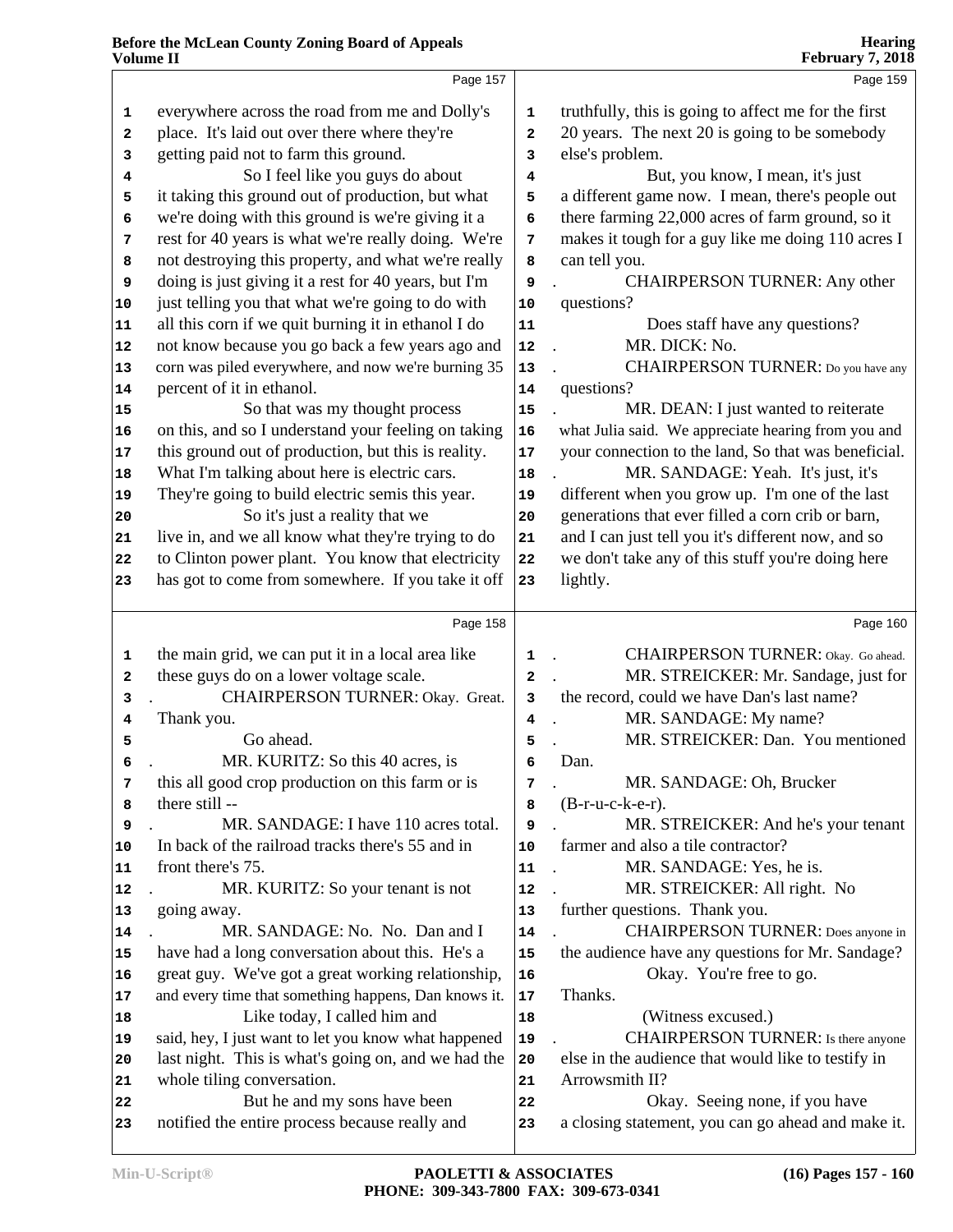|              | Page 161                                             |              | Page 163                                             |
|--------------|------------------------------------------------------|--------------|------------------------------------------------------|
| 1            | MR. STREICKER: Just for the board's                  | $\mathbf 1$  | approval of SU-18-04.                                |
| 2            | consideration, on behalf of Cypress, we intend to be | $\mathbf{2}$ | MS. CARLTON: I second that.                          |
| 3            | as good a resident and neighbor in McLean County     | 3            | <b>CHAIRPERSON TURNER: We have a</b>                 |
| 4            | with Arrowsmith II as we do with Arrowsmith I.       | 4            | recommendation by Kuritz and a second by Carlton.    |
| 5            | CHAIRPERSON TURNER: Okay. Thank                      | 5            | We'll do a roll call vote.                           |
| 6            | you.                                                 | 6            | MR. DICK: Bangert?<br>$\ddot{\phantom{a}}$           |
| 7            | At this point, I will close the                      | 7            | MR. BANGERT: Yes.<br>$\ddot{\phantom{a}}$            |
| 8            | hearing on this, and we'll go forward on             | 8            | MR. DICK: Kuritz?                                    |
| 9            | deliberation.                                        | 9            | MR. KURITZ: Yes.                                     |
| 10           | Does anyone feel a need to talk                      | $10$         | MR. DICK: Dean?                                      |
| 11           | about anything new with this case or are we ready to | 11           | MR. DEAN: Yes.<br>$\ddot{\phantom{a}}$               |
| 12           | walk through the stipulations or the standards?      | 12           | MR. DICK: Carlton?                                   |
| 13           | MR. DEAN: Walk through them.                         | 13           | MS. CARLTON: Yes.<br>$\mathbf{r}$                    |
| 14           | And we'll be adopting the same                       | 14           | MR. DICK: Taylor?<br>$\ddot{\phantom{a}}$            |
| 15           | stipulations?                                        | 15           | MS. TAYLOR: Yes.                                     |
| 16           | <b>CHAIRPERSON TURNER: That's what I</b>             | 16           | MR. DICK: And Turner?                                |
| 17           | would like to do.                                    | 17           | <b>CHAIRPERSON TURNER: Yes.</b>                      |
| 18           | Okay. All right. So the                              | 18           | Okay. That's a unanimous vote.                       |
| 19           | first -- I won't read them again. Let's just go      | 19           | That one also passes.                                |
| 20           | through it.                                          | 20           | And that's the same. It will be                      |
| 21           | A? Okay.                                             | 21           | a recommendation on the same night, correct, Phil?   |
| 22           | $B$ ?                                                | 22           | MR. DICK: That's correct. It will                    |
| 23           | MR. KURITZ: Good.                                    | 23           | go to the county board on the 20th at 9 a.m.         |
|              |                                                      |              |                                                      |
|              | Page 162                                             |              | Page 164                                             |
| $\mathbf{1}$ | <b>CHAIRPERSON TURNER: C?</b>                        | 1            | <b>CHAIRPERSON TURNER:</b> Okay. And with            |
| $\mathbf{2}$ | MR. KURITZ: Good.                                    | $\mathbf{2}$ | that I would like to call SU-18-06, and that is      |
| 3            | <b>CHAIRPERSON TURNER: D?</b>                        | 3            | Moraine Solar, LLC by Cypress Creek.                 |
| 4            | MR. KURITZ: Good.                                    | 4            | MR. DICK: I think you mean 05.                       |
| 5            | <b>CHAIRPERSON TURNER: E?</b>                        | 5            | CHAIRPERSON TURNER: 05. Sorry. I                     |
|              | MR. KURITZ: Good.                                    |              | got ahead of myself. 05. So that's Case No.          |
| 7            | <b>CHAIR TUNER: F?</b>                               | 7            | SU-18-05.                                            |
| 8            | MR. KURITZ: Good.                                    | 8            | And you can go ahead and present                     |
| 9            | <b>CHAIRPERSON TURNER: G?</b>                        | 9            | on that.                                             |
| 10           | MR. KURITZ: Good.                                    | ${\bf 10}$   | MR. STREICKER: Okay. Thank you                       |
| 11           | CHAIRPERSON TURNER: Okay. And then                   | ${\bf 11}$   | again to the board, counsel and staff for taking the |
| 12           | we can include the same stipulations as we had on    | ${\bf 12}$   | time to hear about the Moraine project.              |
| 13           | the last case.                                       | 13           | Similarly to Arrowsmith I and                        |
| 14           | Do we need to read those into                        | 14           | II, I believe the size of the site is approximately  |
| 15           | the record or can we just bring those forward?       | 15           | 33 acres. The land characteristics are slightly      |
| 16           | MS. WALLEY: The stipulations?                        | 16           | different as you can see from the overhead. This     |
| 17           | CHAIRPERSON TURNER: Uh-huh.                          | 17           | project borders Interstate 74, and one of the things |
| 18           | MS. WALLEY: I can simply make a                      | 18           | that we'd like to reiterate is that the solar panels |
| 19           | notation that for SU-18-04, you're adopting the same | 19           | that we'll be installing, they have an               |
| 20           | stipulations as SU-18-03, and they'll be written up  | 20           | antireflective nonglare coating, and they are        |
| 21           | separately.                                          | 21           | approved by the FAA, so we believe they are very     |
| 22           | CHAIRPERSON TURNER: Thank you.                       | 22           | compatible to use in this close proximity to I'm     |
|              |                                                      |              |                                                      |
| 23           | MR. KURITZ: I move we recommend                      | 23           | sure quite a busy transportation corridor given that |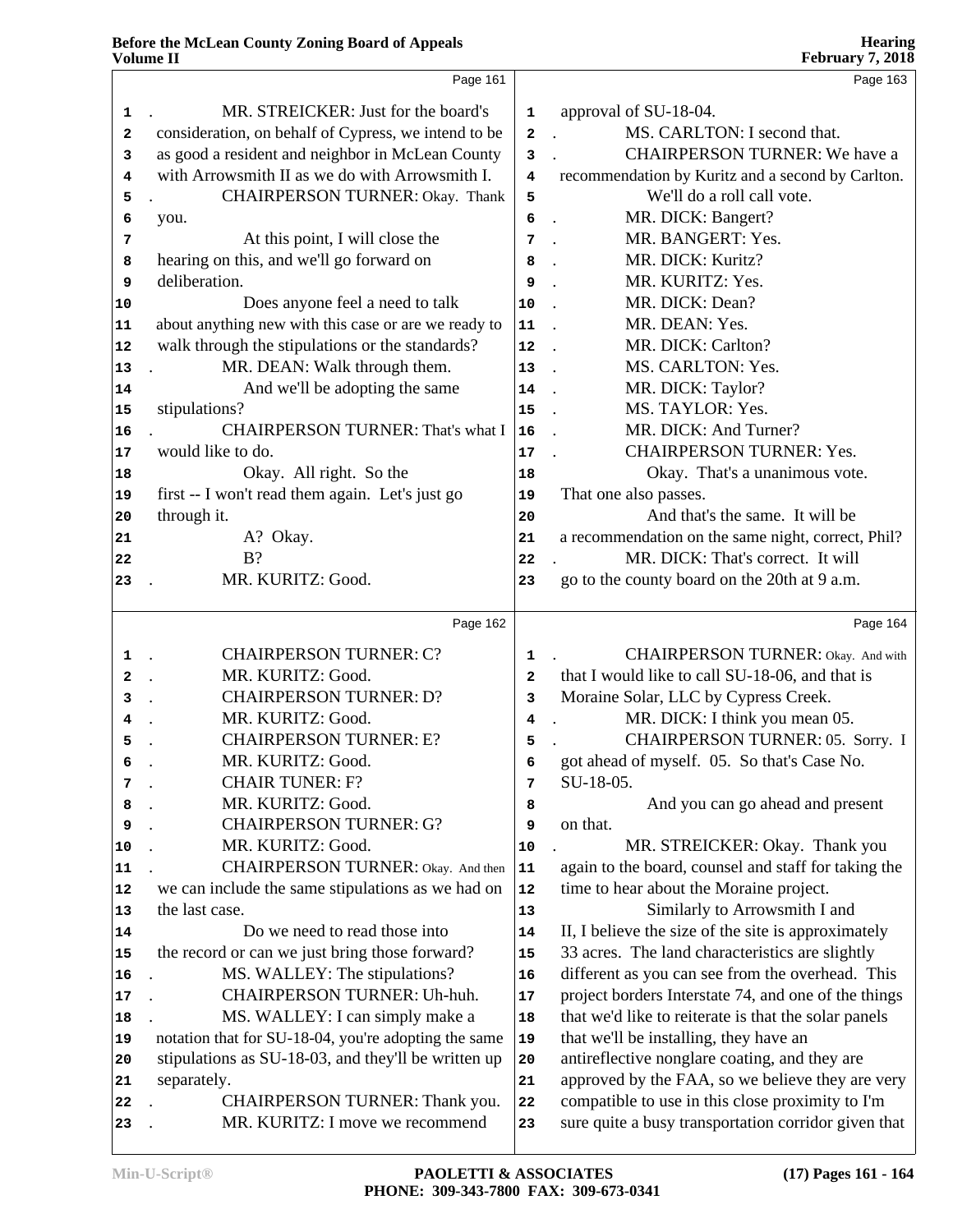|    | у отише 11                                           |                         | <b>F</b> COLUALY <i>1</i> , 2010                     |
|----|------------------------------------------------------|-------------------------|------------------------------------------------------|
|    | Page 165                                             |                         | Page 167                                             |
| 1  | it's on the interstate.                              | 1                       | MR. WHITSON: Bryan Whitson at 1644                   |
| 2  | Other than that, I believe the                       | $\overline{\mathbf{2}}$ | North Artesian Avenue, Chicago, Illinois 60647.      |
| 3  | material terms in the application with regard to     | 3                       | CHAIRPERSON TURNER: And could you                    |
| 4  | statistics are our obligations and commitments as    | 4                       | spell your last name?                                |
| 5  | far as decommissioning. Otherwise, it would be       | 5                       | MR. WHITSON: Yes. It's Whitson                       |
| 6  | substantially similar to the representations we made | 6                       | $(W-h-i-t-s-o-n.)$                                   |
| 7  | in the application for Arrowsmith I and II.          | 7                       |                                                      |
| 8  | MR. NOVACK: That's absolutely                        | 8                       | NARRATIVE TESTIMONY                                  |
| 9  | accurate, and I don't really --                      | 9                       | BY BRYAN WHITSON:                                    |
| 10 | <b>CHAIRPERSON TURNER: Could you</b>                 | 10                      | So to address I guess the topography                 |
| 11 | identify yourself again?                             | ${\bf 11}$              | of the site, you can see based on the contour maps   |
| 12 | MR. NOVACK: Absolutely. I'm very                     | 12                      | for it, the site is draining to the south, and so,   |
| 13 | sorry.                                               | 13                      | you know, once rainfall does hit the site, it will   |
| 14 | Scott Novack with Cypress Creek                      | 14                      | continue south and into that detention basin located |
| 15 | Renewables, senior developer.                        | 15                      | just south of the property similar to the other      |
| 16 | What Dave just said is                               | 16                      | site. You know, there's not really any flat areas,   |
| 17 | absolutely accurate, and the information is very     | 17                      | and if there were any potential ponding areas, we    |
| 18 | similar, really the same as was presented on         | 18                      | would make sure to mitigate as, you know, it's not   |
| 19 | Arrowsmith I and Arrowsmith II.                      | 19                      | ideal to have ponding in the panel.                  |
| 20 | Of course I want to echo Dave's                      | ${\bf 20}$              | MR. DEAN: Just for clarification,                    |
| 21 | sentiment and thank you for hearing this case as     | 21                      | that's not a detention basin. That's a borrow pit.   |
| 22 | well, and we are happy to answer questions           | 22                      | MR. WHITSON: Yeah, borrow pit.                       |
| 23 | specifically as they pertain to this site.           | 23                      | CHAIRPERSON TURNER: They all collect                 |
|    |                                                      |                         |                                                      |
|    | Page 166                                             |                         | Page 168                                             |
| 1  | CHAIRPERSON TURNER: Okay. Are there                  | 1                       | water.                                               |
| 2  | any questions from the board?                        | $\mathbf{2}$            | MR. DICK: I don't think it drains to                 |
| 3  | MR. DEAN: What's the blue line off                   | 3                       | the south.                                           |
| 4  | to the left I guess you'd call it?                   | 4                       | Are you sure you checked the                         |
| 5  | MR. NOVACK: To the west of our site,                 | 5                       | topography?                                          |
| 6  | that squiggly blue line, that is some sort of a      | 6                       | (Pause)                                              |
| 7  | water feature that's been identified through our     | 7                       | MR. WHITSON: Pardon me. Yeah. So a                   |
| 8  | environmental diligence phase. It may or may not be  | 8                       | portion of the site, that northwest corner that you  |
| 9  | a wetland.                                           | 9                       | pointed out, that does actually, in fact, drain to   |
| 10 | I don't have the exact                               | 10                      | the northwest, and that's where it probably gets     |
| 11 | information on that particular place.                | 11                      | carried away with that ravine that could potentially |
| 12 | MR. DEAN: Okay. Thank you.                           | 12                      | be a water feature.                                  |
| 13 | Okay. So is this piece really,                       | 13                      | Thanks for pointing that out.                        |
| 14 | really flat? Is there going to be some -- will       | 14                      | MR. DEAN: So my question there would                 |
| 15 | there be a water holding stormwater retention area   | $15$                    | be are we going to impact the neighbor negatively    |
| 16 | developed on this site?                              | 16                      | with a heavy rainfall?                               |
| 17 | CHAIRPERSON TURNER: Okay. I will go                  | $17\,$                  | MR. WHITSON: So no additional I                      |
| 18 | ahead and swear you in if that's okay?               | 18                      | guess grading is proposed, and so the site would     |
| 19 | MR. WHITSON: Yes.                                    | 19                      | function in a similar manner that it does today,     |
| 20 | (Whereupon the witness was sworn                     | 20                      | and, in fact, because we would be proposing some     |
| 21 | by Chairperson Turner.)                              | 21                      | sort of seed mix on the site, there's actually going |
| 22 | CHAIRPERSON TURNER: Okay. And could                  | 22                      | to be more infiltration, and it actually would       |
| 23 | you state your name and address for the record?      | 23                      | decrease the runoff from the site, and water would   |
|    |                                                      |                         |                                                      |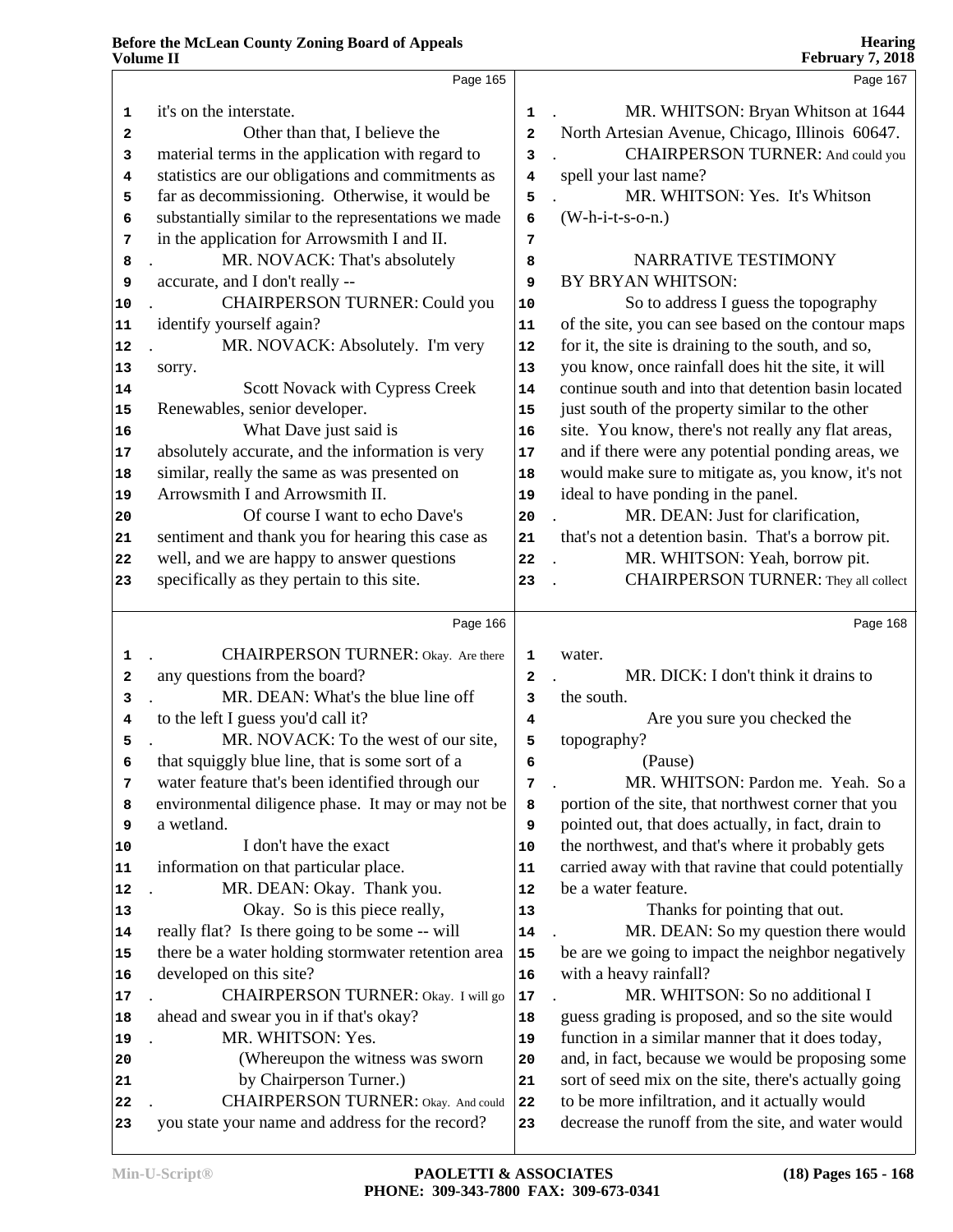|    | Page 169                                                      |              | Page 171                                                   |
|----|---------------------------------------------------------------|--------------|------------------------------------------------------------|
| 1  | actually infiltrate into the ground better than it            | $\mathbf 1$  | name and address for the record?                           |
| 2  | does in the existing condition.                               | 2            | MR. ENSENBERGER: My name is Leo                            |
| 3  | The soils in this area are                                    | 3            | (L-e-o), last name Ensenberger                             |
| 4  | classified as Group A and Group B which have a high           | 4            | (E-n-s-e-n-b-e-r-g-e-r). Address, 1509 Biltmore            |
| 5  | infiltration rate and, therefore, conversely, a low           | 5            | (B-i-l-t-m-o-r-e) Court, Normal, Illinois 61761.           |
| 6  | runoff potential.                                             | 6            | CHAIRPERSON TURNER: Okay. Go ahead.                        |
| 7  | MR. DEAN: I understand what you're                            | 7            |                                                            |
| 8  | saying, but I just can't get my head around the               |              | NARRATIVE TESTIMONY                                        |
| 9  | concept that this is a lot like concrete, you know.           | 8            | BY LEO ENSENBERGER:                                        |
| 10 | It's not concrete, but whenever it hits it, it's              | 9            |                                                            |
| 11 | impervious, right? Rain does not go through these             | ${\bf 10}$   | I'm one of the owners of the property                      |
| 12 | panels?                                                       | 11           | that has the borrow pit just to the south, and             |
| 13 | MR. WHITSON: So with them being                               | 12           | that's about a five-acre borrow pit with about five        |
| 14 | sloped as they are, yes, you're correct. The water            | 13           | acres of land around it. It's been in our family           |
| 15 | would hit the panel. Then it would slide off the              | 14           | since the early '70s, and we're into the third             |
| 16 | panel.                                                        | 15           | generation now.                                            |
| 17 | And underneath the panel would                                | 16           | We use the land for recreation, and                        |
| 18 | all be pervious area.                                         | 17           | we eat fish out of the pond approximately once a           |
| 19 | So it's not like your typical                                 | 18           | week, and I'm not talking just summer recreation.          |
| 20 | pavement where it would hit the pavement and then             | 19           | We're down there essentially all focept the worst possible |
| 21 | get discharged essentially to some sort of sewer              |              | days                                                       |
| 22 | system and then get carried away from the site that           |              | So with all due respect to the Trents                      |
| 23 | way. You know, it's going to hit that grass                   |              | and their property rights, obviously, we have some         |
|    |                                                               |              |                                                            |
|    | Page 170                                                      |              | Page 172                                                   |
| 1  | pervious area that it's going to have to ultimately           | 1            | concerns about a solar power plant being erected,          |
| 2  | flow through, so you're not actually reducing the             | $\mathbf{2}$ | you know, right next to us.                                |
| 3  | perviousness of the site.                                     | 3            | You know, things like erosion come to                      |
| 4  | MR. DEAN: Okay.                                               | 4            | mind and a number of things that have come up here         |
| 5  | <b>CHAIRPERSON TURNER: Any other</b>                          | 5            | tonight that have been presented by the board in           |
|    | questions?                                                    | 6            | terms of, you know, long-term, what's going to             |
| 7  | Does staff have any questions?                                | 7            | happen if Cypress Creek doesn't work out, those            |
| 8  | MR. DICK: No.                                                 | 8            | types of questions, not to mention it's some of the        |
| 9  | <b>CHAIRPERSON TURNER:</b> Does anyone in                     | 9            | best farmland in the world. We've all talked about         |
| 10 | the audience have any questions for the applicant,            | $10$         | those things here tonight.                                 |
| 11 | questions?                                                    | 11           | But I think, you know, we just kind                        |
| 12 | Okay. Seeing none, is there                                   | 12           | of want to make sure that, you know, our property          |
| 13 | anyone else in the audience who would like to                 | 13           | values are being looked at a little bit too.               |
| 14 | testify?                                                      | 14           | Obviously, we get some drainage into                       |
| 15 | MR. ENSENBERGER: Yes. Thanks for                              | 15           | our borrow pit, and how's that going to impact us to       |
| 16 | your patience.                                                | 16           | have a solar farm next to us                               |
| 17 | CHAIRPERSON TURNER: We love it when                           | 17           | And probably one of the biggest                            |
| 18 | people come up and talk to us.                                | 18           | issues that I would like to discuss tonight is the         |
| 19 | Can I go ahead and swear you in?                              | 19           | narrow dirt road that runs between the Trent               |
| 20 | MR. ENSENBERGER: Sure.                                        | 20           | property and our property.                                 |
| 21 | (Whereupon the witness was sworn                              | 21           | There was a great picture that                             |
|    |                                                               |              |                                                            |
| 22 | by Chairperson Turner.)<br>CHAIRPERSON TURNER: Okay. And your | 22           | Mr. Dick showed yesterday that showed that road.           |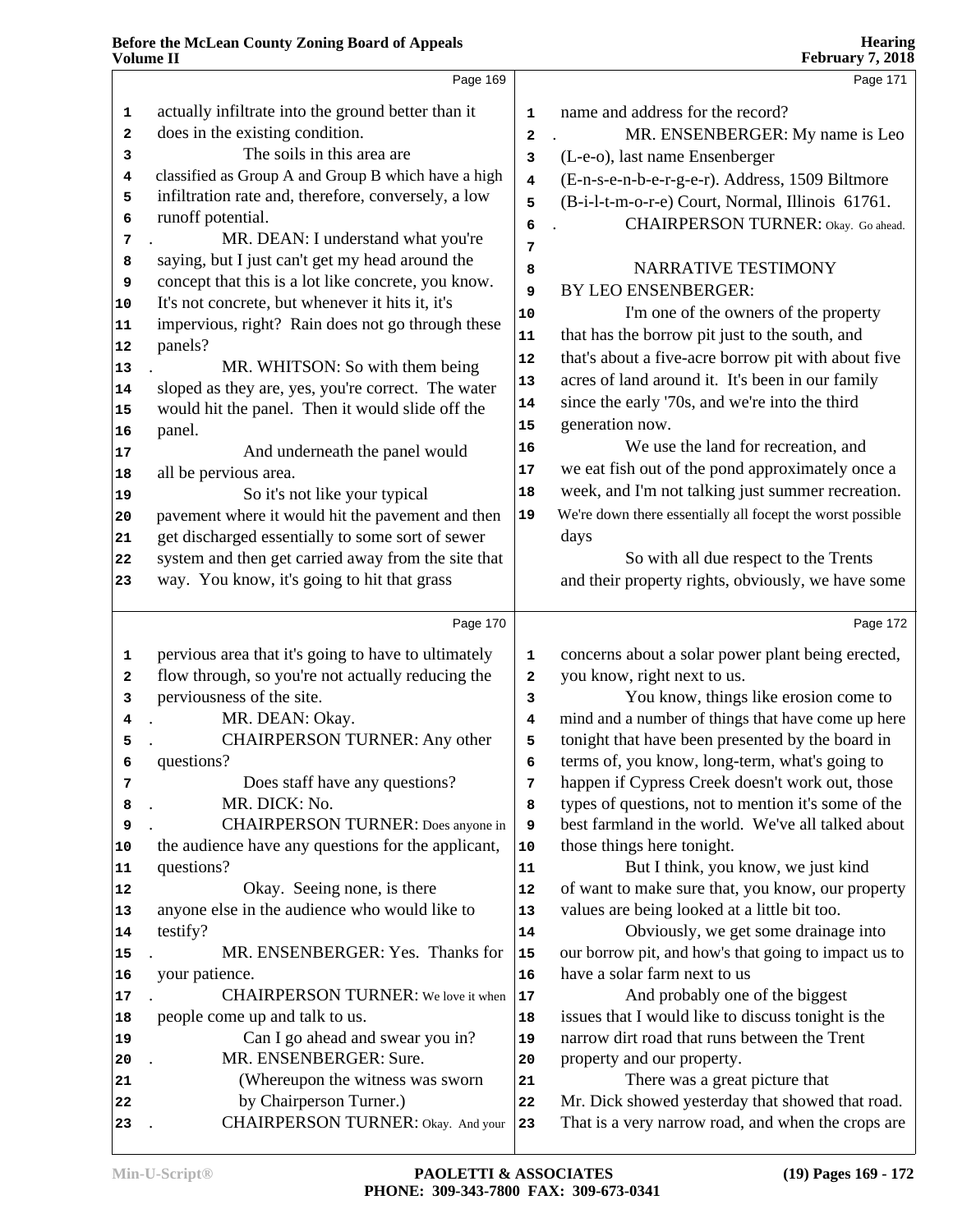|            | Page 173                                             |                         | Page 175                                            |
|------------|------------------------------------------------------|-------------------------|-----------------------------------------------------|
| 1          | planted, the heavy farm equipment essentially has to | 1                       | It's not just the Trents or the adjacent neighbors. |
| 2          | drive on our property to get to fields down along    | $\overline{a}$          | I think there's more of them that use that road.    |
| 3          | 74.                                                  | 3                       | MR. DEAN: It appears to me that the                 |
| 4          | So if a permanent fence is erected                   | 4                       | wind farm is going to shut those people off. Excuse |
| 5          | close to that road, it is essentially going to       | 5                       | me. The solar farm.                                 |
| 6          | establish a new road that's going to be on our       | 6                       | MR. ENSENBERGER: I don't know                       |
| 7          | property. That's a concern of ours.                  | 7                       | anything about that.                                |
| 8          | First of all, we feel like the crops                 | 8                       | MR. DEAN: It just looks to me like                  |
| 9          | are planted a little bit too close to the road       | 9                       | the solar farm is going to have a fence up there    |
| 10         | anyway. There's not much of a variance given there.  | ${\bf 10}$              | that's going to touch the highway fence.            |
| 11         | There used to be a ditch there, a grassy ditch.      | 11                      | MR. DICK: The solar farm will be                    |
| 12         | That was plowed over years ago, and essentially the  | ${\bf 12}$              | 30 feet off of their property line.                 |
| $13$       | crops are now planted right up against the road.     | 13                      | MR. DEAN: Okay. It's not on the                     |
| 14         | So I guess essentially we have                       | 14                      | property line?                                      |
| 15         | questions about a solar power plant being a          | 15                      | MR. DICK: That's correct.                           |
| 16         | neighbor, that's number one, and concerns about      | ${\bf 16}$              | MR. DEAN: Okay. That's news to me                   |
| 17         | that, but if it's going to happen, we really wish    | 17                      | then. I always assumed the fence would be on the    |
| 18         | that that would be looked at so that we don't bear   | ${\bf 18}$              | property line, but it is in 30 feet.                |
| 19         | the brunt of large farm equipment that needs to use  | 19                      | MR. DICK: That's correct.                           |
| ${\bf 20}$ | that narrow dirt road is going to essentially take   | 20                      | MR. DEAN: Okay. Well, that might be                 |
| 21         | us over.                                             | 21                      | refreshing to you then.                             |
| 22         | That's really kind of something                      | 22                      | MR. ENSENBERGER: Well, that's                       |
| 23         | that's on our mind as well as everything else. I     | 23                      | essentially the width of the road, the 30 feet if   |
|            |                                                      |                         |                                                     |
|            | Page 174                                             |                         | Page 176                                            |
| 1          | mean, it's a recreation spot for us. It's been in    | $\mathbf 1$             | I'm looking at that right.                          |
| 2          | our family since the '70s as I said, and we just     | $\mathbf{2}$            | MR. DEAN: So the tree line is the                   |
| 3          | kind of would like to keep that going on for more    | 3                       | property line here is what we're looking at.        |
| 4          | generations.                                         | $\overline{\mathbf{4}}$ | MR. ENSENBERGER: Approximately I                    |
| 5          | CHAIRPERSON TURNER: Okay. Thank                      | 5                       | think, yes.                                         |
|            | you.                                                 | 6                       | MR. BANGERT: Which side are you on?                 |
| 7          | Does the board have any                              | 7                       | MR. ENSENBERGER: The tree line.                     |
| 8          | questions?                                           | 8                       | MR. BANGERT: So you're on the other                 |
| 9          | MR. DEAN: Yeah, I do.                                | 9                       | side of the trees?                                  |
| $10$       | Can Phil show us the lane, or                        | 10                      | MR. ENSENBERGER: Yes.                               |
| 11         | Darryl, could you show us the picture of the lane    | ${\bf 11}$              | MR. DEAN: You don't own any property                |
| 12         | that he's referring to?                              | 12                      | on the north side of the trees?                     |
| 13         | And while he's finding that, it                      | 13                      | MR. ENSENBERGER: The north side?                    |
| 14         | appears to me that there won't be any farm traffic.  | 14                      | MR. DEAN: That's not your lane, is                  |
| 15         | Is there an easement on your                         | 15                      | it?                                                 |
| 16         | property for the neighbors to access the fields down | 16                      | MR. ENSENBERGER: No, no.                            |
| 17         | there? Do you know if there's an easement?           | $17$                    | MR. DEAN: So this is not your lane.                 |
| 18         | MR. ENSENBERGER: I'm not sure about                  | 18                      | MR. ENSENBERGER: No, not to my                      |
| 19         | the exact legalities of it, sir, but I was told      | 19                      | knowledge, no.                                      |
| 20         | years ago when we first obtained the property that   | 20                      | MR. DEAN: Well, I'm having trouble                  |
| 21         | we needed to keep that road open for farmers to use  | ${\bf 21}$              | understanding how they're driving on you if there's |
|            |                                                      |                         |                                                     |
| 22         | to get in and out of there, and I think there's      | 22                      | a tree line there.                                  |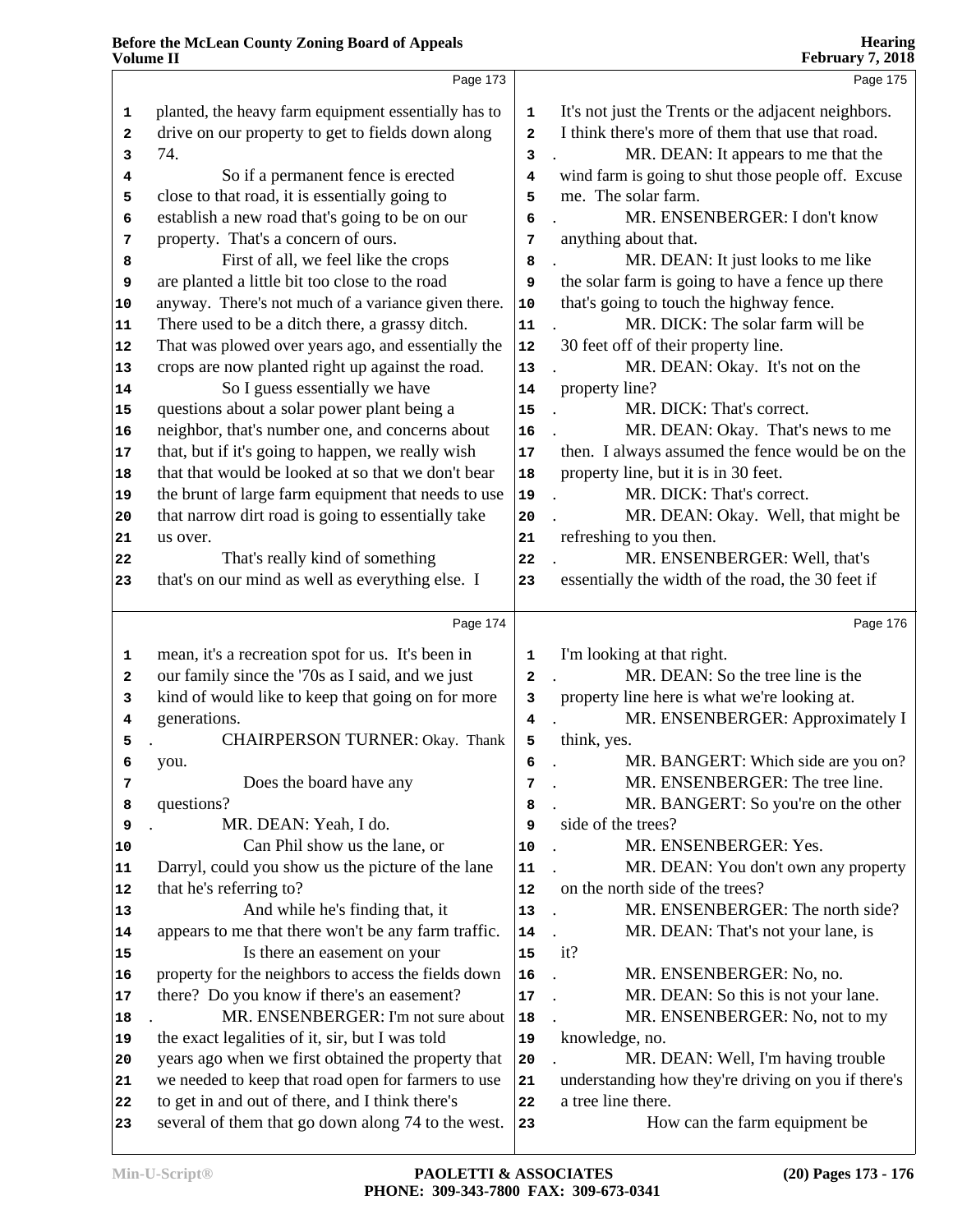|                             | Page 177                                            |              | Page 179                                                                                              |
|-----------------------------|-----------------------------------------------------|--------------|-------------------------------------------------------------------------------------------------------|
| 1                           | driving on your property?                           | 1            | property line is.                                                                                     |
| 2                           | MR. ENSENBERGER: Well, I don't know                 | $\mathbf{2}$ | Mr. Ensenberger's access to                                                                           |
| 3                           | exactly where the property line is, sir. I just     | 3            | their borrow pit is on the Trent property although                                                    |
| 4                           | know we own the other side of the road. I just know | 4            | we don't have a survey on the property at this                                                        |
|                             |                                                     | 5            | point. They would have to do that before they get a                                                   |
| 5                           | we own property there.                              |              |                                                                                                       |
| 6                           | CHAIRPERSON TURNER: Okay. And so                    | 6            | permit, and conceivably, if you had a concern, you<br>could require them to have that fence more than |
| 7                           | what you're wanting to make sure is that they       | 7            |                                                                                                       |
| 8                           | maintain that tree line there and that it doesn't   | 8            | 30 feet from that south property line.                                                                |
| 9                           | encroach upon your property on the other side.      | 9            | MR. DEAN: So Mr. Ensenberger has an                                                                   |
| 10                          | MR. ENSENBERGER: Yeah, and the fence                | ${\bf 10}$   | easement on the property that belongs to the Trents?                                                  |
| 11                          | is not put too close to the road. That's a concern  | 11           | MR. DICK: I don't know that.                                                                          |
| 12                          | of mine too.                                        | 12           | MR. KURITZ: According to the site                                                                     |
| 13                          | CHAIRPERSON TURNER: Oh, I understand                | 13           | plan, Mr. Dean is correct. It says seven-foot high                                                    |
| 14                          | what you're saying.                                 | 14           | chain link fence, and it's going right up to the                                                      |
| 15                          | So if the fence was put too                         | 15           | interstate fence, and then the setback is inside of                                                   |
| 16                          | close to the road, then perhaps they would need to  | 16           | that fence.                                                                                           |
| 17                          | drive on the other side of that tree line.          | 17           | MR. DEAN: And that's what I was                                                                       |
| 18                          | MR. ENSENBERGER: Yeah.                              | 18           | trying to say. This would prohibit anybody from                                                       |
| 19                          | CHAIRPERSON TURNER: Okay. We                        | 19           | going west.                                                                                           |
| 20                          | understand.                                         | 20           | (Pause)                                                                                               |
| 21                          | MR. ENSENBERGER: I think to                         | 21           | CHAIRPERSON TURNER: Okay. So what                                                                     |
| 22                          | reiterate to your question earlier, there is more   | 22           | we need to clarify is exactly what's needed here.                                                     |
| 23                          | farms to the west of the proposed solar power plant | 23           | And we'll let Rick and Mary Beth                                                                      |
|                             |                                                     |              |                                                                                                       |
|                             | Page 178                                            |              | Page 180                                                                                              |
|                             |                                                     |              |                                                                                                       |
| 1                           | that use that road to get to their fields.          | 1            | look at it.                                                                                           |
| 2                           | CHAIRPERSON TURNER: Okay. So to the                 | 2            | MR. STREICKER: If I might interject                                                                   |
| 3                           | west there are some farms.                          | 3            | for staff.                                                                                            |
| 4                           | MR. ENSENBERGER: Right, along 74.                   | 4            | We're looking at the version                                                                          |
| 5                           | CHAIRPERSON TURNER: Okay.                           | 5            | that went out with the staff notice where it does                                                     |
| 6                           | MR. DEAN: And the solar farm that's                 | 6            | look like the fence is set back sufficiently.                                                         |
| 7                           | going in there is still going to allow a 30-foot    | 7            | MR. KURITZ: Correct, but on that                                                                      |
| 8                           | alley for the people between the highway fence and  | 8            | site plan that you submitted with your application,                                                   |
| 9                           | the solar farm fence?                               | 9            | the fence goes out to the interstate fence.                                                           |
| 10                          | MR. ENSENBERGER: Well, there's no                   | 10           | MR. STREICKER: I believe we had                                                                       |
|                             | highway fence in there. There's no fence. There's   | 11           | submitted a                                                                                           |
|                             | just that tree line.                                | 12           | MR. DICK: This is the one that                                                                        |
|                             | MR. DEAN: Well, go back to the other                | 13           | Taylor Smith Fed Ex'd to me that we received.                                                         |
|                             | map. It appears to me that the solar farm is going  | 14           | MR. STREICKER: All right.                                                                             |
| 11<br>12<br> 13<br>14<br>15 | to touch the highway. The solar farm is going to go | 15           | CHAIRPERSON TURNER: And we'll let                                                                     |
|                             | right up to the highway.                            | 16           | you get in here in just a minute.                                                                     |
| 16<br>17                    | Am I not correct on that?                           | 17           | Okay. So we need to address                                                                           |
| 18                          | MR. ENSENBERGER: To the west of our                 | 18           | that issue.                                                                                           |
|                             | property.                                           | 19           | Anybody else have any other                                                                           |
| 19<br>20                    | MR. DEAN: Yeah, west.                               | 20           | questions?                                                                                            |
| 21                          | MR. ENSENBERGER: Yeah.                              | 21           | MR. DEAN: 2200 is a public road?                                                                      |
| 22                          | MR. DICK: I can pass this site plan                 | 22           | MR. DICK: Yes.                                                                                        |
| 23                          | around for you to look at. You can see where the    | 23           | MR. DEAN: It goes clear to the                                                                        |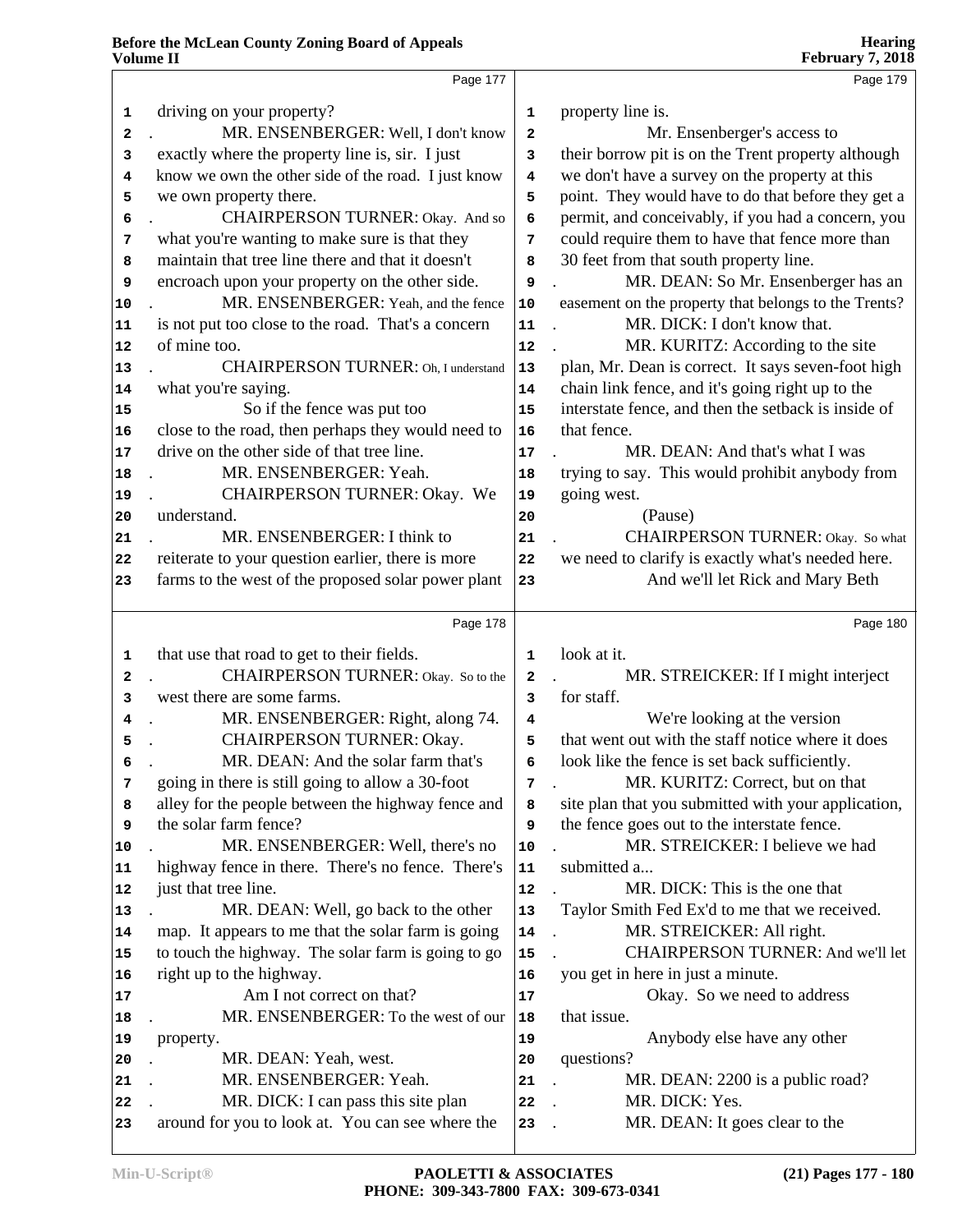| v олишс 11                                   |                                                      |                | $1$ correctly $7, 2010$                                    |
|----------------------------------------------|------------------------------------------------------|----------------|------------------------------------------------------------|
|                                              | Page 181                                             |                | Page 183                                                   |
| 1                                            | interstate and stops?                                | 1              | MR. ENSENBERGER: Correct, or goes                          |
| 2                                            | MR. DICK: No. It crosses over the                    | $\overline{a}$ | south over to me.                                          |
| 3                                            | interstate.                                          | 3              | <b>CHAIRPERSON TURNER: To your</b><br>$\ddot{\phantom{a}}$ |
| 4                                            | MR. DEAN: Oh, okay. That one goes                    | 4              | property, right?                                           |
| 5                                            | over. I see. Thank you.                              | 5              | MR. ENSENBERGER: Yeah.<br>$\ddot{\phantom{a}}$             |
| 6                                            | MR. DICK: And we can show you a                      | 6              | CHAIRPERSON TURNER: Okay.                                  |
| 7                                            | photo of that going over the interstate that I       | 7              | MR. DEAN: Okay. I think I was in                           |
| 8                                            | showed you yesterday.                                | 8              | error because this has cleared it up for me.               |
| 9                                            | MR. DEAN: Okay. Mr. Dick, then I                     | 9              | The lane goes on the north side                            |
| 10                                           | don't understand why Mr. Ensenberger would have to   | 10             | of the property.                                           |
| 11                                           | go through the Trent property to get to his          | 11             | I was thinking it was going                                |
| 12                                           | property. He could come right off of 2200 and go     | 12             | along the interstate, so I'm clear on that now.            |
| $13\,$                                       | over to the borrow pit.                              | 13             | Thank you.                                                 |
| 14                                           | MR. DICK: There's a photo that shows                 | 14             | <b>CHAIRPERSON TURNER: Okay. Anyone</b>                    |
| 15                                           | that road there.                                     | 15             | else have any questions for Mr. Ensenberger?               |
| 16                                           | This is 2200 going south over                        | 16             | Okay. Does the applicant have                              |
| 17                                           | the interstate.                                      | 17             | questions for Mr. Ensenberger?                             |
| 18                                           | Next photo.                                          | 18             | MR. STREICKER: Potentially question;                       |
| 19                                           | There. This is the photo that                        | 19             | more responsive points if the board will entertain         |
| 20                                           | is taken at the intersection of 2200 and this access | 20             | us.                                                        |
| 21                                           | road.                                                | 21             | <b>CHAIRPERSON TURNER:</b> You can hit that                |
| 22                                           | <b>CHAIRPERSON TURNER: Okay.</b>                     | ${\bf 22}$     | in the closing if you want, but you can ask                |
| 23                                           | Mr. Ensenberger, how do you get to your property     | 23             | questions to clarify to make sure you're covering          |
|                                              |                                                      |                |                                                            |
|                                              | Page 182                                             |                | Page 184                                                   |
| 1                                            | from this?                                           | 1              | those responses.                                           |
| 2                                            | MR. ENSENBERGER: That's the way we                   | $\overline{a}$ | MR. STREICKER: Understood.                                 |
| 3                                            | access our property, and it's always been my         | 3              | MR. NOVACK: Mr. Ensenberger, thank                         |
| 4                                            | understanding and when we talked to the Downs        | 4              | you for your comments. I have a question.                  |
| 5                                            | Township folks, authority or road commissioner       | 5              | You mentioned that other farmers                           |
| 6                                            | whoever, that that was a shared road. It doesn't     | 6              | west of this property are currently using this             |
| 7                                            | necessarily belong to the Trents or to us; that that | 7              | access to get to their farms.                              |
| 8                                            | was a shared road.                                   | 8              | Can you talk more about that?                              |
| 9                                            | That's always been my                                | 9              | Do you believe it's their primary access to get to         |
| 10                                           | understanding.                                       | 10             | those fields?                                              |
| 11                                           | MR. DEAN: So the township has no                     | 11             | MR. ENSENBERGER: That's my                                 |
| 12                                           | responsibility on that road then.                    | 12             | understanding.                                             |
| 13                                           |                                                      |                |                                                            |
|                                              | MR. ENSENBERGER: That's what I've                    | 13             | My father and his partner                                  |
|                                              | been told.                                           | 14             | obtained the property in the early '70s at which           |
|                                              | MR. DEAN: Okay.                                      | 15             | point they decided they were going to put a gate up        |
|                                              | MR. ENSENBERGER: Whether that's                      | 16             | on their road, and they were quickly told by a             |
|                                              | accurate or not, I don't know.                       | $17\,$         | number of folks in the area you can't put a gate up        |
|                                              | CHAIRPERSON TURNER: Okay. And so                     | ${\bf 18}$     | there because that belongs to all of us, and I             |
|                                              | what you're wanting to ensure is that, one, you      | 19             | believe it's more farmers than just the Trents that        |
|                                              | still have access to your property from this.        | 20             | use that access road to go down along 74 to access         |
| 14<br>15                                     | MR. ENSENBERGER: Correct.                            | 21             | their fields. That's what I believe, that it's at          |
|                                              | <b>CHAIRPERSON TURNER: And that that</b>             | ${\bf 22}$     | least one more, maybe a couple more than the Trents.       |
| 16<br>17<br>18<br>19<br>20<br>21<br>22<br>23 | road doesn't disappear.                              | 23             | MR. NOVACK: Thank you.                                     |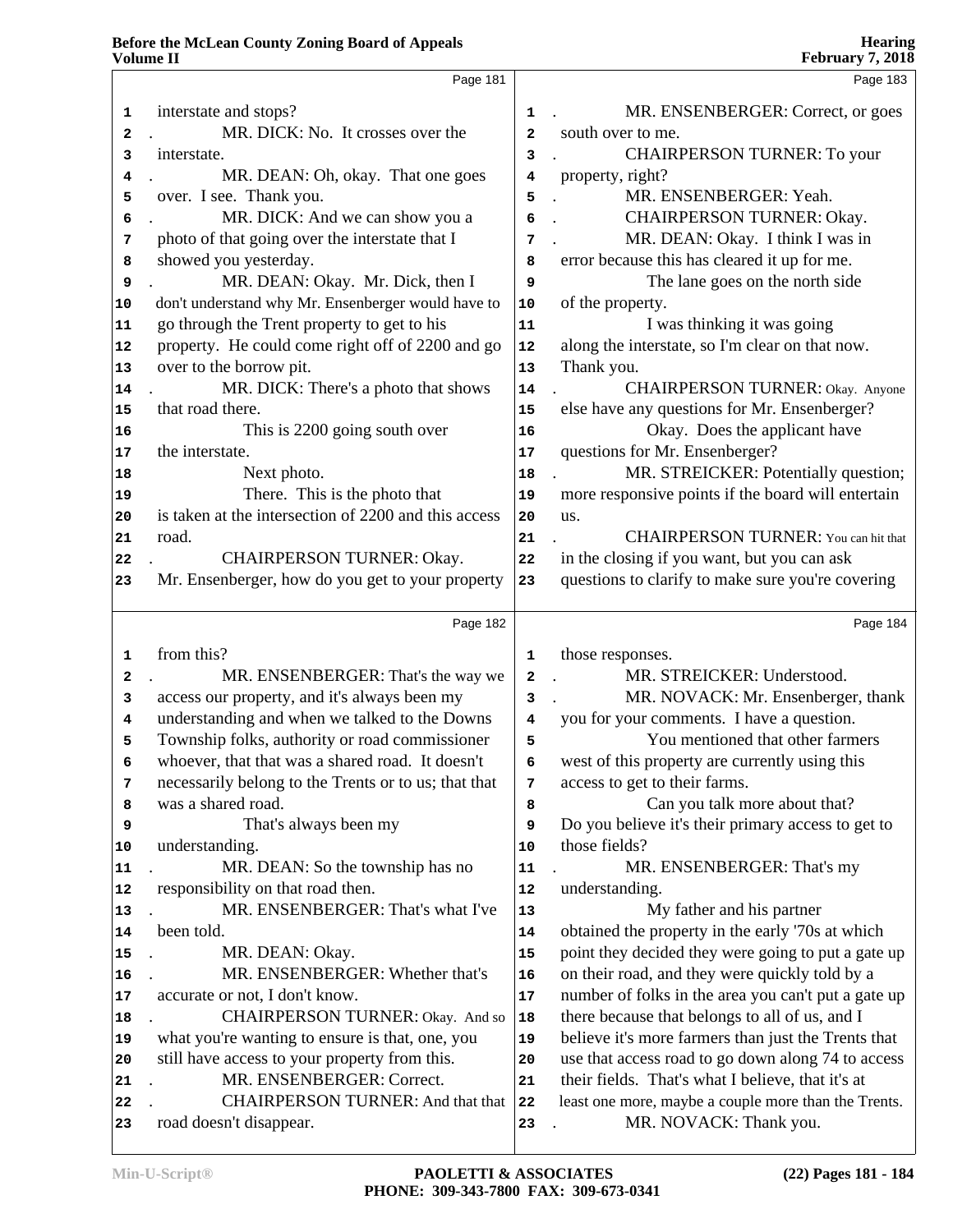|            | Page 185                                            |                         | Page 187                                             |
|------------|-----------------------------------------------------|-------------------------|------------------------------------------------------|
| 1          | <b>CHAIRPERSON TURNER: Okay. Does</b>               | $\mathbf 1$             | I appreciate your time.                              |
| 2          | anyone in the audience have questions for           | $\overline{\mathbf{2}}$ | MR. NOVACK: I don't really have much                 |
| 3          | Mr. Ensenberger?                                    | 3                       | to add other than to highlight that last bit that    |
| 4          | Okay. Mr. Ensenberger, you're                       | 4                       | Mr. Streicker was referring to which is, I mean, we  |
| 5          | good to go.                                         | 5                       | have no intention of starting any sort of a border   |
| 6          | Is there anyone else in the                         | 6                       | war here. We want to be a great neighbor.            |
| 7          | audience who would like to testify on the Moraine   | 7                       | We have land here to work with                       |
| 8          | case before us?                                     | 8                       | that enables us to be a little bit flexible with our |
| 9          | Seeing none, we'll let you go                       | 9                       | solar arrays and the layout of the site whereby our  |
| 10         | ahead and do your closing if you'd like.            | 10                      | intention would be to move that fence, you know,     |
| 11         | MR. STREICKER: I appreciate that.                   | 11                      | further away and to cause less problems than more    |
| 12         | Again, thank you board, counsel and staff.          | $12\,$                  | problems.                                            |
| 13         | You know, one of the themes                         | 13                      | So we believe we will be good                        |
| ${\bf 14}$ | we've hit on throughout all three projects is that  | ${\bf 14}$              | neighbors and improve certain situations such as     |
| 15         | we want to be a good neighbor. We want our neighbor | 15                      | erosion and access.                                  |
| 16         | to continue the quiet enjoyment of their property,  | 16                      | Thank you.                                           |
| 17         | and we believe a solar farm is a good use to enable | $17$                    | CHAIRPERSON TURNER: Okay. Thank                      |
| 18         | that to continue, certainly with the recreational   | 18                      | you.                                                 |
| 19         | parcel that we've been talking about.               | 19                      | Does anyone who testified have a                     |
| 20         | A couple of points that                             | ${\bf 20}$              | closing statement that they want to put forth?       |
| 21         | Mr. Ensenberger hit. I know he's concerned about    | 21                      | Mr. Ensenberger, would you like                      |
| 22         | his erosion and so are we. We believe that after we | 22                      | to make a closing statement?                         |
| 23         | confer with the Soil and Conservation District and  | 23                      | MR. ENSENBERGER: No thank you.                       |
|            |                                                     |                         |                                                      |
|            | Page 186                                            |                         | Page 188                                             |
| 1          | find the optimal local native grasses to plant, we  | $\mathbf 1$             | CHAIRPERSON TURNER: Okay. Thank                      |
| 2          | will actually hopefully control erosion in a better | $\mathbf 2$             | you.                                                 |
| 3          | manner than it would be in an active agricultural   | 3                       | With that, I will close this                         |
| 4          | context.                                            | $\overline{\mathbf{4}}$ | case, and we will move on to board deliberation.     |
| 5          | We've talked a lot about                            | 5                       | Do we have a need to put in a                        |
| 6          | drainage, and again, I believe with the appropriate | 6                       | stipulation or anything like that concerning this?   |
| 7          | top cover that hopefully, again, drainage is        | 7                       | Okay. They will get that worked                      |
| 8          | improved in the area.                               | 8                       | out now that they know of the issue. All right.      |
| 9          | One of the things that we do as                     | 9                       | With that, let's walk through                        |
| 10         | most developers do, when we permit an area, we      | 10                      | the standards.                                       |
| 11         | optimize our footprint once we get our permit area, | ${\bf 11}$              | MR. BANGERT: Did we cover at any                     |
| 12         | and certainly we're aware of site access issues and | ${\bf 12}$              | point the timing of the vegetative growth to be      |
| 13         | believe that the placement of the fence, we do need | $13$                    | established? Did we ever establish that to be        |
| 14         | to put a security fence up around the site, but the | ${\bf 14}$              | before the project starts, during or after?          |
| 15         | placement and exact location of the fence, we do    | 15                      | <b>CHAIRPERSON TURNER:</b> I don't think we          |
| 16         | feel very comfortable that we'd be able to          | ${\bf 16}$              | covered it. You can ask them though if you want      |
| 17         | accommodate the ingress and egress concerns of the  | 17                      | during the deliberation.                             |
| 18         | residents, and I believe that's something we can    | 18                      | MR. BANGERT: Do you have a timeline                  |
| 19         | work cooperatively to do.                           | 19                      | when the vegetative cover would be established?      |
| 20         | I believe those are the three                       | 20                      | MR. WHITSON: So the seed mix would                   |
| 21         | points we definitely wanted to hit on other than we | 21                      | go down before obviously we would go and disturb any |
| 22         | look forward to being hopefully a longtime resident | ${\bf 22}$              | I guess of the land with the posts, so it would be   |
| 23         | of McLean County.                                   | 23                      | after if we did any minor grading.                   |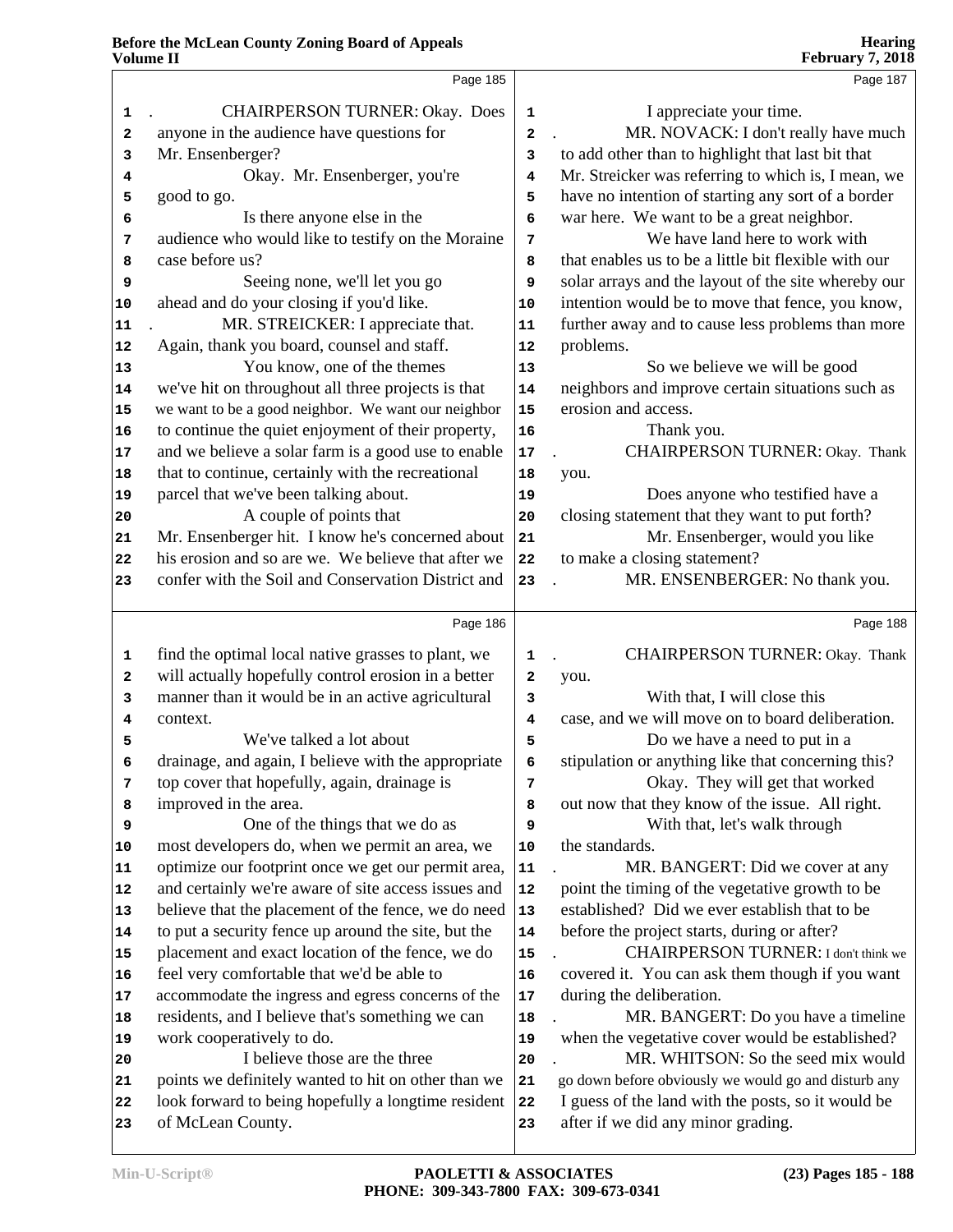|              | Page 189                                                                                                |                         | Page 191                                                                         |
|--------------|---------------------------------------------------------------------------------------------------------|-------------------------|----------------------------------------------------------------------------------|
| 1            | Then once the soil was kind of                                                                          | $\mathbf 1$             | or 80 feet from the centerline of the road,                                      |
| 2            | disturbed, we would definitely provide I guess                                                          | 2                       | whichever is greater, because their site plan that                               |
| 3            | erosion control protection in those areas, and then                                                     | 3                       | they had before this one didn't have that put down                               |
| 4            | many times, you know, that temporary seeding is                                                         | $\overline{\mathbf{4}}$ | accurately.                                                                      |
| 5            | actually the final seeding as well and so then it                                                       | 5                       | <b>CHAIRPERSON TURNER:</b> Okay. So that's                                       |
| 6            | would go down during that portion as well.                                                              | 6                       | the extra stipulation.                                                           |
| 7            | In regards to the growth, you                                                                           | 7                       | MR. DICK: That's why there's an                                                  |
| 8            | know, it's something that it would be very                                                              | 8                       | extra stipulation, and my only question had to do                                |
| 9            | advantageous to have it I guess starting to grow as                                                     | 9                       | with whether you wanted a stipulation that made that                             |
| 10           | the panels were commissioned and brought online.                                                        | $10$                    | fence a certain distance from that access road. I                                |
| 11           | Any further questions?                                                                                  | 11                      | think it would be clearer if you made some kind of                               |
| 12           | MR. BANGERT: So that's a yes, it                                                                        | 12                      | stipulation like that.                                                           |
| 13           | will be established before you start building?                                                          | 13                      | CHAIRPERSON TURNER: That's what I                                                |
| 14           | MR. WHITSON: That would be the goal.                                                                    | 14                      | was wondering too.                                                               |
| 15           | Sorry, not building but after it's already been                                                         | 15                      | MR. DEAN: So the access road doesn't                                             |
| 16           | constructed, then it would start to grow underneath                                                     | 16                      | have a middle is kind of what I'm thinking.                                      |
|              | the panels. Sorry. Because that land will be                                                            | $17\,$                  | MR. DICK: I would think that you                                                 |
| 17           | disturbed obviously while we're building on the                                                         | 18                      | would want to make sure that that fence on the south                             |
| 18<br>19     | portion.                                                                                                | 19                      | side of this solar farm is at least ten feet from                                |
|              |                                                                                                         |                         | the edge of that driveway at a minimum or 30 feet                                |
| 20           | MR. DICK: They have to provide an                                                                       | 20                      |                                                                                  |
| 21           | erosion control plan, and it has to be established,<br>the erosion control has to be established before | 21                      | from the property line, whichever is greater.<br>MR. DEAN: I propose we put that |
| 22           |                                                                                                         | 22                      |                                                                                  |
| 23           | they can get any occupancy for the facility.                                                            | 23                      | stipulation in.                                                                  |
|              | Page 190                                                                                                |                         | Page 192                                                                         |
| 1            | MR. BANGERT: Okay. Thank you. That                                                                      | $\mathbf 1$             | CHAIRPERSON TURNER: So we'll add a                                               |
| $\mathbf{2}$ | covers that then.                                                                                       | 2                       | stipulation that says that the fence is ten feet                                 |
| 3            | CHAIRPERSON TURNER: Okay. Any other                                                                     | 3                       | from the edge of the driveway or 30 feet from the                                |
| 4            | questions?                                                                                              | 4                       | property line, whichever is greater.                                             |
| 5            | Okay. On to the standards.                                                                              | 5                       | It looks like it will be about                                                   |
| 6            | A?                                                                                                      | 6                       | the same to me.                                                                  |
| 7            | MR. KURITZ: Good.                                                                                       | 7                       | MS. WALLEY: Are you asking then to                                               |
| 8            | <b>CHAIRPERSON TURNER: B?</b>                                                                           | 8                       | remove stipulation 4 from the staff report?                                      |
| 9            | MR. KURITZ: Good.                                                                                       | 9                       | CHAIRPERSON TURNER: Yes, we are.                                                 |
| 10           | CHAIRPERSON TURNER: C, D, E, F, and                                                                     | 10                      | MS. WALLEY: Okay. And replacing it                                               |
| 11           | G.                                                                                                      | 11                      | then with the fence options?                                                     |
| 12           | And then just as on the other                                                                           | 12                      | <b>CHAIRPERSON TURNER: Correct.</b>                                              |
| 13           | two, the same stipulations brought forward?                                                             | 13                      | MS. WALLEY: So the fence should be                                               |
| 14           | MS. WALLEY: In looking at the staff                                                                     | 14                      | ten feet from the edge of the roadway or 30 feet                                 |
| 15           | report, this has six stipulations. The other two                                                        | 15                      | from the property line, whichever is greater?                                    |
| 16           | only had five.                                                                                          | 16                      | <b>CHAIRPERSON TURNER: Correct.</b>                                              |
| 17           | CHAIRPERSON TURNER: Good point.                                                                         | $17\,$                  | MS. WALLEY: Okay.                                                                |
| 18           | MR. DICK: I could comment on one                                                                        | 18                      | MR. DEAN: Okay. Phil, help me                                                    |
| 19           | additional stipulation that isn't necessary anymore                                                     | 19                      | understand.                                                                      |
| 20           | if you would like.                                                                                      | 20                      | Are you talking about the grass                                                  |
| 21           | CHAIRPERSON TURNER: Please do.                                                                          | 21                      | road, the grass area, or are you talking about the                               |
| 22           | MR. DICK: That stipulation had them                                                                     | 22                      | roadway?                                                                         |
| 23           | being at least 50 feet from the front property line                                                     | 23                      | MR. DICK: I was just talking about                                               |
|              |                                                                                                         |                         |                                                                                  |

**Hearing**

**February 7, 2018**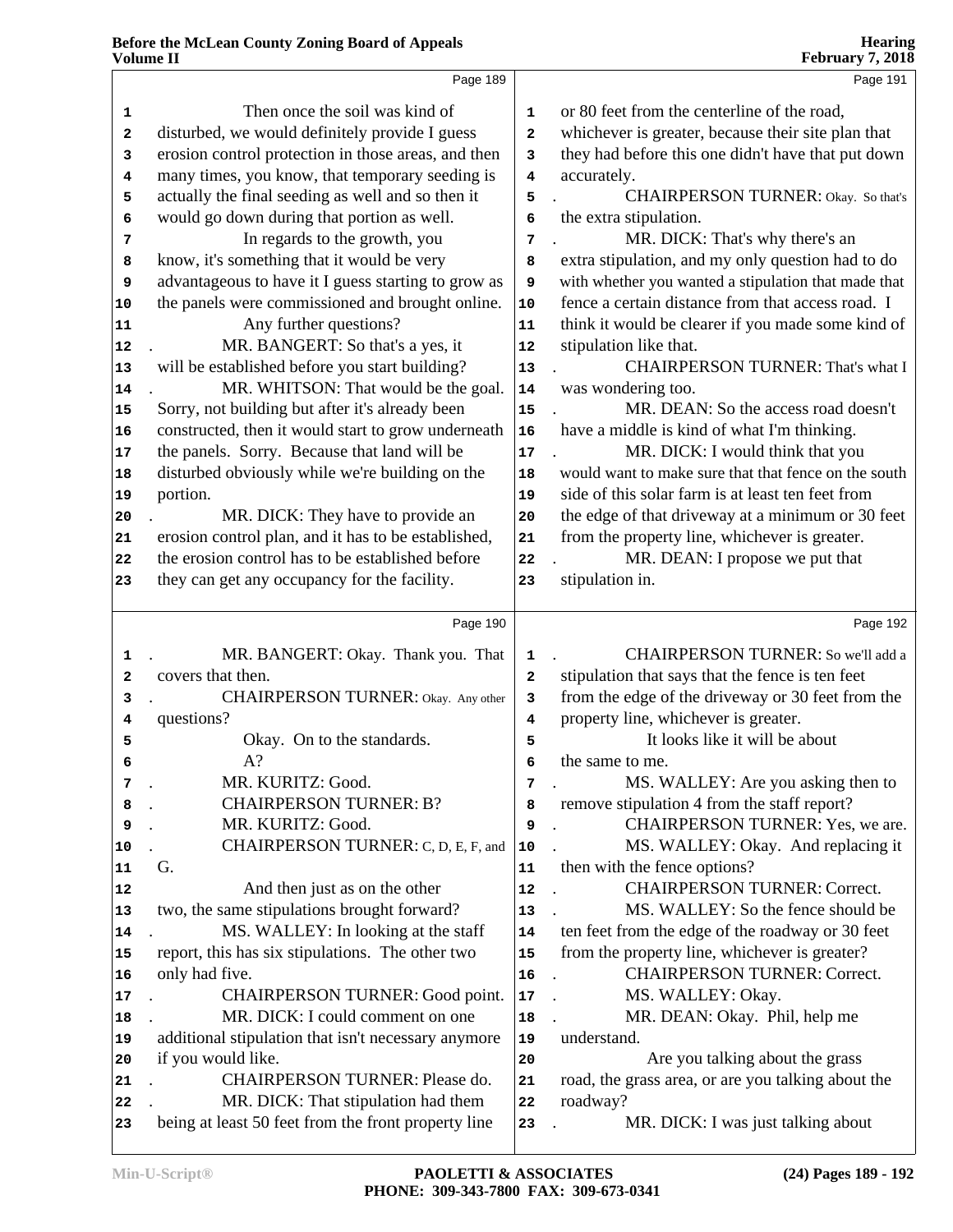| Volume II    |                                                                             |              | February 7, $201\overline{8}$                        |
|--------------|-----------------------------------------------------------------------------|--------------|------------------------------------------------------|
|              | Page 193                                                                    |              | Page 195                                             |
| 1            | where people are driving.                                                   | 1            | STATE OF ILLINOIS )<br>)SS.                          |
| $\mathbf{2}$ | MR. DEAN: Okay.                                                             | $\mathbf{2}$ | COUNTY OF SANGAMON)                                  |
| 3            | MR. BANGERT: We do not know where                                           | з            |                                                      |
| 4            | the boundary line is, correct?                                              | 4            | <b>CERTIFICATE</b>                                   |
| 5            | MR. DICK: That's correct. I have                                            | 5            | I, Laurel A. Patkes, Certified Shorthand             |
| 6            | not seen a survey of it. I don't know exactly where                         | 6            | Reporter in and for said County and State, do hereby |
| 7            | that is.                                                                    | 7            | certify that I reported in shorthand the foregoing   |
| 8            | And my concern was that maybe                                               | 8            | proceedings and that the foregoing is a true and     |
| 9            | that fence is a little bit in that road, but I can't                        | 9            | correct transcript of my shorthand notes so taken as |
| 10           | tell that for sure.                                                         | 10           | aforesaid.                                           |
| 11           | MR. BANGERT: Yes, because what if                                           | 11           | I further certify that I am in no way                |
| 12           | the property line is further into the trees than                            | 12           | associated with or related to any of the parties or  |
| 13           | what -- I mean, that could really                                           | 13           | attorneys involved herein, nor am I financially      |
| 14           | CHAIRPERSON TURNER: That's why we                                           | 14           | interested in this action.                           |
| 15           | have that covered ten feet from the roadway or                              | 15           | Dated February 14, 2018.                             |
| 16           | 30 feet, whichever is greater, from the property                            | 16           |                                                      |
| 17           | line.                                                                       | 17           | Certified Shorthand Reporter                         |
| 18           | MR. BANGERT: Okay.                                                          | 18           |                                                      |
| 19           | MR. KURITZ: I move that we recommend                                        | 19           |                                                      |
| 20           | approval of SU-18-05 with the recorded stipulations.                        | 20           |                                                      |
| 21           | MS. CARLTON: I second that.                                                 | 21           |                                                      |
| 22           | <b>CHAIRPERSON TURNER: Motion by</b>                                        | 22           |                                                      |
| 23           | Kuritz. Second by Carlton.                                                  | 23           |                                                      |
|              |                                                                             |              |                                                      |
|              | Page 194                                                                    |              |                                                      |
| 1            | And with that we'll take a roll                                             |              |                                                      |
| 2            | call vote.                                                                  |              |                                                      |
| 3            | MR. DICK: Bangert?                                                          |              |                                                      |
| 4            | MR. BANGERT: Yes.                                                           |              |                                                      |
| 5            | MR. DICK: Kuritz?                                                           |              |                                                      |
| 6            | MR. KURITZ: Yes.                                                            |              |                                                      |
| 7            | MR. DICK: Dean?                                                             |              |                                                      |
| 8            | MR. DEAN: Yes.                                                              |              |                                                      |
| 9            | MR. DICK: Turner?                                                           |              |                                                      |
| 10           | <b>CHAIRPERSON TURNER: Yes.</b>                                             |              |                                                      |
| 11           | MR. DICK: Carlton?                                                          |              |                                                      |
| 12           | MS. CARLTON: Yes.                                                           |              |                                                      |
| 13           | <b>CHAIRPERSON TURNER: Taylor.</b>                                          |              |                                                      |
| 14           | MS. TAYLOR: Yes.<br>$\sim$<br><b>CHAIRPERSON TURNER: That's a</b>           |              |                                                      |
| 15           |                                                                             |              |                                                      |
| 16           | unanimous vote, and that will be on the same morning<br>as the others.      |              |                                                      |
| 17           | And with that, I think we're                                                |              |                                                      |
| 18           |                                                                             |              |                                                      |
| 19           | done, right? Well, we're continued to tomorrow for                          |              |                                                      |
| 20           | Case SU-18-02, tomorrow evening at 6 p.m. here.<br>(Whereupon the foregoing |              |                                                      |
| 21           | proceedings concluded at 8:47                                               |              |                                                      |
| 22           | p.m. this same date.)                                                       |              |                                                      |
| 23           |                                                                             |              |                                                      |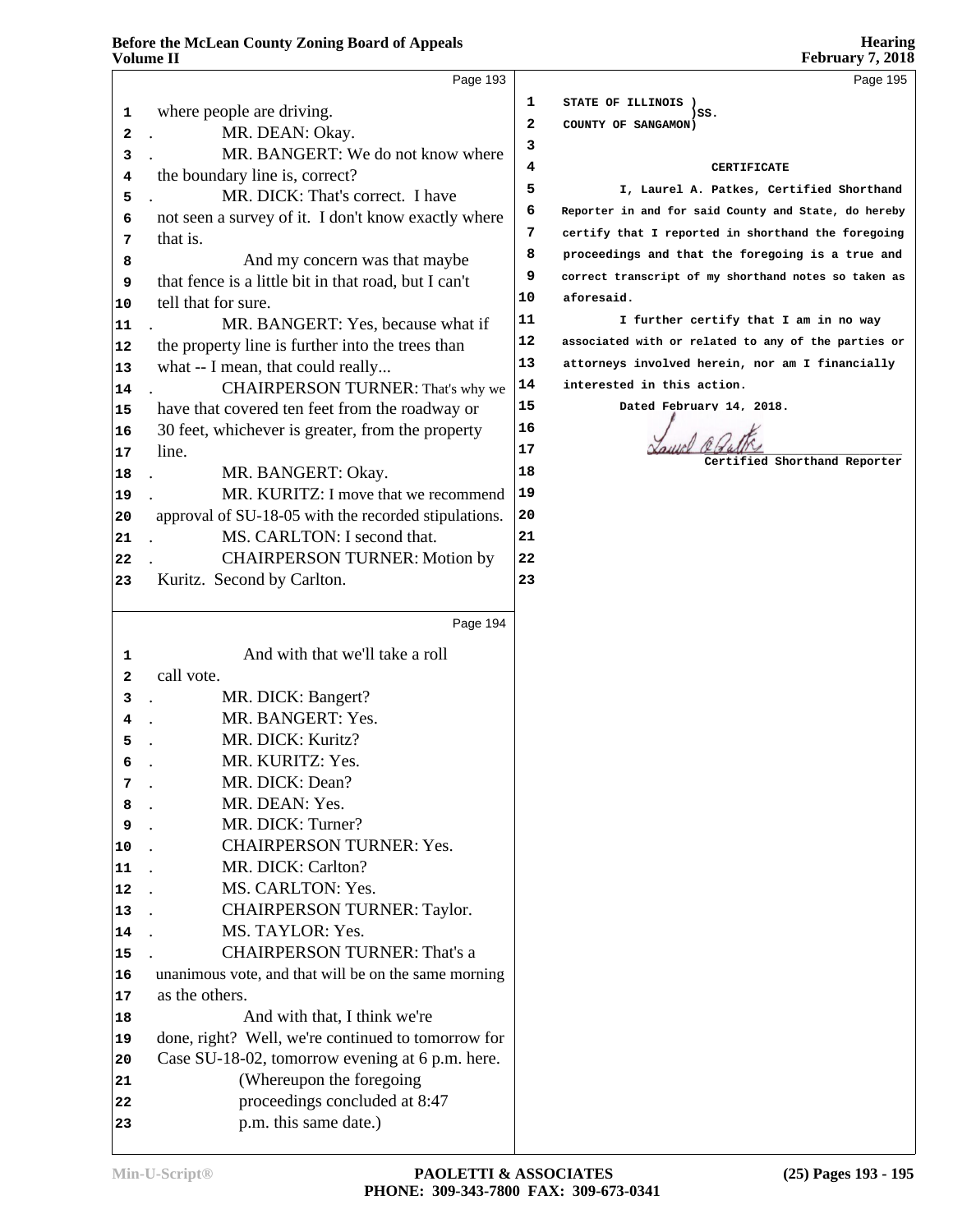|                                            | 154:23                                  | 134:2;139:8;154:8                    | 106:20;142:21                            | 3,15;152:3,13;160:21;                          |
|--------------------------------------------|-----------------------------------------|--------------------------------------|------------------------------------------|------------------------------------------------|
| \$                                         | add(9)<br>111:16;114:22;                | agreement $(10)$<br>106:22;107:9,14; | applicant $(19)$<br>101:9,18,21;103:1,3; | 161:4,4;164:13;165:7,<br>19,19                 |
|                                            | 116:12;130:4;148:17;                    | 114:5;119:11;137:3,4;                | 104:17;106:2;107:13;                     | Artesian (1)                                   |
| \$35,000(1)                                | 150:5,8;187:3;192:1                     | 140:1;142:12;145:5                   | 108:15;109:22;119:8;                     | 167:2                                          |
| 137:23                                     | adding(1)                               | agreements $(1)$                     | 128:8;137:13;143:19;                     | Article (1)                                    |
| $\mathbf A$                                | 107:12                                  | 138:6                                | 151:2,4,7;170:10;                        | 145:2                                          |
|                                            | additional (3)                          | agrees $(1)$                         | 183:16                                   | asset $(1)$                                    |
| abide $(2)$                                | 151:14;168:17;                          | 138:4                                | applicant's $(2)$                        | 133:4                                          |
| 123:14;130:14                              | 190:19                                  | agricultural (8)                     | 106:10,17                                | assume $(2)$                                   |
| able $(5)$                                 | additionally (2)                        | 112:3,20;113:2;                      | application (15)                         | 134:11;139:23                                  |
| 101:17;102:17;                             | 123:10;150:15                           | 120:7;130:14;148:5,8;                | 106:11;111:12;                           | assumed $(2)$                                  |
| 108:13;135:13;186:16                       | address $(9)$                           | 186:3                                | 114:1,12,17;115:16;                      | 123:22;175:17                                  |
| absolute $(1)$                             | 103:16;105:12;<br>117:17;131:11;166:23; | ahead $(15)$<br>109:9;117:20;130:1;  | 132:22;135:16,23;<br>145:1;149:7;150:2;  | assuming $(2)$<br>133:17;141:14                |
| 112:2                                      | 167:10;171:1,4;180:17                   | 134:20;149:10;154:9;                 | 165:3,7;180:8                            | assumption $(1)$                               |
| absolutely (6)                             | addressed $(2)$                         | 158:5;160:1,23;164:6,                | applies $(1)$                            | 147:9                                          |
| 110:11;111:21;<br>137:18;165:8,12,17       | 106:7;113:22                            | 8;166:18;170:19;                     | 131:13                                   | assurance $(6)$                                |
| accepting(1)                               | adequate $(2)$                          | 171:6;185:10                         | apply $(2)$                              | 107:4;137:17,19,21;                            |
| 109:12                                     | 142:2,7                                 | AIMA(15)                             | 131:6,8                                  | 138:14;143:23                                  |
| access(14)                                 | adjacent $(1)$                          | 107:1;109:5;112:12,                  | appreciate $(5)$                         | assure $(1)$                                   |
| 142:3;174:16;179:2;                        | 175:1                                   | 21;113:5;119:7;                      | 103:22;104:1;                            | 138:8                                          |
| 181:20;182:3,20;                           | admitted (1)                            | 122:15;136:8,16;                     | 159:16;185:11;187:1                      | attention (1)                                  |
| 184:7,9,20,20;186:12;                      | 113:7<br>adopt $(4)$                    | 137:4;138:5,5,7,22;<br>144:1         | appreciated $(1)$<br>111:10              | 108:4<br>audience (14)                         |
| 187:15;191:10,15                           | 145:15;151:10,17,22                     | alley $(1)$                          | approach $(1)$                           | 101:13,20;103:4;                               |
| accommodate (1)                            | adopting $(2)$                          | 178:8                                | 110:8                                    | 104:21,22;109:19;                              |
| 186:17<br>According (1)                    | 161:14;162:19                           | allow $(2)$                          | appropriate (4)                          | 151:7;152:2;160:15,                            |
| 179:12                                     | advance $(2)$                           | 128:13;178:7                         | 123:16;143:5;144:7;                      | 20;170:10,13;185:2,7                           |
| accurate(3)                                | 113:22;150:9                            | allowed (2)                          | 186:6                                    | authority (1)                                  |
| 165:9,17;182:17                            | advantageous (3)                        | 118:21;139:3                         | approval $(3)$                           | 182:5                                          |
| accuracy(1)                                | 106:5;107:7;189:9                       | almost $(1)$                         | 146:7;163:1;193:20                       | available (2)                                  |
| 191:4                                      | advantages (1)                          | 110:8                                | approvals (4)                            | 141:5;150:6                                    |
| achieve(1)                                 | 108:8                                   | along $(5)$                          | 148:18,19,23;149:3                       | Avenue (1)                                     |
| 128:16                                     | aerial (1)<br>150:18                    | 173:2;174:23;178:4;                  | approved $(1)$<br>164:21                 | 167:2                                          |
| $\arccan(1)$                               | affect $(3)$                            | 183:12;184:20<br>although $(1)$      | approving $(1)$                          | aware $(3)$<br>108:20;112:4;186:12             |
| 126:5                                      | 123:21;154:14;159:1                     | 179:3                                | 148:5                                    | away (9)                                       |
| acres(16)<br>126:3;128:10,23,23;           | affected $(1)$                          | always $(4)$                         | approximately (3)                        | 122:17;124:7;                                  |
| 129:3,4,8;155:5;                           | 148:3                                   | 122:16;175:17;                       | 164:14;171:17;176:4                      | 126:18,21,21;158:13;                           |
| 156:21,23;158:6,9;                         | aforementioned (1)                      | 182:3,9                              | area $(20)$                              | 168:11;169:22;187:11                           |
| 159:6,7;164:15;171:13                      | 133:22                                  | amicable (2)                         | 108:9;111:19;112:3,                      |                                                |
| acreswe(1)                                 | ag(9)                                   | 112:18;123:14                        | 20;114:20;115:10;                        | B                                              |
| 129:2                                      | 106:3,4,22;107:8,10;                    | amount $(3)$                         | 116:7;123:19;130:14;                     |                                                |
| acronym(2)                                 | 119:9,13;123:19;145:6                   | 125:16;129:17;<br>136:18             | 140:8;158:1;166:15;<br>169:3,18;170:1;   | back(9)<br>106:1;122:5;135:6;                  |
| 112:10;144:8                               | Again $(17)$<br>102:22;107:5;111:7,     | Amy $(1)$                            | 184:17;186:8,10,11;                      | 140:14;150:18;157:12;                          |
| across(4)                                  | 8;114:4;116:10;                         | 110:18                               | 192:21                                   | 158:10;178:13;180:6                            |
| 125:20;136:9;<br>154:15;157:1              | 124:15;142:5;144:8;                     | and/or $(1)$                         | area <sub>4</sub>                        | balancing $(1)$                                |
| across-the-board (1)                       | 149:17;152:22;161:19;                   | 142:3                                | 113:13;167:16,17;                        | 125:12                                         |
| 127:8                                      | 164:11;165:11;185:12;                   | Anna $(5)$                           | 189:3                                    | <b>Bangert</b> (35)                            |
| Act(1)                                     | 186:6,7                                 | 105:3,4,13,19;119:5                  | argue(1)                                 | 100:11,12;122:3;                               |
| 115:20                                     | against $(1)$                           | antireflective (1)                   | 113:10                                   | 123:2;124:2,11,18,22;                          |
| active(1)                                  | 173:13                                  | 164:20                               | around (7)                               | 132:4,6,15;135:11;                             |
| 186:3                                      | Agency $(1)$<br>144:18                  | anymore $(2)$<br>135:7;190:19        | 119:22;123:18,21;                        | 136:20;141:4,11;                               |
| activities (2)                             | ago(3)                                  | anytaking $(1)$                      | 169:8;171:13;178:23;<br>186:14           | 143:7;145:7;146:1,8,<br>12, 14, 15; 163: 6, 7; |
| 130:15,19                                  | 157:12;173:12;                          | 135:1                                | $\arrows$ (1)                            | 176:6,8;188:11,18;                             |
| actually(12)                               | 174:20                                  | appear $(1)$                         | 187:9                                    | 189:12;190:1;193:3,                            |
| 107:19;113:1;114:8;<br>128:16;139:8;168:9, | agree $(5)$                             | 138:17                               | Arrowsmith (22)                          | 11,18;194:3,4                                  |
| 21, 22; 169: 1; 170: 2;                    | 122:3;125:14;                           | appears $(3)$                        | 102:10;110:22,23;                        | $\rm {barn}$ (1)                               |
| 186:2;189:5                                | 131:15,21;139:1                         | 174:14;175:3;178:14                  | 111:2;117:15;144:13;                     | 159:20                                         |
| adamant(1)                                 | agreed $(3)$                            | applicable $(2)$                     | 149:8, 19, 21, 23; 150:2,                | based $(2)$                                    |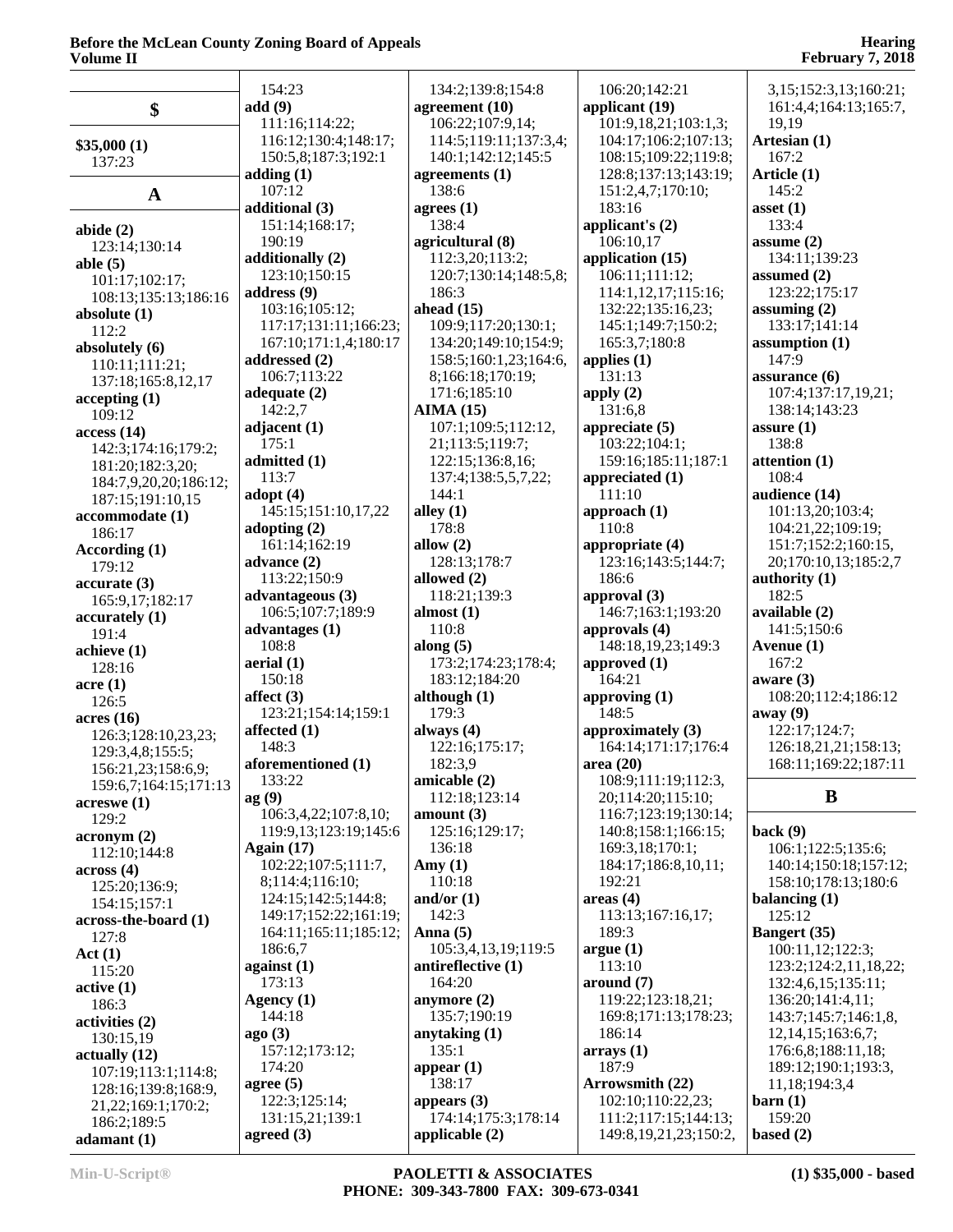| 118:5;167:11                | 166:3,6                | burdensome (1)                  | 103:5;110:22;116:9;                         | 180:15;181:22;182:18,                        |
|-----------------------------|------------------------|---------------------------------|---------------------------------------------|----------------------------------------------|
| bases $(1)$                 | board $(31)$           | 130:11                          | 118:15;128:18;131:1;                        | 22;183:3,6,14,21;                            |
| 135:6                       | 102:14;104:21;         | Bureau (3)                      | 149:7,7;151:16;                             | 185:1;187:17;188:1,                          |
|                             |                        |                                 |                                             |                                              |
| basin $(2)$                 | 105:22;107:17;110:1;   | 105:16;110:4;148:21             | 155:16;161:11;162:13;                       | 15;190:3,8,10,17,21;                         |
| 167:14,21                   | 111:8,13,17,21;113:11; | burning $(2)$                   | 164:6;165:21;185:8;                         | 191:5,13;192:1,9,12,                         |
| basis $(3)$                 | 119:23;120:3;123:15;   | 157:11,13                       | 188:4;194:20                                | 16;193:14,22;194:10,                         |
| 114:22;129:16;              | 127:18;131:22;133:1;   | business (6)                    | cause $(2)$                                 | 13,15                                        |
| 145:18                      | 136:11;147:6;149:18;   | 129:22;135:13;                  | 124:13;187:11                               | chairwoman (1)                               |
| bear $(1)$                  | 151:1,22;155:5,22;     | 138:11;155:4;156:5,6            | ceases $(1)$                                | 131:16                                       |
|                             |                        |                                 |                                             |                                              |
| 173:18                      | 163:23;164:11;166:2;   | busy $(1)$                      | 145:17                                      | Champaign (4)                                |
| beautiful (2)               | 172:5;174:7;183:19;    | 164:23                          | centennial (1)                              | 125:20;147:17;                               |
| 125:5,5                     | 185:12;188:4           |                                 | 153:8                                       | 148:1,1                                      |
| become $(1)$                | board's $(1)$          | $\mathbf C$                     | centerline (1)                              | changed $(1)$                                |
| 111:14                      | 161:1                  |                                 | 191:1                                       | 138:4                                        |
| becomes $(1)$               | bond $(1)$             | cabling $(1)$                   | certain(5)                                  | characteristics (1)                          |
|                             |                        |                                 |                                             |                                              |
| 124:12                      | 136:18                 | 114:6                           | 113:8;115:23;121:7;                         | 164:15                                       |
| begin $(1)$                 | border $(1)$           | call $(11)$                     | 187:14;191:10                               | charts $(1)$                                 |
| 144:18                      | 187:5                  | 100:6,8;118:23;                 | certainly (12)                              | 126:11                                       |
| beginning $(1)$             | borders $(1)$          | 141:9;146:10,13;                | 111:18,20;112:18;                           | check $(1)$                                  |
| 130:21                      | 164:17                 | 149:7;163:5;164:2;              | 113:5;115:13;116:6;                         | 135:23                                       |
| behalf $(2)$                | borrow $(7)$           | 166:4;194:2                     | 130:13;135:20;136:1;                        | checked (1)                                  |
|                             |                        |                                 |                                             |                                              |
| 105:15;161:2                | 167:21,22;171:11,      | called $(1)$                    | 155:19;185:18;186:12                        | 168:4                                        |
| behind $(1)$                | 12;172:15;179:3;       | 158:18                          | Certified (1)                               | Chicago (1)                                  |
| 128:19                      | 181:13                 | came $(5)$                      | 144:14                                      | 167:2                                        |
| belong $(1)$                | both $(2)$             | 108:3;125:1,3;153:2,            | certify $(1)$                               | chief(1)                                     |
| 182:7                       | 121:19;151:22          | 23                              | 130:22                                      | 101:10                                       |
| belongs $(2)$               | boundary (1)           | can (54)                        | chain $(1)$                                 | chooses $(1)$                                |
| 179:10;184:18               | 193:4                  | 102:1;108:7;111:5;              | 179:14                                      | 128:5                                        |
|                             |                        |                                 |                                             |                                              |
| below $(1)$                 | Brazil (1)             | 112:20;117:14,19;               | CHAIR(1)                                    | Christ (1)                                   |
| 133:9                       | 156:8                  | 120:15,20;122:17;               | 162:7                                       | 100:23                                       |
| beneficial (1)              | breaks $(1)$           | 124:14;126:5;127:2,9,           | Chairman (1)                                | Christian (1)                                |
| 159:17                      | 121:23                 | 11, 12, 14; 129: 10;            | 101:8                                       | 148:22                                       |
| benefits $(1)$              | Brian $(4)$            | 132:4;135:23;136:8,             | <b>CHAIRPERSON (160)</b>                    | citizen(1)                                   |
| 122:4                       | 100:11;123:17;         | 13, 17; 138: 8; 141: 8, 9;      | 100:2,7,18;101:4,16;                        | 143:21                                       |
| best $(5)$                  | 126:9;132:17           |                                 | 102:1,5,9,18;103:2,7,                       | city(1)                                      |
|                             |                        | 144:18;147:12;152:6,            |                                             |                                              |
| 110:6;126:22;154:5,         | bring(1)               | 9;155:12;156:7,20;              | 10,14,15;104:13,20;                         | 148:2                                        |
| 5;172:9                     | 162:15                 | 158:1;159:8,21;                 | 105:4,6,10,11;107:15,                       | civil(2)                                     |
| Beth $(2)$                  | bringing $(1)$         | 160:23;162:12,15,18;            | 22;108:21;109:16;                           | 102:16;118:2                                 |
| 101:2;179:23                | 110:1                  | 164:8,16;167:11;                | 110:13,20;111:2;                            | clarification (2)                            |
| better $(2)$                | brings $(1)$           | 170:19;174:10;176:23;           | 112:14;116:17;117:19;                       | 122:20;167:20                                |
| 169:1;186:2                 | 104:10                 | 178:22,23;181:6;                | 118:16,19;119:5,16;                         | clarify $(3)$                                |
| betterment (1)              | broken(1)              | 183:21,22;184:8;                | 120:2,9,14;121:10;                          | 148:17;179:22;                               |
| 115:12                      | 115:16                 |                                 |                                             | 183:23                                       |
|                             |                        | 186:18;188:16;189:23            | 123:4, 17; 124:8, 16, 19,                   |                                              |
| beyond $(1)$                | brought $(5)$          | capacity $(1)$                  | 23;125:14;127:1,17,                         | classified (1)                               |
| 109:13                      | 114:19;117:17;         | 134:6                           | 20;129:19;130:9;                            | 169:4                                        |
| big(2)                      | 132:17;189:10;190:13   | car(1)                          | 131:9;132:2,5,16;                           | clean $(1)$                                  |
| 129:9;135:5                 | Brucker $(1)$          | 153:16                          | 134:7;136:4;137:1,9;                        | 117:8                                        |
| biggest $(1)$               | 160:7                  | care $(2)$                      | 138:3, 16, 20; 139: 1, 10,                  | clear $(4)$                                  |
| 172:17                      | $B-r-u-c-k-e-r(1)$     | 140:10;142:13                   | 13, 23; 140: 16, 21; 141: 7,                | 112:1;134:9;180:23;                          |
|                             |                        |                                 |                                             |                                              |
| <b>Biltmore</b> (1)         | 160:8                  | Carlton $(12)$                  | 18;142:2,14;143:14;                         | 183:12                                       |
| 171:4                       | brunt(1)               | 100:23;101:1;                   | 144:6;145:4;146:4,9,                        | cleared $(1)$                                |
| B-i-l-t- $m$ -o-r-e $(1)$   | 173:19                 | 146:22,23;163:2,4,12,           | 21;147:3,10;148:15;                         | 183:8                                        |
| 171:5                       | Bryan $(4)$            | 13;193:21,23;194:11,            | 149:4,6,12;150:19,21;                       | clearer $(1)$                                |
| bit(6)                      | 102:15,16;167:1,9      | 12                              | 151:1,6;152:1,6,10,14,                      | 191:11                                       |
| 114:7;172:13;173:9;         | build $(3)$            | carried $(2)$                   | 18;155:14;158:3;                            | Clinton $(1)$                                |
|                             |                        |                                 |                                             | 157:22                                       |
| 187:3,8;193:9               | 104:7,9;157:19         | 168:11;169:22                   | 159:9,13;160:1,14,19;                       |                                              |
| blackest $(1)$              | Building (5)           | carries $(2)$                   | 161:5, 16; 162:1, 3, 5, 9,                  | close $(9)$                                  |
| 126:12                      | 108:14;143:20;         | 116:15,17                       | 11, 17, 22; 163: 3, 17;                     | 119:17;126:7;161:7;                          |
| blessed $(1)$               | 189:13,15,18           | cars $(3)$                      | 164:1,5;165:10;166:1,                       | 164:22;173:5,9;                              |
| 129:15                      | built $(1)$            | 153:18;156:17;                  | 17, 21, 22; 167: 3, 23;                     | 177:11,16;188:3                              |
| <b>Bloomington (2)</b>      | 128:17                 | 157:18                          | 170:5,9,17,22,23;                           | closing $(8)$                                |
|                             |                        |                                 |                                             |                                              |
|                             |                        |                                 |                                             |                                              |
| 105:14;125:21<br>blue $(2)$ | burden(1)<br>124:12    | Case $(20)$<br>100:3;101:10,14; | 171:6;174:5;177:6,13,<br>19;178:2,5;179:21; | 111:5;118:22;119:1;<br>160:23;183:22;185:10; |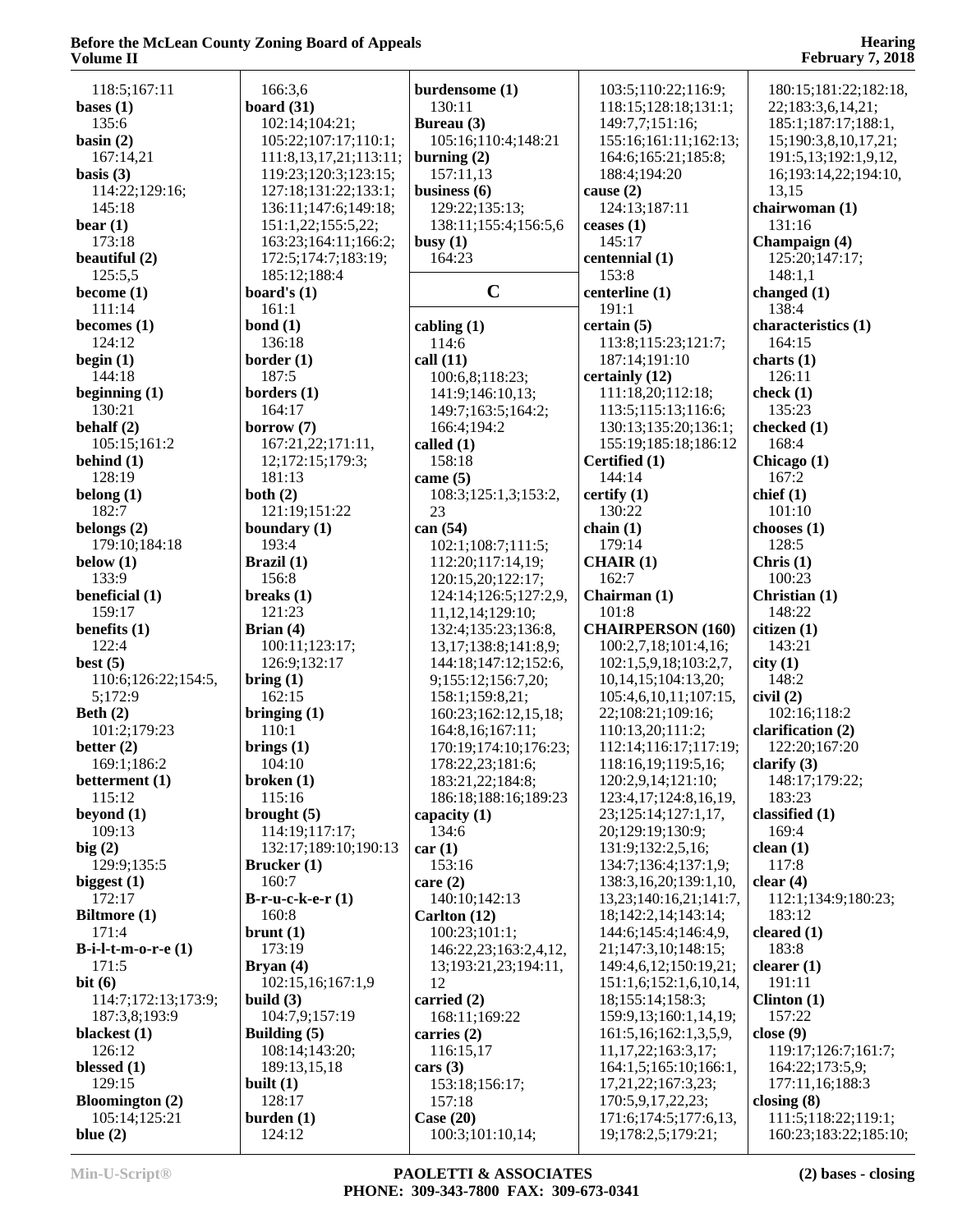|                              | 134:19                               |                                        | 113:21;147:9;148:5,                 |                                                   |
|------------------------------|--------------------------------------|----------------------------------------|-------------------------------------|---------------------------------------------------|
| 187:20,22<br>clouds $(1)$    | components (1)                       | construction (10)<br>106:13;114:16,18; | 19                                  | 103:1;104:1;116:20;<br>149:8;154:8;161:2;         |
| 125:22                       | 135:19                               | 115:8,13,22;117:9;                     | country $(2)$                       | 164:3;165:14;172:7                                |
| coating $(1)$                | conceivably (1)                      | 132:1;144:18,19                        | 117:12;156:8                        |                                                   |
| 164:20                       | 179:6                                | consult $(1)$                          | County $(36)$                       | D                                                 |
| $Col$ fax $(2)$              | concept $(1)$                        | 108:15                                 | 103:22;105:16;                      |                                                   |
| 125:4;153:6                  | 169:9                                | consultation (1)                       | 107:12;108:12;110:4;                | dad(2)                                            |
| collaborative (1)            | concern (8)                          | 144:17                                 | 113:17;114:13;116:11;               | 155:1,2                                           |
| 110:8                        | 114:4;119:10;127:7,                  | Consumer (1)                           | 117:5;126:12;127:18;                | damaged (3)                                       |
| colleague(1)                 | 8;173:7;177:11;179:6;                | 136:21                                 | 129:6,9;131:2;134:3;                | 123:12;144:2,19                                   |
| 102:15                       | 193:8                                | contact $(3)$                          | 136:3;138:9,22;139:5;               | Dan $(8)$                                         |
| collect(1)                   | concerned (3)                        | 124:20;141:5;143:18                    | 141:8,9;147:6,15,17,                | 102:17;152:22;                                    |
| 167:23                       | 122:11,12;185:21                     | context(2)                             | 19,21,22;148:8,20,21,               | 154:23;155:2;158:14,                              |
| comfort(1)                   | concerning $(1)$                     | 138:15;186:4                           | 21, 21, 22; 161: 3;                 | 17;160:5,6                                        |
| 139:18                       | 188:6                                | continue (4)                           | 163:23;186:23                       | Dan's $(1)$                                       |
| comfortable (2)              | concerns $(3)$                       | 100:3;167:14;                          | couple $(10)$                       | 160:3                                             |
| 150:1;186:16                 | 172:1;173:16;186:17                  | 185:16,18                              | 105:21,21,23;106:6,                 | Darryl (2)                                        |
| coming $(3)$                 | concluded (1)                        | continued (1)                          | 15;111:15;130:12,16;                | 150:9;174:11                                      |
| 111:19;113:8;155:15          | 194:22                               | 194:19                                 | 184:22;185:20                       | date $(2)$                                        |
| comment (9)                  | concrete $(3)$                       | continuous (1)                         | course(1)                           | 148:22;194:23                                     |
| 102:4;105:22;108:7,          | 135:6;169:9,10                       | 145:18                                 | 165:20                              | daughters $(1)$                                   |
| 17;119:6;120:5;              | condition (7)                        | contour(1)                             | court (2)                           | 154:20                                            |
| 155:18;156:2;190:18          | 107:4,12;113:7;                      | 167:11                                 | 102:21;171:5                        | Dave $(5)$                                        |
| comments $(3)$               | 119:12;133:23;145:20;                | contractor (2)                         | cover(17)                           | 102:12;117:3;                                     |
| 109:12;130:13;184:4          | 169:2                                | 144:20;160:10                          | 106:9;108:1,5,19;                   | 152:12,21;165:16                                  |
| Commerce (1)                 | conducive (1)                        | control(10)                            | 110:6,9;111:18;                     | Dave's $(1)$                                      |
| 115:23                       | 130:19                               | 106:9,9,12;108:1;                      | 125:10;136:22;142:6;                | 165:20                                            |
| commercial (1)<br>128:19     | conduit $(5)$<br>118:9;122:21;123:2, | 112:2;122:18;186:2;<br>189:3,21,22     | 143:4,8;144:4,6;186:7;<br>188:11,19 | David (1)<br>102:23                               |
| Commission (1)               | 8;133:8                              | conversation (4)                       | covered $(5)$                       | day $(1)$                                         |
| 116:1                        | confer $(2)$                         | 124:3,3;158:15,21                      | 113:13;122:15;                      | 156:9                                             |
| commissioned (1)             | 110:2;185:23                         | conversely (1)                         | 155:9;188:16;193:15                 | days $(2)$                                        |
| 189:10                       | confirm (1)                          | 169:5                                  | covering $(1)$                      | 134:4;171:21                                      |
| commissioner (3)             | 118:7                                | conversion (2)                         | 183:23                              | dead(1)                                           |
| 142:13;144:13;182:5          | confirmed (1)                        | 113:20;137:20                          | covers $(2)$                        | 154:16                                            |
| commitment (1)               | 118:4                                | converted (1)                          | 150:12;190:2                        | dealing $(1)$                                     |
| 114:5                        | conform(1)                           | 127:13                                 | create $(1)$                        | 112:22                                            |
| commitments (1)              | 131:23                               | Cook(1)                                | 115:9                               | Dean $(67)$                                       |
| 165:4                        | conformance (1)                      | 147:21                                 | Creek(6)                            | 100:15,16;109:2,15;                               |
| commodities (1)              | 142:16                               | Cooksville (1)                         | 104:1;116:21;149:8;                 | 119:23;120:5;121:3,                               |
| 126:17                       | conforms (1)                         | 155:6                                  | 164:3:165:14:172:7                  | 13;122:2;128:4;                                   |
| communicated (1)             | 142:21                               | cooling $(1)$                          | crib(1)                             | 129:18;130:7,10;                                  |
| 124:5                        | congestion (1)                       | 156:4                                  | 159:20                              | 131:5;137:12,17;                                  |
| communication (1)            | 142:9                                | cooperate(1)                           | $\text{crop}(5)$                    | 138:2;139:21;140:13;                              |
| 109:12                       | connection (1)                       | 155:10                                 | 126:15,22;156:13,                   | 144:9;146:18,19;                                  |
| community (6)                | 159:17                               | cooperatively (1)                      | 15;158:7                            | 147:8,11;148:4,12;                                |
| 104:2,7,9,11;115:18;         | consecutive (1)                      | 186:19                                 | crops $(3)$                         | 149:5;159:15;161:13;                              |
| 148:11                       | 133:4                                | copy(2)                                | 172:23;173:8,13                     | 163:10,11;166:3,12;                               |
| companies (2)                | <b>Conservation (3)</b>              | 120:11,12                              | crosses(1)                          | 167:20;168:14;169:7;                              |
| 106:23;107:6<br>compared (1) | 108:12;144:10;<br>185:23             | corr(7)<br>153:17;156:7,16,18;         | 181:2<br>cross-examination (3)      | 170:4;174:9;175:3,8,                              |
| 129:14                       |                                      |                                        |                                     | 13, 16, 20; 176: 2, 11, 14,                       |
| compatible (1)               | conservative (1)<br>129:1            | 157:11,13;159:20<br>corner $(1)$       | 101:11;151:13,18<br>CS(1)           | 17, 20; 178: 6, 13, 20;<br>179:9,13,17;180:21,23; |
| 164:22                       | consider $(3)$                       | 168:8                                  | 143:8                               | 181:4,9;182:11,15;                                |
| competent $(1)$              | 107:12;112:6;131:22                  | $\operatorname{corridor}(1)$           | curious $(1)$                       | 183:7;191:15,22;                                  |
| 144:20                       | consideration (1)                    | 164:23                                 | 129:3                               | 192:18;193:2;194:7,8                              |
| complaints (1)               | 161:2                                | costs(2)                               | current $(1)$                       | December $(1)$                                    |
| 143:21                       | consistent $(2)$                     | 136:22;156:12                          | 137:4                               | 128:13                                            |
| complete $(1)$               | 138:9;145:8                          | counsel (8)                            | currently $(2)$                     | decent(1)                                         |
| 144:16                       | consistently $(1)$                   | 100:4;102:14,23;                       | 136:7;184:6                         | 128:21                                            |
| completed $(1)$              | 103:23                               | 111:8;131:22;149:18;                   | cut(1)                              | decide(1)                                         |
| 107:1                        | constructed (2)                      | 164:11;185:12                          | 134:17                              | 138:12                                            |
| completely (1)               | 121:7;189:16                         | counties (4)                           | Cypress(9)                          | decided (1)                                       |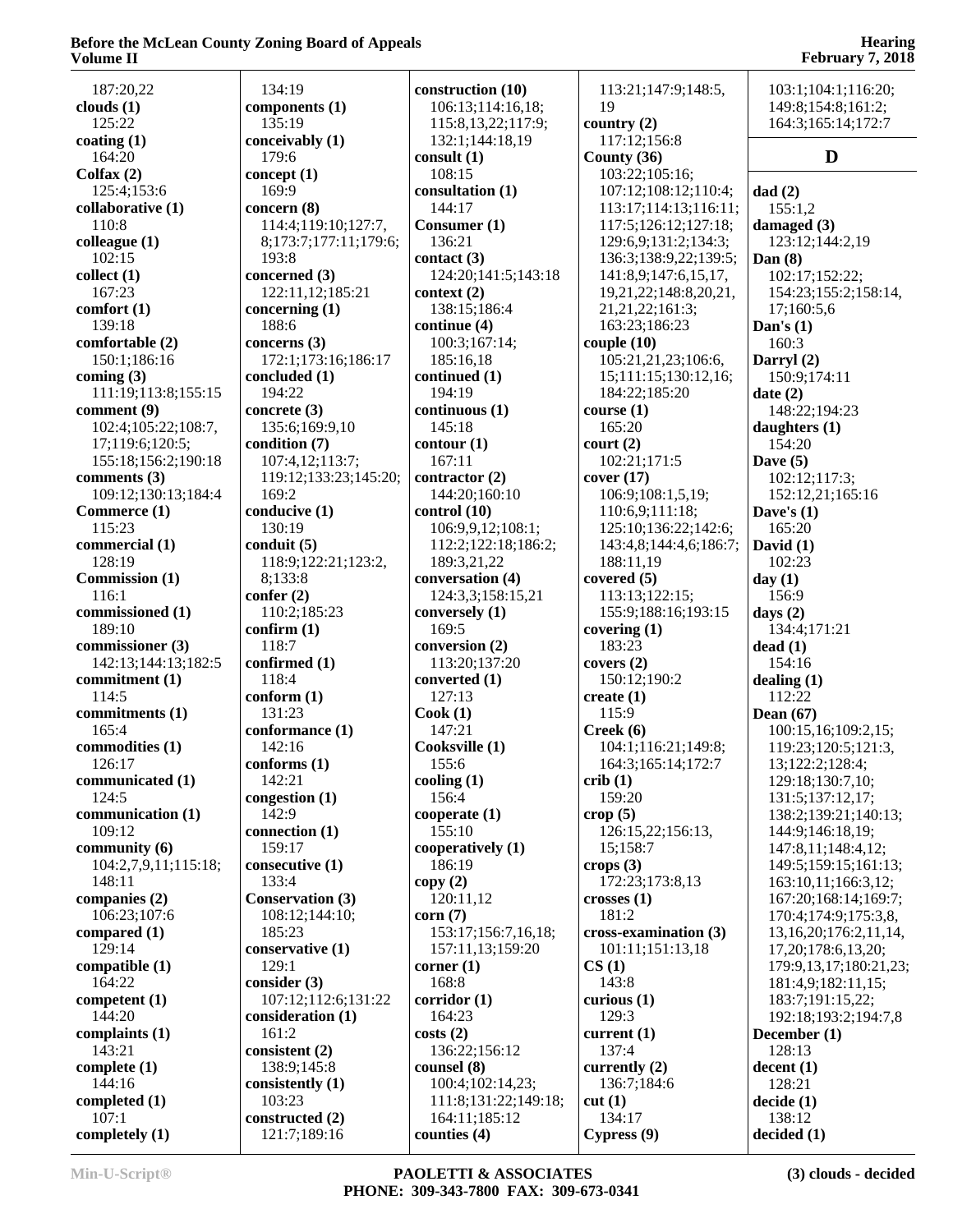| v viunit 11                 |                             |                       |                       | 1 COI 001 y 74 2010        |
|-----------------------------|-----------------------------|-----------------------|-----------------------|----------------------------|
| 184:15                      | 139:12;186:10               | 138:10;172:18         | 176:21;177:1;193:1    | 104:5                      |
| decides(1)                  | developing $(1)$            | distance (2)          | due $(1)$             | encourages(1)              |
| 123:15                      | 117:11                      | 140:14;191:10         | 171:22                | 144:7                      |
| decision (5)                | development (2)             | district(8)           | during $(4)$          | encroach (1)               |
| 127:15,23;129:22;           | 104:1;141:21                | 106:4;108:12;110:3;   | 144:21;188:14,17;     | 177:9                      |
| 138:11;153:12               | dialogue $(1)$              | 141:23;142:17,22;     | 189:6                 | end $(2)$                  |
| decisions(1)                | 110:5                       | 144:10;185:23         |                       | 132:13;138:8               |
| 154:6                       | DICK(67)                    | disturb(1)            | E                     | endanger $(1)$             |
| decommission (3)            | 100:6,9,11,13,15,17,        | 188:21                |                       | 139:17                     |
| 132:13;135:14;              | 19,21,23;101:2;             | disturbed $(2)$       | earlier $(1)$         | energy $(8)$               |
| 136:19                      | 102:20;103:6,9;105:3;       | 189:2,18              | 177:22                | 103:23;113:20;             |
| decommissioning (26)        | 110:18,23;112:12;           | $\text{ditch}(2)$     | early $(2)$           | 115:20;121:7,11;           |
| 106:17;107:5;113:9;         | 119:3;127:14,19;            | 173:11,11             | 171:14;184:14         | 125:8;126:1;137:20         |
| 132:7,8,12,20;133:1,2,      | 132:11;140:18;146:14,       | dive(1)               | easement $(3)$        | engineer $(2)$             |
| 21, 22; 134: 1, 4; 135: 11; | 16, 18, 20, 22; 147: 1, 5,  | 132:6                 | 174:15,17;179:10      | 102:16;151:12              |
| 136:1,6,12;137:3,4,21;      | 23;149:11;151:5;            | document(5)           | easier $(1)$          | engineering $(1)$          |
| 138:23;139:6,9;             | 159:12;163:6,8,10,12,       | 109:10;113:14;        | 120:23                | 151:14                     |
| 143:22;145:22;165:5         | 14, 16, 22; 164: 4; 168: 2; | 128:12;131:7,23       | East $(3)$            | engineers $(1)$            |
| decrease(1)                 | 170:8;172:22;175:11,        | documents (1)         | 149:22,23;152:13      | 118:2                      |
| 168:23                      | 15, 19; 178: 22; 179: 11;   | 145:1                 | eat $(1)$             | enhance (1)                |
| deemed (2)                  | 180:12,22;181:2,6,9,        | Dolly $(2)$           | 171:17                | 104:6                      |
| 143:4;144:7                 | 14;189:20;190:18,22;        | 154:14,18             | echo(1)               | enjoyment (2)              |
| deep $(1)$                  | 191:7,17;192:23;            | Dolly's $(1)$         | 165:20                | 140:5;185:16               |
| 145:10                      | 193:5;194:3,5,7,9,11        | 157:1                 | eco-friendly (1)      | enrichment (1)             |
| definitely (6)              | dictating(1)                | done $(5)$            | 121:4                 | 104:11                     |
| 110:7;131:21;136:6;         | 113:1                       | 114:14;117:13;        | economic (5)          | <b>ENSENBERGER (44)</b>    |
| 154:17;186:21;189:2         | died(1)                     | 127:18;145:22;194:19  | 104:6,10;115:12;      | 101:22;102:3,8,11;         |
| deliberation (8)            | 155:2                       | down $(20)$           | 117:7;135:21          | 170:15,20;171:2,3,9;       |
| 119:18,20;120:1,3;          | difference (1)              | 115:16;118:10,20;     | economy $(1)$         | 174:18;175:6,22;           |
| 138:22;161:9;188:4,17       | 148:12                      | 121:23;122:17;130:1;  | 115:14                | 176:4,7,10,13,16,18;       |
| Department (4)              | different $(5)$             | 134:12;135:1;136:16,  | edge $(4)$            | 177:2,10,18,21;178:4,      |
| 107:10;119:9,13;            | 114:7;159:5,19,21;          | 23;145:9;156:8;       | 148:2;191:20;192:3,   | 10,18,21;179:9;181:10,     |
| 143:20                      | 164:16                      | 171:19;173:2;174:16,  | 14                    | 23;182:2,13,16,21;         |
| depending $(1)$             | difficult $(1)$             | 23;184:20;188:21;     | educated (1)          | 183:1,5,15,17;184:3,       |
| 138:12                      | 125:13                      | 189:6;191:3           | 118:1                 | 11;185:3,4,21;187:21,      |
| deplows $(1)$               | digging $(1)$               | Downs $(1)$           | effort(1)             | 23                         |
| 135:7                       | 123:20                      | 182:4                 | 111:22                | $E-n-s-e-n-b-e-r-g-e-r(1)$ |
| depth $(4)$                 | diligence (1)               | downstream (1)        | egress $(2)$          | 171:4                      |
| 106:19,23;114:7;            | 166:8                       | 122:13                | 142:8;186:17          | <b>Ensenberger's (1)</b>   |
| 133:9                       | diminish $(1)$              | $draff(1)$            | either $(3)$          | 179:2                      |
| designed $(1)$              | 140:7                       | 109:7                 | 117:9;122:15;133:3    | ensure $(1)$               |
| 142:9                       | direction $(2)$             | drafts $(1)$          | electric $(5)$        | 182:19                     |
| $\text{destroying}(1)$      | 138:8;143:6                 | 113:5                 | 153:16,18;156:17;     | enter $(2)$                |
| 157:8                       | directly $(1)$              | drain $(2)$           | 157:18,19             | 107:13;114:5               |
| details(1)                  | 115:17                      | 140:10;168:9          | electricity $(3)$     | entered $(1)$              |
| 155:9                       | directors $(1)$             | drainage $(11)$       | 139:7;145:18;157:22   | 113:2                      |
| detention (2)               | 155:6                       | 106:8;124:9;142:3,5;  | elevator (1)          | enterprise $(1)$           |
| 167:14,21                   | $\text{dirt}(3)$            | 144:2;152:5,9;154:23; | 155:6                 | 104:5                      |
| detention/retention (1)     | 146:3;172:19;173:20         | 172:14;186:6,7        | else $(15)$           | entertain $(1)$            |
| 144:15                      | disadvantages (1)           | draining $(1)$        | 101:19;103:3;         | 183:19                     |
| determine (1)               | 108:8                       | 167:12                | 110:21;124:23;130:3;  | entire $(3)$               |
| 110:5                       | disappear(1)                | drains $(1)$          | 136:1;143:9;150:5,22; | 154:17,20;158:23           |
| determines (1)              | 182:23                      | 168:2                 | 160:20;170:13;173:23; | entities $(1)$             |
| 132:19                      | discharged (1)              | Drake $(2)$           | 180:19;183:15;185:6   | 116:5                      |
| detrimental (1)             | 169:21                      | 100:19;143:2          | else's $(1)$          | entrance $(1)$             |
| 139:17                      | disclaimer (8)              | Drive $(5)$           | 159:3                 | 144:12                     |
| $d$ evelop $(1)$            | 106:3;109:4,4;              | 105:14;125:20;        | emphasized (1)        | environmental (1)          |
| 125:7                       | 112:15,17;120:7;            | 134:10;173:2;177:17   | 111:20                | 166:8                      |
| developed (1)               | 130:17;145:6                | drives $(1)$          | enable $(1)$          | equipment (13)             |
| 166:16                      | disclaimers $(1)$           | 115:6                 | 185:17                | 106:19;114:19,22;          |
| developer (2)               | 146:5                       | driveway (2)          | enables $(1)$         | 115:5,7;122:20;133:8,      |
| 116:21;165:15               | discuss $(4)$               | 191:20;192:3          | 187:8                 | 14;135:22;145:19;          |
| developers (2)              | 120:21;136:11;              | driving $(3)$         | encourage (1)         | 173:1,19;176:23            |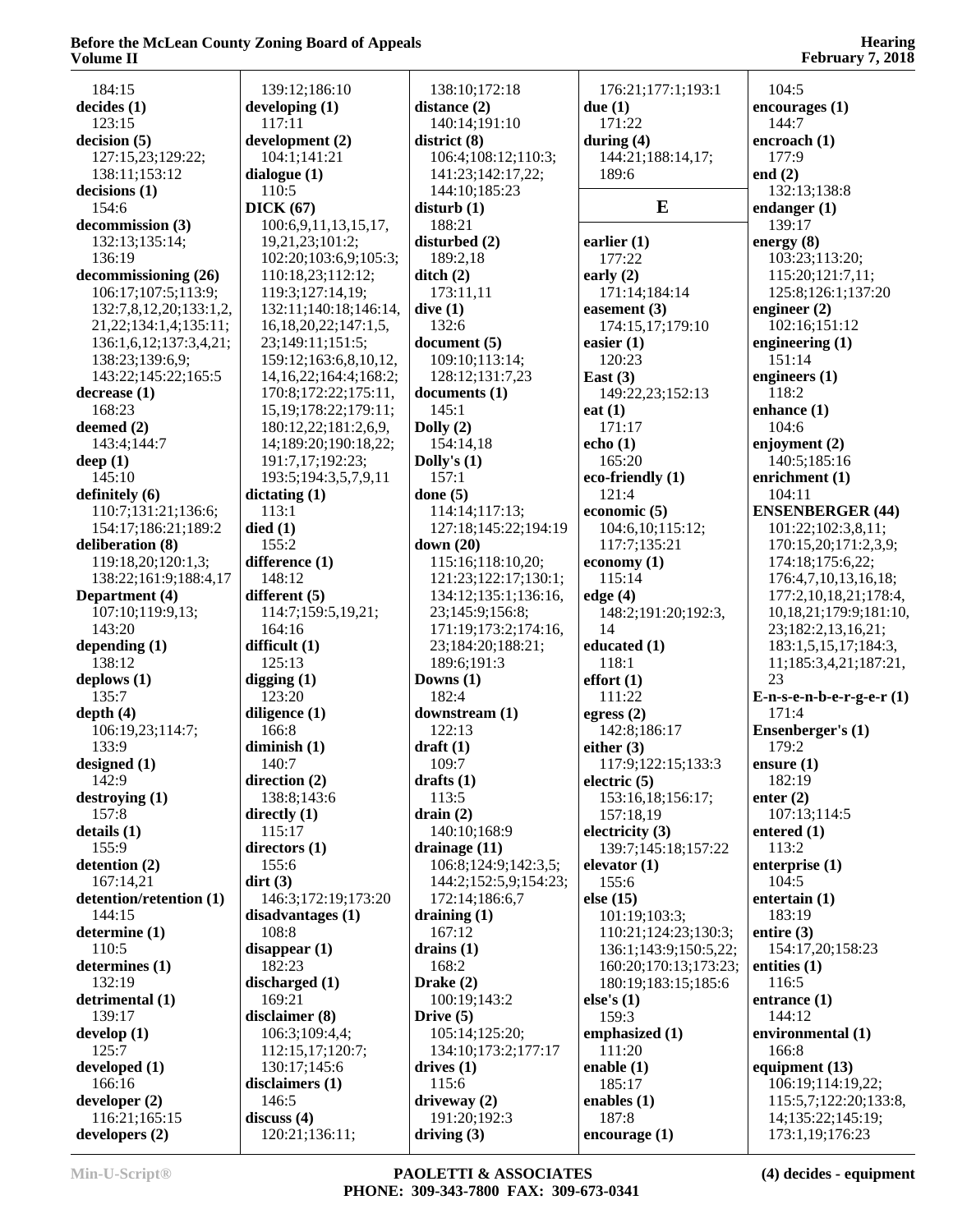| erected $(2)$          | exhibit(1)               | 129:4,9,15,20,21;           | fine $(1)$             | free $(1)$               |
|------------------------|--------------------------|-----------------------------|------------------------|--------------------------|
| 172:1;173:4            | 109:8                    | 148:6;149:3;172:9           | 152:10                 | 160:16                   |
| erosion $(11)$         | exist(1)                 | farms $(11)$                | finished (1)           | friend $(1)$             |
| 106:8,12;107:23;       | 132:9                    | 135:5;136:8;137:5;          | 113:16                 | 154:16                   |
| 122:18;172:3;185:22;   | existing $(2)$           | 144:1;145:8;147:8;          | Finnigan (1)           | front $(6)$              |
| 186:2;187:15;189:3,    | 124:13;169:2             | 154:11;155:4;177:23;        | 100:21                 | 120:7;121:22;130:8;      |
| 21,22                  | exists (1)               | 178:3;184:7                 | first $(11)$           | 140:20;158:11;190:23     |
| error(1)               | 136:7                    | father $(1)$                | 100:7;120:23;          | fully $(1)$              |
| 183:8                  | expenses $(1)$           | 184:13                      | 143:18;148:4;153:4;    | 112:19                   |
| especially $(2)$       | 156:15                   | feature $(2)$               | 154:7,10;159:1;        | function $(1)$           |
| 111:11;119:20          | experience (4)           | 166:7;168:12                | 161:19;173:8;174:20    | 168:19                   |
| essentially (8)        | 113:5;117:11;            | February (2)                | fish $(1)$             | functioning $(1)$        |
| 169:21;171:19;         | 144:21;147:14            | 109:13;147:7                | 171:17                 | 139:7                    |
| 173:1,5,12,14,20;      | expertise $(2)$          | $\text{Fed} (1)$            | five $(7)$             | funny $(1)$              |
| 175:23                 | 108:10,13                | 180:13                      | 106:20,21;134:12;      | 126:3                    |
| establish (2)          | expires $(1)$            | feel $(6)$                  | 135:4;145:9;171:12;    | further $(4)$            |
| 173:6;188:13           | 133:3                    | 123:18;150:1;157:4;         | 190:16                 | 160:13;187:11;           |
| established (5)        | explained (2)            | 161:10;173:8;186:16         | five-acre $(1)$        | 189:11;193:12            |
| 188:13,19;189:13,      | 118:2;134:15             | feeling $(2)$               | 171:12                 | furthermore (1)          |
| 21,22                  | extra(2)                 | 143:3;157:16                | fixing $(1)$           | 113:17                   |
| establishment (1)      | 191:6,8                  | feet $(27)$                 | 140:23                 | future $(4)$             |
| 142:15                 | extremely (1)            | 106:19,20,21;133:9;         | flat $(2)$             | 106:21;115:20;           |
| estate(1)              | 117:6                    | 134:13,17;135:1,5;          | 166:14;167:16          | 120:22;153:19            |
| 133:11                 |                          | 140:14,14,19;145:9,10;      | flattest $(1)$         |                          |
| estimation $(1)$       | $\mathbf{F}$             | 175:12,18,23;179:8;         | 126:11                 | G                        |
| 136:12                 |                          | 190:23;191:1,19,20;         | flexible $(1)$         |                          |
| ethanol $(3)$          |                          |                             | 187:8                  |                          |
|                        | FAA(1)                   | 192:2,3,14,14;193:15,<br>16 |                        | galvanized (1)<br>134:11 |
| 153:17;157:11,14       | 164:21<br>facilities (2) | FEJA(2)                     | flow $(1)$<br>170:2    |                          |
| even $(1)$<br>111:13   |                          |                             |                        | game(1)<br>159:5         |
|                        | 142:4;144:16             | 112:5,9                     | focept $(1)$<br>171:19 |                          |
| evening $(4)$          | facility $(4)$           | fence $(27)$                |                        | gate(2)                  |
| 109:9;120:8;125:21;    | 134:5;145:3,17;          | 173:4;175:9,10,17;          | folks $(4)$            | 184:15,17                |
| 194:20                 | 189:23                   | 177:10,15;178:8,9,11,       | 120:8;130:8;182:5;     | general(1)               |
| everywhere (3)         | fact $(3)$               | 11;179:7,14,15,16;          | 184:17                 | 137:10                   |
| 156:16;157:1,13        | 126:20;168:9,20          | 180:6,9,9;186:13,14,        | follow $(1)$           | generating $(3)$         |
| evidence (2)           | familiar $(3)$           | 15;187:10;191:10,18;        | 144:23                 | 139:7;144:16;145:3       |
| 101:14;151:10          | 111:14;137:14,18         | 192:2,11,13;193:9           | following $(3)$        | generation $(1)$         |
| evidently (1)          | family $(2)$             | fencing $(1)$               | 133:3,7,12             | 171:15                   |
| 121:5                  | 171:13;174:2             | 133:10                      | follow-up $(1)$        | generations (2)          |
| exact(3)               | far $(7)$                | few $(3)$                   | 111:15                 | 159:20;174:4             |
| 166:10;174:19;         | 105:20;110:9;127:8;      | 113:21;119:22;              | food $(1)$             | Geneseo (1)              |
| 186:15                 | 141:2;143:12,17;165:5    | 157:12                      | 127:4                  | 148:10                   |
| exactly $(7)$          | <b>Farm (34)</b>         | field $(4)$                 | footprint $(1)$        | gets(2)                  |
| 118:2;121:23;          | 105:16;110:4;114:8,      | 123:12,21;124:10;           | 186:11                 | 113:16;168:10            |
| 125:15;150:11;177:3;   | 17;127:12;129:12;        | 144:19                      | foregoing $(1)$        | given $(4)$              |
| 179:22:193:6           | 135:6;144:22;147:15,     | fields $(5)$                | 194:21                 | 119:20;135:16;           |
| examples $(1)$         | 18;153:3,4,8,21;         | 173:2;174:16;178:1;         | forever $(1)$          | 164:23;173:10            |
| 148:20                 | 154:19,22;157:3;         | 184:10,21                   | 126:21                 | giving $(2)$             |
| $\text{except} \, (2)$ | 158:7;159:6;172:16;      | file $(1)$                  | forgot $(1)$           | 157:6,9                  |
| 140:20;146:3           | 173:1,19;174:14;         | 143:19                      | 129:5                  | glad(1)                  |
| excess(1)              | 175:4,5,9,11;176:23;     | filled $(1)$                | formal $(1)$           | 132:16                   |
| 145:9                  | 178:6,9,14,15;185:17;    | 159:20                      | 151:21                 | goal(2)                  |
| excited $(1)$          | 191:19                   | final $(3)$                 | formative $(1)$        | 121:18;189:14            |
| 117:4                  | farmed $(3)$             | 114:6;119:6;189:5           | 113:13                 | goes(10)                 |
| Excuse (2)             | 153:7;155:1,2            | finalized $(2)$             | forth $(1)$            | 115:5,17;118:10;         |
| 147:11;175:4           | farmer $(1)$             | 107:10;109:14               | 187:20                 | 128:1;156:8;180:9,23;    |
| excused $(4)$          | 160:10                   | financial $(6)$             | forward $(5)$          | 181:4;183:1,9            |
| 105:2;110:17;          | farmers $(4)$            | 107:3;137:17,19,21;         | 155:15;161:8;          | good(25)                 |
| 118:18;160:18          | 129:22;174:21;           | 138:14;143:22               | 162:15;186:22;190:13   | 104:23;110:15;           |
| Ex'd(1)                | 184:5,19                 | find $(1)$                  | foundation $(1)$       | 117:13;124:3;127:2,      |
| 180:13                 | farming $(3)$            | 186:1                       | 133:9                  | 20;141:23;142:19;        |
| exemplary $(1)$        | 106:21;114:8;159:6       | finding $(1)$               | four $(3)$             | 150:22,23;158:7;         |
| 114:13                 | farmland (8)             | 174:13                      | 126:5;143:16;155:4     | 161:3,23;162:2,4,6,8,    |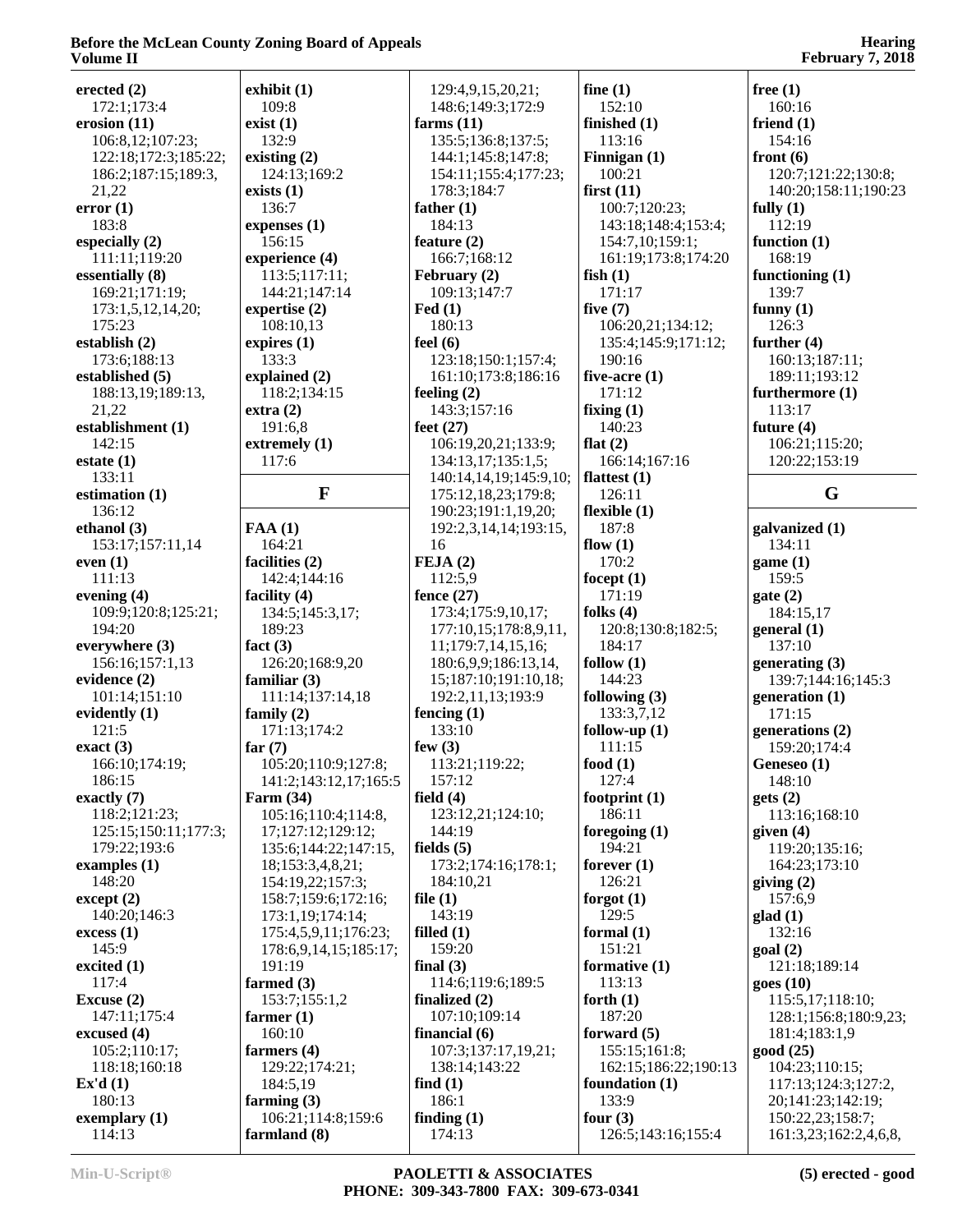| Volume 11                  |                         |                                          |                           | $F$ ebruary 7, 2018                  |
|----------------------------|-------------------------|------------------------------------------|---------------------------|--------------------------------------|
| 10;185:5,15,17;            | 154:10;157:4;158:2      | 175:10;178:8,11,15,                      | 121:7;129:5;144:17;       | 164:19                               |
| 187:13;190:7,9,17          |                         | 16                                       | 147:17:152:13:167:2;      | instance $(1)$                       |
| Grade (3)                  | $\bf H$                 | hiring $(1)$                             | 171:5                     | 141:15                               |
| 111:22;133:10,13           |                         | 115:13                                   | immediate $(2)$           | instigates (1)                       |
| grading(2)                 | half $(3)$              | <b>Historical</b> (1)                    | 140:5,8                   | 132:19                               |
| 168:18;188:23              | 126:5;149:14;156:20     | 144:17                                   | impact $(7)$              | insurance $(1)$                      |
| graduated (1)              | hand $(1)$              | hit $(9)$                                | 106:22;107:9;113:2;       | 156:14                               |
| 153:6                      | 143:20                  | 136:8;167:13;                            | 114:15;117:6;168:15;      | intend $(1)$                         |
| grain(2)                   | hang $(1)$              | 169:15,20,23;183:21;                     | 172:15                    | 161:2                                |
| 155:6;156:2                | 119:22                  | 185:14,21;186:21                         | impacted $(1)$            | intensive (1)                        |
| granddad(1)                | happen $(2)$            | hits $(1)$                               | 122:14                    | 114:18                               |
| 153:7                      | 172:7;173:17            | 169:10                                   | impede $(1)$              | intent $(1)$                         |
| grandparents (1)           | happened $(1)$          | holding $(1)$                            | 141:21                    | 142:16                               |
| 153:2                      | 158:19                  | 166:15                                   | impervious(1)             | intention $(3)$                      |
| grass(4)                   | happens $(1)$           | Holistically (1)                         | 169:11                    | 114:12;187:5,10                      |
| 133:15;169:23;             | 158:17                  | 129:13                                   | important $(2)$           | intentions (2)                       |
| 192:20,21                  | happy $(2)$             | honor $(1)$                              | 106:8;111:20              | 154:1,3                              |
| grasses $(3)$              | 148:19;165:22           | 143:2                                    | imposed $(1)$             | interest $(1)$                       |
| 111:23;133:15;186:1        | hard $(1)$              | hope $(5)$                               | 107:5                     | 104:2                                |
| grassy(1)                  | 112:8                   | 114:15;115:17;                           | improve(1)                | interested $(1)$                     |
| 173:11                     | hate $(1)$              | 116:7,10;117:13                          | 187:14                    | 143:3                                |
| Great $(10)$               | 126:18                  | hoped $(1)$                              | improved (1)              | interesting $(1)$                    |
| 103:8;104:13;              | hazardous (1)           | 109:8                                    | 186:8                     | 115:19                               |
| 129:15;135:5;150:20;       | 139:22                  | hopefully (7)                            | incentive (1)             | interject (1)                        |
| 158:3, 16, 16; 172: 21;    | head $(1)$              | 104:8;113:23;                            | 135:21                    | 180:2                                |
| 187:6                      | 169:8                   | 114:12;132:22;186:2,                     | include $(3)$             | internal $(1)$                       |
| greater (5)                | health $(1)$            | 7,22                                     | 106:8;136:13;162:12       | 118:2                                |
| 191:2,21;192:4,15;         | 139:18                  | hour $(1)$                               | included $(1)$            | interpret $(1)$                      |
| 193:16                     | hear $(3)$              | 149:14                                   | 139:2                     | 116:3                                |
| grew(2)                    | 112:8;127:1;164:12      | house $(2)$                              | including $(1)$           | intersection (1)                     |
| 125:2;153:9                | hearing $(6)$           | 118:8;156:20                             | 123:8                     | 181:20                               |
| grid(1)                    | 118:15;119:17;          | how's $(1)$                              | income $(1)$              | Interstate (9)                       |
| 158:1                      | 140:1;159:16;161:8;     | 172:15                                   | 126:16                    | 164:17;165:1;                        |
| ground(21)                 | 165:21                  | hundred (1)                              | Index(1)                  | 179:15;180:9;181:1,3,                |
| 108:1,5;110:6,9;           | heating $(1)$           | 154:12                                   | 136:22                    | 7,17;183:12                          |
| 111:18;115:6;128:22;       | 156:4                   | husband $(1)$                            | individually (1)          | into $(17)$                          |
| 134:12;135:7;143:4;        | heaviest $(1)$          | 154:16                                   | 129:12                    | 107:13;111:19;                       |
| 144:4,6;153:5;155:2;       | 115:7                   | hyperlocally (1)                         | individuals (2)           | 112:3;113:3;115:6,17;                |
| 156:21;157:3,5,6,17;       | heavy $(4)$             | 110:9                                    | 101:12;116:6              | 118:10;127:10;132:6;                 |
| 159:6;169:1                | 114:19;122:19;          |                                          | industrial $(2)$          | 134:11,11;162:14;                    |
| ground-mounted (1)         | 168:16;173:1            | 1                                        | 114:18;128:19             | 167:14;169:1;171:14;                 |
| 128:17                     | Hello $(1)$             |                                          | infiltrate $(1)$          | 172:14;193:12                        |
| Group(2)                   | 105:5                   | I-beams $(2)$                            | 169:1                     | introduce $(2)$                      |
| 169:4,4                    | help $(3)$              | 134:11,11                                | infiltration $(2)$        | 102:15,21                            |
| grow(3)                    | 108:5;155:1;192:18      | idea $(1)$                               | 168:22;169:5              | inverter $(1)$                       |
| 159:19;189:9,16            | helped $(1)$            | 126:1                                    | information (6)           | 118:9                                |
| growth(2)                  | 111:13                  | ideal $(2)$                              | 124:9;141:5;143:19;       | involved (2)                         |
| 188:12;189:7               | helpful(1)              | 155:20;167:19                            | 151:14;165:17;166:11      | 115:22;156:14                        |
| Grundy(1)                  | 153:1                   | identical $(1)$                          | ingress $(2)$             | involvement (1)                      |
| 148:20                     | Henry $(1)$             | 150:14                                   | 142:8;186:17              | 104:6                                |
| guaranteed (1)             | 147:22                  | identified (1)                           | initial $(1)$             | issue $(10)$                         |
| 126:16                     | hey $(2)$               | 166:7                                    | 155:20                    | 124:13;125:13;                       |
| guess $(10)$               | 123:20;158:19           | identify $(2)$                           | injurious $(1)$           | 126:9,19;135:2,10;                   |
| 125:7,23;126:8;            | $\mathbf{Hi}$ (1)       | 116:18;165:11                            | 140:4                     | 141:16;142:6;180:18;                 |
| 166:4;167:10;168:18;       | 105:4                   | IEPA(1)                                  | input $(2)$               | 188:8                                |
| 173:14;188:22;189:2,9      | high $(5)$              | 128:15                                   | 111:11;113:14             | issued $(1)$                         |
| guy(4)                     | 125:4;127:5;135:19;     | II(10)                                   | inside $(1)$              | 144:15                               |
| 155:7;156:5;158:16;        | 169:4:179:13            | 117:15;149:8,19;                         | 179:15                    | issues $(5)$                         |
| 159:7                      | highest $(1)$<br>129:21 | 150:2;152:3;160:21;                      | installation (1)<br>135:9 | 113:6;124:9;143:21;<br>172:18;186:12 |
| gays(11)<br>109:22;120:15; | highlight (2)           | 161:4;164:14;165:7,19<br>Illinois $(12)$ | installations (1)         | item $(1)$                           |
| 132:18;135:12;137:14;      | 114:11;187:3            | 107:10;115:23;                           | 128:20                    | 148:17                               |
| 138:11;149:16;153:14;      | highway $(5)$           | 116:21;119:9,13;                         | installing $(1)$          |                                      |
|                            |                         |                                          |                           |                                      |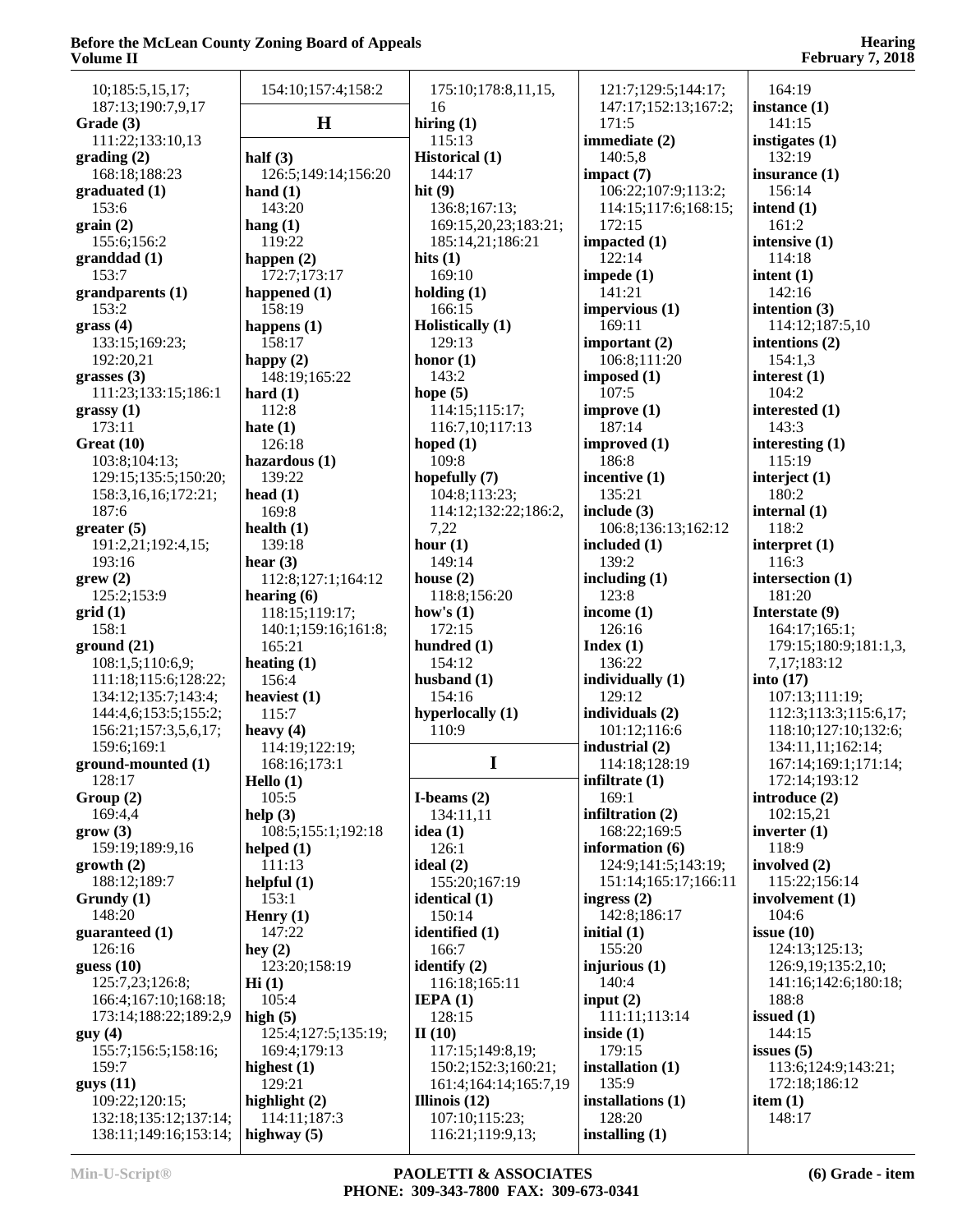|                                   | landowners (3)        | lifelong $(1)$            | 190:14                   | 103:18                |
|-----------------------------------|-----------------------|---------------------------|--------------------------|-----------------------|
| $\bf J$                           | 122:11;131:14;144:3   | 154:15                    | looks $(6)$              | Mateka (1)            |
|                                   | landowner's (1)       | lifetime $(3)$            | 111:4;120:16;            | 103:9                 |
|                                   | 128:4                 | 153:7;154:17,21           | 137:23;147:3;175:8;      | material $(2)$        |
| $\text{Jim} (1)$                  | lane $(5)$            | lightly $(2)$             | 192:5                    | 150:2;165:3           |
| 100:21                            | 174:10,11;176:14,     | 153:10;159:23             | lot(10)                  | materially $(1)$      |
| job(1)<br>117:13                  | 17;183:9              | likely $(1)$              | 113:14;114:14;           | 150:3                 |
| $\textbf{Jobs}$ (1)               | language $(2)$        | 106:23                    | 115:10;120:23;129:10,    | math(3)               |
| 115:20                            | 131:18;144:5          | limit(1)                  | 13, 15; 153: 21; 169: 9; | 128:23;129:2,10       |
| Judd(1)                           | large $(2)$           | 127:11                    | 186:5                    | matter $(1)$          |
| 100:9                             | 156:6;173:19          | line $(23)$               | $\text{lots}$ (1)        | 116:4                 |
| Julia $(2)$                       | LaSalle(2)            | 140:15;166:3,6;           | 122:6                    | may(7)                |
| 100:17;159:16                     | 147:15:148:7          | 175:12,14,18;176:2,3,     | love $(1)$               | 108:12;119:19;        |
|                                   | last(14)              | 7,22;177:3,8,17;          | 170:17                   | 124:10;132:3;147:19;  |
| K                                 | 100:3;102:17;108:3;   | 178:12;179:1,8;           | low(4)                   | 166:8,8               |
|                                   | 126:2;128:12;145:13;  | 190:23;191:21;192:4,      | 114:15;115:9;117:7;      | maybe $(7)$           |
| keep(5)                           | 149:14;158:20;159:19; | 15;193:4,12,17            | 169:5                    | 120:17;122:21;        |
| 110:4;136:22;138:9;               | 160:3;162:13;167:4;   | lines $(1)$               | lower $(1)$              | 124:19;131:6;132:7;   |
| 174:3,21                          | 171:3;187:3           | 140:19                    | 158:2                    | 184:22;193:8          |
| $\boldsymbol{\mathrm{kind}}$ (10) | lasting $(1)$         | link(1)                   | luckily $(1)$            | McLean (13)           |
| 120:21;124:6;                     | 115:12                | 179:14                    | 129:17                   | 103:22;105:15;        |
| 127:22;150:13;172:11;             | lastly $(2)$          | list $(2)$                |                          | 108:11;110:3;113:17;  |
| 173:22;174:3;189:1;               | 107:8;116:10          | 110:21;118:20             | M                        | 114:13;116:11;126:12; |
| 191:11,16                         | layout $(3)$          | literal $(1)$             |                          | 127:18;129:7;134:3;   |
| knew $(1)$                        | 156:21,23;187:9       | 131:18                    | Madame (1)               | 161:3;186:23          |
| 111:19                            | learned $(1)$         | little $(6)$              | 101:8                    | mean $(13)$           |
| knowledge (1)                     | 136:5                 | 112:8;114:7;172:13;       | main(1)                  | 117:4;123:23;124:6;   |
| 176:19                            | lease $(1)$           | 173:9;187:8;193:9         | 158:1                    | 145:21;153:16,20;     |
| known $(2)$                       | 133:3                 | live $(1)$                | maintain $(2)$           | 156:6;159:4,5;164:4;  |
| 154:16,20                         | leased $(1)$          | 157:21                    | 133:15;177:8             | 174:1;187:4;193:13    |
| knows $(2)$                       | 133:11                | LLC(2)                    | maintenance (2)          | mean(1)               |
| 155:7;158:17                      | least $(11)$          | 149:8;164:3               | 115:9;142:15             | 120:3                 |
| Kuritz (42)                       | 113:21;133:9;         | local(9)                  | Major $(1)$              | measures (1)          |
| 100:13,14;117:16;                 | 135:16;141:9,15;      | 104:7;114:2;115:13,       | 113:19                   | 142:7                 |
| 120:13;125:23;134:9,              | 143:8;147:13;155:3;   | 14, 18; 133: 14; 144: 10; | makes $(4)$              | Mecherle (1)          |
| 16, 20, 23; 135: 4;               | 184:22;190:23;191:19  | 158:1;186:1               | 110:10;111:23;           | 153:3                 |
| 139:20;140:9;141:12;              | leave $(1)$           | locally $(1)$             | 153:13;159:7             | megawatt(1)           |
| 142:1,11;144:11;                  | 115:11                | 110:8                     | making $(3)$             | 129:1                 |
| 145:15;146:3,6,12,16,             | leaving $(2)$         | located $(3)$             | 114:5;117:6;153:17       | megawatts $(4)$       |
| 17;158:6,12;161:23;               | 154:2,3               | 142:18,22;167:14          | mandated $(2)$           | 126:4,6;128:9,11      |
| 162:2,4,6,8,10,23;                | left(2)               | location(1)               | 121:5,6                  | Member (1)            |
| 163:4,8,9;179:12;                 | 154:20;166:4          | 186:15                    | mandates(1)              | 145:14                |
| 180:7;190:7,9;193:19,             | $\text{legal}(1)$     | long(3)                   | 121:19                   | members $(1)$         |
| 23;194:5,6                        | 100:4                 | 122:14;140:10;            | manner $(2)$             | 111:8                 |
|                                   | legalities $(1)$      | 158:15                    | 168:19;186:3             | mention $(2)$         |
| L                                 | 174:19                | long-lasting $(1)$        | many $(4)$               | 145:5;172:8           |
|                                   | lend $(1)$            | 117:5                     | 116:7;128:11;129:8;      | mentioned (4)         |
| labor(1)                          | 108:13                | long-term $(3)$           | 189:4                    | 107:23;112:11;        |
| 104:7                             | Leo $(2)$             | 116:11;117:10;172:6       | map(2)                   | 160:5;184:5           |
| laid $(1)$                        | 171:2,9               | longtime $(1)$            | 154:9;178:14             | met(4)                |
| 157:2                             | L-e-o $(1)$           | 186:22                    | maps $(2)$               | 110:3;139:20;         |
| land $(24)$                       | 171:3                 | look $(14)$               | 154:11;167:11            | 140:11;142:23         |
| 113:6;114:14;122:8;               | less(1)               | 107:3;112:19;             | Marc $(1)$               | metal(1)              |
| 125:2,17;126:7,10,12,             | 187:11                | 113:15;125:21;129:11;     | 100:9                    | 135:18                |
| 22;127:2,11;128:5;                | lessee $(1)$          | 145:7;147:23;153:13;      | market(1)                | meter $(1)$           |
| 129:23;133:13,13,14;              | 131:19                | 155:20;156:16;178:23;     | 126:17                   | 128:19                |
| 148:8;159:17;164:15;              | lessees $(1)$         | 180:1,6;186:22            | Mary $(2)$               | Michael (3)           |
| 171:13,16;187:7;                  | 131:1                 | looked $(6)$              | 101:2;179:23             | 100:13;103:17,21      |
| 188:22;189:17                     | level $(4)$           | 129:6,7;140:9;148:2;      | <b>MATEJKA (9)</b>       | middle(1)             |
| landfills $(1)$                   | 104:10;116:4;121:8;   | 172:13;173:18             | 103:12,17,17,21;         | 191:16                |
| 122:7                             | 127:18                | looking $(7)$             | 104:16,18;105:1;         | Midwest (2)           |
| land owner(1)                     | life $(2)$            | 117:16;141:19;            | 119:3,4                  | 125:2,3               |
| 126:14                            | 136:15;144:21         | 145:15;176:1,3;180:4;     | $M-a-t-e-j-k-a(1)$       | might $(3)$           |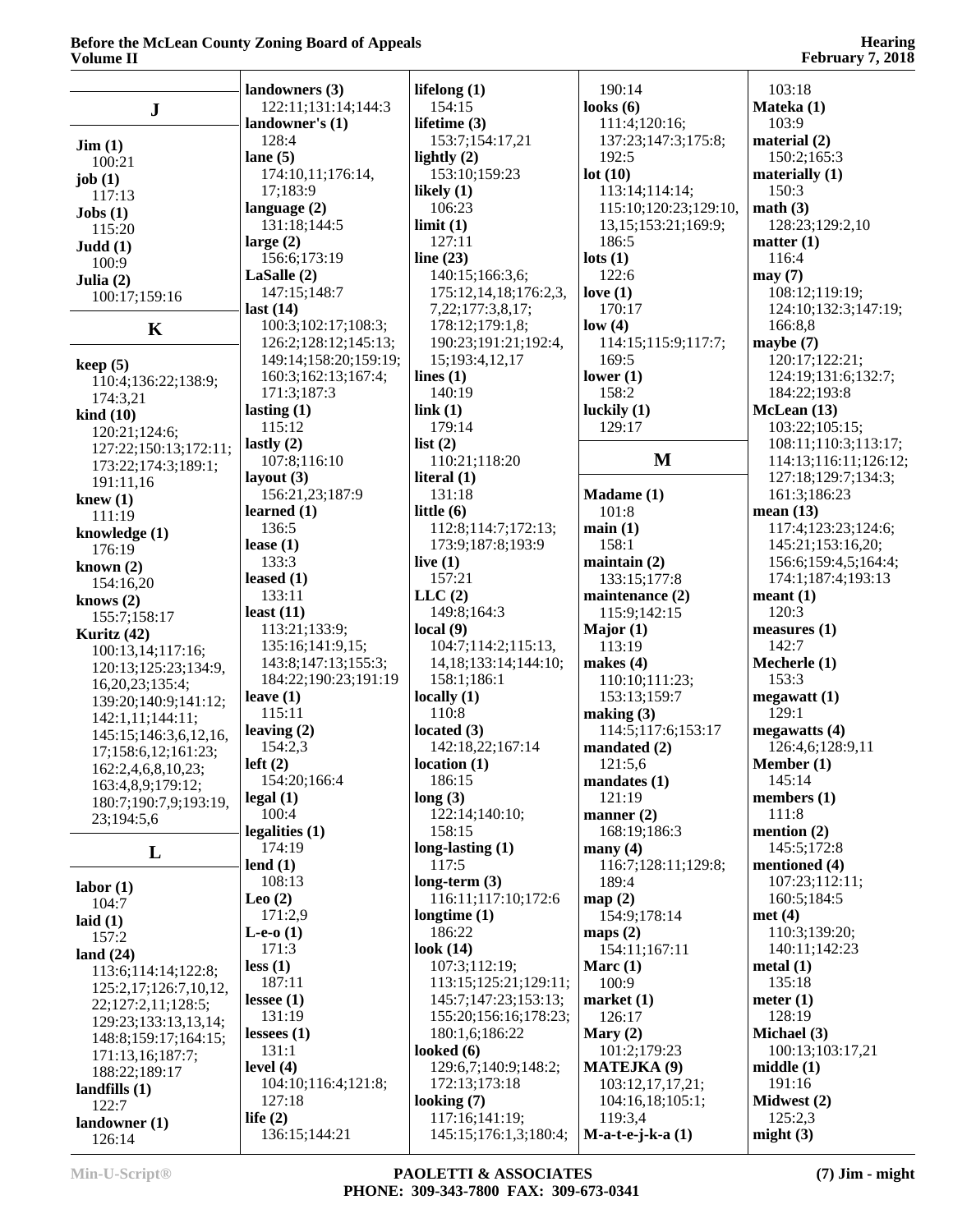| 150:9;175:20;180:2       | 101:10;131:13;                  | neighbor(9)                   | 123:18                | 167:13;171:17;        |
|--------------------------|---------------------------------|-------------------------------|-----------------------|-----------------------|
| Mike $(2)$               | 186:10                          | 123:23;124:3;                 | <b>NOVACK (27)</b>    | 186:11;189:1          |
| 103:9;119:3              | motion(2)                       |                               |                       |                       |
|                          |                                 | 149:20;161:3;168:15;          | 115:1;116:13,19,20;   | one (49)              |
| mile $(2)$               | 146:11;193:22                   | 173:16;185:15,15;             | 117:2,21;121:21;      | 102:10;103:3;106:2;   |
| 153:8;156:20             | move $(7)$                      | 187:6                         | 123:1,6;128:14;       | 108:5;111:18;112:10,  |
| million $(1)$            | 130:1;146:6;154:8;              | neighbors (5)                 | 134:14,18,22;135:3;   | 22;113:12,20;118:1;   |
| 129:4                    | 162:23;187:10;188:4;            | 123:19;141:2;                 | 148:16;149:2,22;      | 119:6;120:5,23;       |
| mind(3)                  | 193:19                          | 174:16;175:1;187:14           | 150:8,20;151:11;      | 122:18,20;126:4,6;    |
|                          |                                 |                               |                       |                       |
| 122:5;172:4;173:23       | much (13)                       | new(6)                        | 165:8, 12, 14; 166:5; | 128:7;130:18;132:4,9; |
| mine(2)                  | 104:4;118:15;                   | 101:12;102:15;                | 184:3,23;187:2        | 135:16,20;139:20;     |
| 108:10;177:12            | 123:22;125:3,9;126:7,           | 103:23;120:18;161:11;         | Novack's (1)          | 141:15,17;143:1;      |
| minimize $(1)$           | 14;127:11;129:14;               | 173:6                         | 151:23                | 145:5;147:17,19,21;   |
| 142:9                    | 134:14;156:12;173:10;           | news(1)                       | November (1)          | 148:1,4,17;150:19;    |
|                          |                                 |                               | 128:12                |                       |
| minimum(1)               | 187:2                           | 175:16                        |                       | 159:19;163:19;164:17; |
| 191:20                   | must(1)                         | next(8)                       | nuisance (10)         | 171:10;172:17;173:16; |
| minor(1)                 | 145:19                          | 117:18;141:15;                | 106:3;109:4,4;        | 180:12;181:4;182:19;  |
| 188:23                   | myself(1)                       | 149:7;150:12;159:2;           | 112:15,16;117:9;      | 184:22;185:13;186:9;  |
| minus(1)                 | 164:6                           | 172:2,16;181:18               | 120:7;130:7,13;145:6  | 190:18;191:3          |
| 120:19                   |                                 | nice $(2)$                    | number(8)             | ones $(1)$            |
|                          | $\mathbf N$                     |                               |                       |                       |
| minute(2)                |                                 | 117:7;150:9                   | 129:1;141:9;148:19;   | 120:22                |
| 121:2;180:16             |                                 | night(6)                      | 156:10,10;172:4;      | online $(1)$          |
| mirrors $(1)$            | name $(11)$                     | 100:4;102:17;108:3;           | 173:16;184:17         | 189:10                |
| 143:23                   | 102:22;103:16;                  | 126:2;158:20;163:21           | numbers $(5)$         | only $(9)$            |
| missing(1)               | 105:11;118:23;160:3,            | nights $(1)$                  | 115:15;121:22;        | 111:11,23;114:14;     |
| 147:20                   | 4;166:23;167:4;171:1,           | 119:21                        | 124:20;150:13;153:12  | 126:8,19;150:8;       |
|                          |                                 |                               |                       |                       |
| mistaken (1)             | 2,3                             | nobody(1)                     |                       | 154:13;190:16;191:8   |
| 141:13                   | <b>NARRATIVE (6)</b>            | 135:7                         | $\mathbf 0$           | open $(2)$            |
| mitigate (1)             | 103:20;105:18;                  | $\mod(1)$                     |                       | 119:12;174:21         |
| 167:18                   | 117:1;152:20;167:8;             | 123:6                         | obligated (1)         | opening $(1)$         |
| mitigation $(3)$         | 171:8                           | noded(1)                      | 133:6                 | 150:5                 |
| 106:22;107:9;113:2       | narrow $(3)$                    | 123:1                         | obligations (1)       | operates $(2)$        |
|                          |                                 |                               |                       |                       |
| mix(2)                   | 172:19,23;173:20                | none $(3)$                    | 165:4                 | 138:14,19             |
| 168:21;188:20            | native $(2)$                    | 160:22;170:12;185:9           | obnoxious (1)         | operation (3)         |
|                          |                                 |                               |                       |                       |
| modifications (1)        | 111:22;186:1                    |                               | 108:18                | 132:14;134:5;142:15   |
|                          |                                 | nonglare $(1)$                |                       |                       |
| 131:22                   | nature $(1)$                    | 164:20                        | obtained (2)          | operator $(1)$        |
| modified(1)              | 131:9                           | noninvasive (1)               | 174:20;184:14         | 133:23                |
| 131:2                    | nearly (1)                      | 133:15                        | obvious (1)           | opinion $(1)$         |
| $\text{modify}(1)$       | 114:17                          | nonparticipating (1)          | 121:4                 | 108:8                 |
| 131:23                   | necessarily (2)                 | 144:3                         | Obviously (9)         | opportunity (3)       |
| money $(2)$              | 131:18;182:7                    | Normal (2)                    | 115:11;124:2;         | 108:4;111:8;117:4     |
|                          |                                 |                               |                       |                       |
| 156:12,22                | necessary(3)                    | 103:18;171:5                  | 125:18;130:19;140:22; | opposed (1)           |
| month(1)                 | 113:11;142:4;190:19             | normally $(1)$                | 171:23;172:14;188:21; | 125:11                |
| 139:5                    | necessity(2)                    | 139:12                        | 189:18                | optimal $(1)$         |
| months $(5)$             | 118:11;123:18                   | North $(8)$                   | occasions (1)         | 186:1                 |
| 133:5, 16, 22; 139:7;    | need(18)                        | 103:18;148:1,2;               | 138:23                | optimize $(1)$        |
| 145:18                   | 101:6;123:19;125:8;             | 152:13;167:2;176:12,          | occupancy(1)          | 186:11                |
| Moraine (7)              | 136:5,6,18;138:10;              | 13:183:9                      | 189:23                | options $(1)$         |
| 101:22;102:4;            |                                 | Northwest (3)                 |                       | 192:11                |
|                          | 141:1;143:7;144:5;              |                               | occur(2)              |                       |
| 117:15:150:15:164:3,     | 151:21;161:10;162:14;           | 125:2;168:8,10                | 133:2,21              | orderly $(1)$         |
| 12;185:7                 | 177:16;179:22;180:17;           | notation(1)                   | off(11)               | 141:21                |
| morals $(1)$             | 186:13;188:5                    | 162:19                        | 103:8;126:11;         | ordinance (8)         |
| 139:18                   | needed $(2)$                    | note $(4)$                    | 134:17;143:15;156:22; | 106:11;113:19,20;     |
| more $(21)$              | 174:21;179:22                   | 109:23;111:15,17;             | 157:23;166:3;169:15;  | 114:2;127:16;132:11;  |
| 106:20;111:14;           | $\boldsymbol{\text{needs}}$ (1) | 139:5                         | 175:4,12;181:12       | 137:20;138:18         |
|                          |                                 |                               |                       |                       |
| 117:14;126:15;132:4;     | 173:19                          | noted(1)                      | offer $(1)$           | ordinances (1)        |
| 134:13;151:10,16;        | negatively $(1)$                | 135:15                        | 151:15                | 127:10                |
| 152:23;155:10;168:22;    | 168:15                          | notice $(2)$                  | offered $(1)$         | original $(1)$        |
| 174:3;175:2;177:22;      | negotiated $(1)$                | 150:13;180:5                  | 151:11                | 145:20                |
| 179:7;183:19;184:8,      | 107:9                           | notification $(1)$            | officially (1)        | others $(1)$          |
| 19,22,22;187:11          | negotiating $(1)$               | 141:2                         | 119:17                | 194:17                |
|                          |                                 |                               |                       |                       |
| morning $(2)$            | 119:9                           | notified $(2)$                | old(1)                | Otherwise (1)         |
| 152:23;194:16<br>most(3) | negotiation (1)<br>119:12       | 123:20;158:23<br>notify $(1)$ | 154:12<br>once $(4)$  | 165:5<br>ours $(6)$   |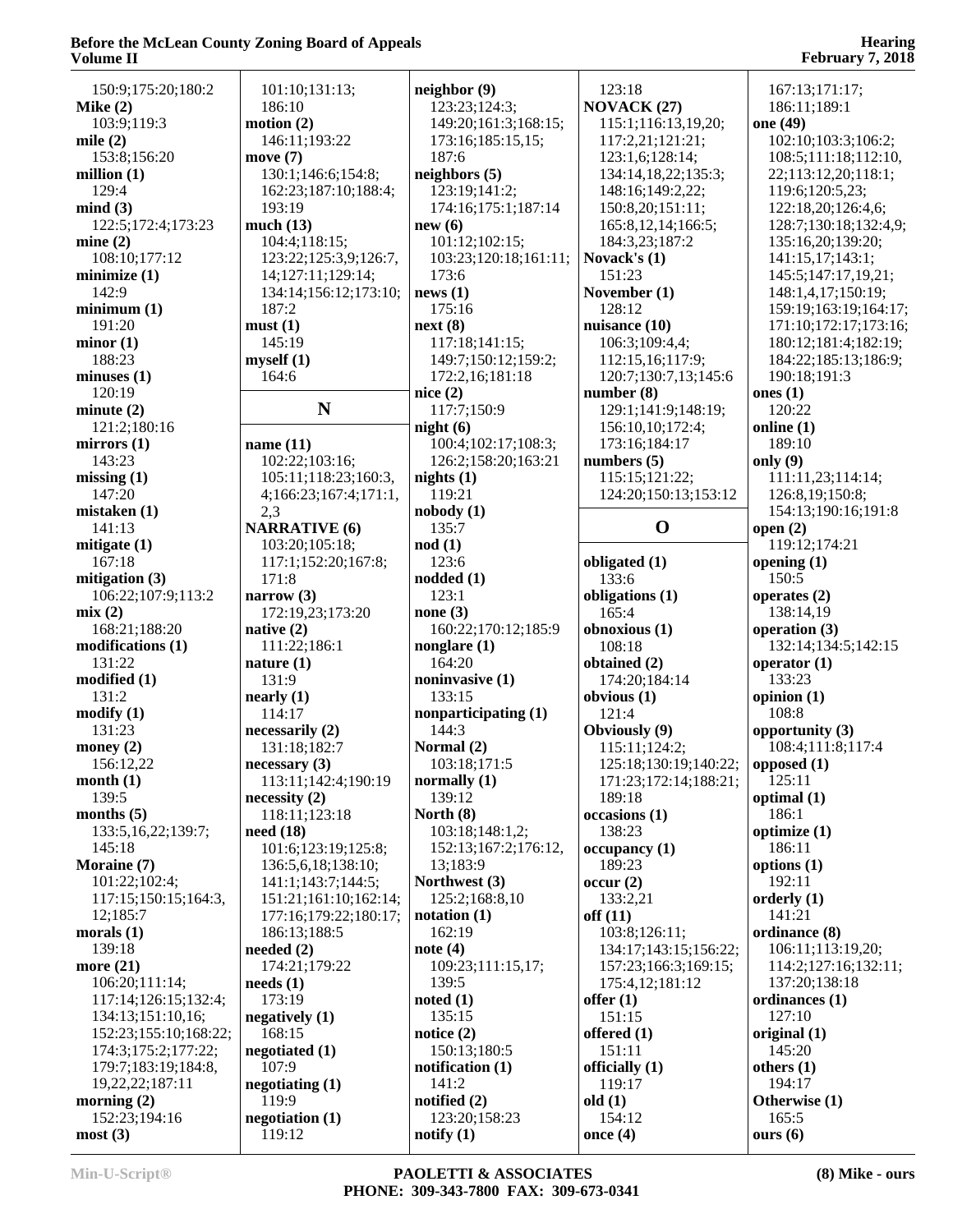| 102:15;115:14;                  | Pardon (1)            | 170:3                           | point $(14)$                 | 144:18                                 |
|---------------------------------|-----------------------|---------------------------------|------------------------------|----------------------------------------|
| 138:4,5;139:2;173:7             | 168:7                 | phase (1)                       | 101:17;111:4;                | preserve(1)                            |
| ourselves (2)                   | parking (1)           | 166:8                           | 113:10;119:15;124:17;        | 125:6                                  |
| 133:7;150:6                     | 122:6                 | Phil $(6)$                      | 125:9;127:5;133:6;           | presuming (1)                          |
| out (38)                        | part(6)               | 127:6;140:16;149:9;             | 145:13;161:7;179:5;          | 133:18                                 |
| 115:7;122:8,9;                  | 119:17;121:15;        | 163:21;174:10;192:18            | 184:15;188:12;190:17         | pretty(6)                              |
| 123:19;125:13,21;               | 122:22;131:13;137:21; | Phil's $(2)$                    | pointed $(1)$                | 121:4;123:22;127:5;                    |
| 126:7, 10, 15, 23; 127: 3;      | 138:6                 | 140:11;144:11                   | 168:9                        | 141:19;154:14;156:5                    |
| 128:16;129:3;130:15;            | particular (1)        | phone(1)                        | pointing (1)                 | Price $(2)$                            |
| 133:19;134:19,21;               | 166:11                | 156:9                           | 168:13                       | 136:21;156:8                           |
| 136:14;143:20;145:11,           | partner(1)            | photo $(4)$                     | points $(5)$                 | pride(1)                               |
| 13;153:3,17,23;154:1,           | 184:13                | 181:7,14,18,19                  | 111:15;114:11;               | 153:21                                 |
| 4;157:2,5,17;159:5;             | pass(1)               | picture $(2)$                   | 183:19;185:20;186:21         | primary $(1)$                          |
| 168:9,13;171:17;                | 178:22                | 172:21;174:11                   | policy(2)                    | 184:9                                  |
|                                 |                       |                                 | 127:15;156:15                |                                        |
| 172:7;174:22;180:5,9;           | passed $(1)$          | pictures (2)                    |                              | prime(1)                               |
| 188:8                           | 128:12                | 112:20;115:3                    | pollinating (1)              | 129:8                                  |
| outlined (1)                    | passes $(2)$          | piece $(2)$                     | 108:5                        | prior(1)                               |
| 106:10                          | 147:4;163:19          | 115:7;166:13                    | pollination (5)              | 113:7                                  |
| out-of-state (1)                | past(1)               | piled $(2)$                     | 108:6;112:1;143:4;           | priority (4)                           |
| 104:4                           | 131:3                 | 156:16;157:13                   | 144:4,7                      | 112:2;115:14;136:2,                    |
| over (19)                       | patience (1)          | piles $(1)$                     | pollinator (1)               | 3                                      |
| 114:8;116:16,17;                | 170:16                | 115:6                           | 143:10                       | probably $(6)$                         |
| 117:12;119:21;125:17,           | Pause $(2)$           | $p$ inpoint $(1)$               | $\text{pond}(1)$             | 113:11;126:14;                         |
| 21;138:5;149:15;                | 168:6;179:20          | 118:3                           | 171:17                       | 127:9;141:15;168:10;                   |
| 154:18;157:2;173:12,            | pavement (2)          | pit (7)                         | ponding (2)                  | 172:17                                 |
| 21;181:2,5,7,13,16;             | 169:20,20             | 167:21,22;171:11,               | 167:17,19                    | problem(1)                             |
| 183:2                           | people $(11)$         | 12;172:15;179:3;                | portion $(3)$                | 159:3                                  |
| overall (1)                     | 113:15;115:13;        | 181:13                          | 168:8;189:6,19               | problems $(2)$                         |
| 116:1                           | 122:12;123:18;141:8;  | place $(5)$                     | positive $(1)$               | 187:11,12                              |
| overhead (1)                    | 156:22;159:5;170:18;  | 109:5;124:4;133:12;             | 104:10                       | procedural (1)                         |
| 164:16                          | 175:4;178:8;193:1     | 157:2;166:11                    | possible $(3)$               | 151:9                                  |
|                                 |                       |                                 |                              |                                        |
| override $(1)$                  | per(3)                | placed(1)                       | 120:6;137:6;171:19           | $\boldsymbol{proceed}\boldsymbol{(1)}$ |
| 138:22                          | 128:10,23;138:1       | 122:6                           | possibly $(2)$               | 101:5                                  |
| own(4)                          | percent (8)           | placement(2)                    | 109:8;122:14                 | <b>PROCEEDINGS (2)</b>                 |
| 156:4;176:11;177:4,             | 121:9,11,14,15,17;    | 186:13,15                       | posted $(1)$                 | 100:1;194:22                           |
| 5                               | 122:1;129:5;157:14    | places $(1)$                    | 138:1                        | process(6)                             |
| owner $(4)$                     | percentage $(2)$      | 122:7                           | $\text{posts}(1)$            | 111:12;137:22;                         |
| 130:22;131:3,18;                | 127:12;128:21         | plan $(16)$                     | 188:22                       | 138:23;144:20;157:15;                  |
| 133:10                          | Perfect (1)           | 106:12,18;107:5;                | potential (2)                | 158:23                                 |
| owner-operated (1)              | 117:21                | 110:2;132:7,8,12;               | 167:17;169:6                 | produce (2)                            |
| 133:8                           | perfectly (1)         | 133:1;134:4;135:12;             | potentially (2)              | 126:4;145:17                           |
| owners $(2)$                    | 117:3                 | 139:9;178:22;179:13;            | 168:11;183:18                | producing (1)                          |
| 131:14;171:10                   | perhaps(2)            | 180:8;189:21;191:2              | power $(7)$                  | 133:4                                  |
| ownership (2)                   | 137:2;177:16          | plans $(2)$                     | 133:4;144:16;145:3;          | production (7)                         |
| 134:5;153:21                    | permannent(1)         | 144:14,23                       | 157:22;172:1;173:15;         | 126:7,22;127:4;                        |
|                                 | 173:4                 | plant(6)                        | 177:23                       | 129:21;157:5,17;158:7                  |
| ${\bf P}$                       | permit(7)             | 108:19;157:22;                  | prairie $(3)$                | productive(1)                          |
|                                 |                       |                                 |                              |                                        |
|                                 | 106:14;107:13;        | 172:1;173:15;177:23;            | 125:5,9,20<br>precedence (1) | 122:8                                  |
| Pacific $(1)$                   | 144:12,15;179:6;      | 186:1                           |                              | program (1)                            |
| 125:2                           | 186:10,11             | planted $(4)$                   | 138:5                        | 143:11                                 |
| package (1)                     | permitted (2)         | 111:23;173:1,9,13               | prerogative (1)              | prohibit (1)                           |
| 121:16                          | 140:6;141:22          | play(1)                         | 128:5                        | 179:18                                 |
| packets (1)                     | person(3)             | 126:17                          | presence (2)                 | project (17)                           |
| 132:23                          | 115:22;116:2;154:13   | please $(2)$                    | 117:8,8                      | 102:4;104:8;111:14;                    |
| paid(1)                         | personal(1)           | 102:21;190:21                   | present(3)                   | 113:8;115:17;122:4,                    |
| 157:3                           | 147:13                | $\mathbf{plenty}\left(1\right)$ | 136:18;149:10;164:8          | 19;123:22;125:12;                      |
| panel (4)                       | perspective (1)       | 122:4                           | presentation (1)             | 139:6;148:8,10,13;                     |
| 167:19;169:15,16,17             | 129:6                 | plowed (1)                      | 150:10                       | 149:20;164:12,17;                      |
| panels $(4)$                    | pertain (1)           | 173:12                          | presented $(3)$              | 188:14                                 |
| 164:18;169:12;                  | 165:23                | pluses $(2)$                    | 101:10;165:18;172:5          | projects (6)                           |
| 189:10,17                       | pervious(2)           | 120:18;121:3                    | presenting (1)               | 116:3;122:8,16;                        |
| $\boldsymbol{\text{pared}}$ (1) | 169:18;170:1          | pm(2)                           | 101:14                       | 148:11;149:1;185:14                    |
| 185:19                          | perviousness (1)      | 194:20,23                       | <b>Preservation (1)</b>      | $\text{proof}(1)$                      |
|                                 |                       |                                 |                              |                                        |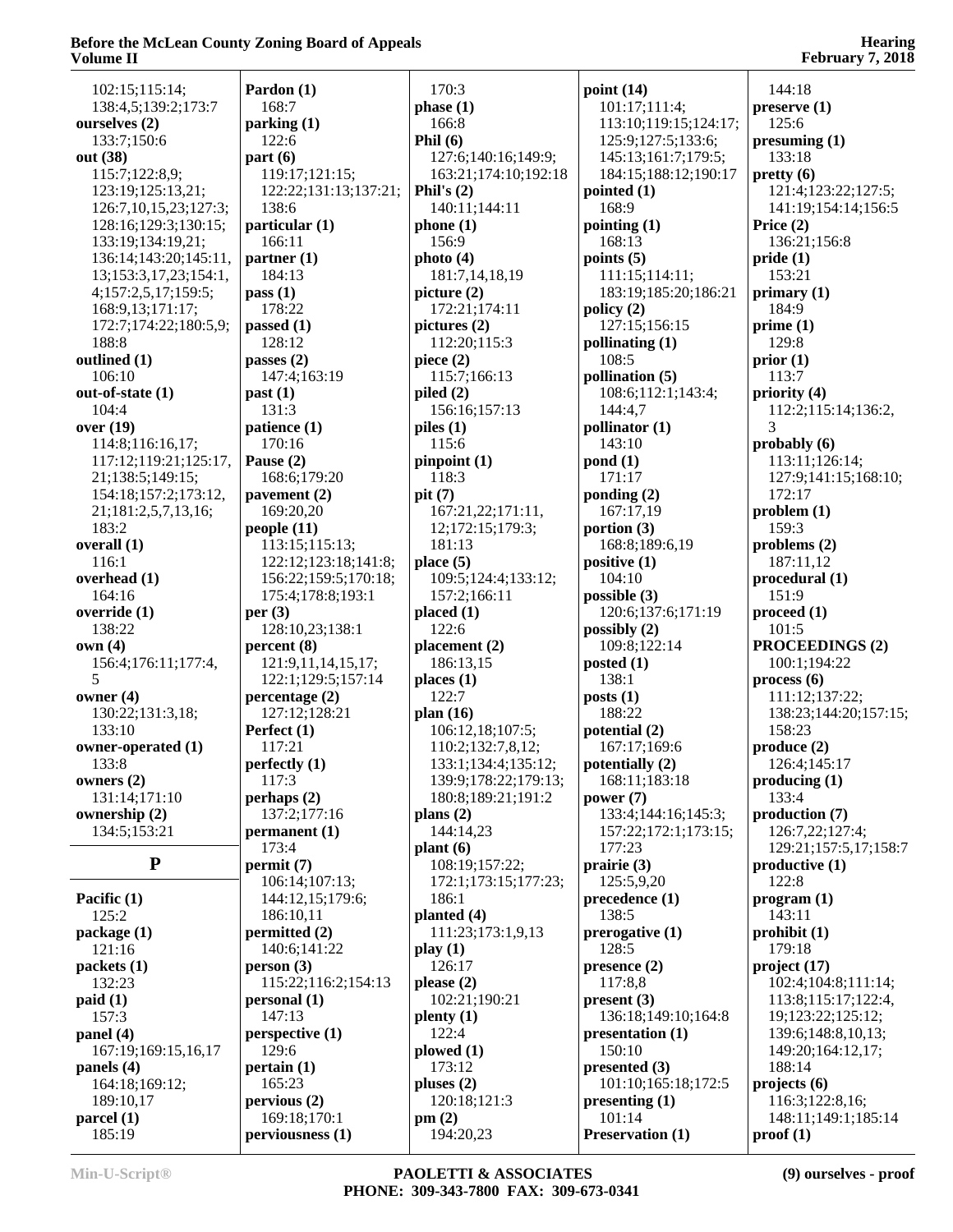| 124:12                  | 156:2                 | receive $(1)$       | 158:16                | 133:23                        |
|-------------------------|-----------------------|---------------------|-----------------------|-------------------------------|
| property (55)           | quickly (2)           | 109:9               | relative $(1)$        | responsive $(1)$              |
| 106:4;122:12;           | 124:5;184:16          | received $(1)$      | 129:16                | 183:19                        |
|                         |                       | 180:13              |                       | rest(3)                       |
| 130:23;131:4,13,18;     | quiet $(2)$           |                     | removal (2)           |                               |
| 133:18;140:5,7,15,19;   | 115:8;185:16          | recessed $(1)$      | 133:14,21             | 150:5;157:7,9                 |
| 141:14,22;157:8;        | quit $(1)$            | 101:15              | remove $(7)$          | rested $(1)$                  |
| 167:15;171:10,23;       | 157:11                | recognizing $(1)$   | 106:18;123:8;         | 101:13                        |
| 172:12,20,20;173:2,7;   | quite $(2)$           | 130:13              | 132:14;133:7,10;      | restore $(1)$                 |
| 174:16,20;175:12,14,    | 112:23;164:23         | recollection $(1)$  | 135:22;192:8          | 133:13                        |
| 18;176:3,11;177:1,3,5,  | quiz $(1)$            | 101:9               | removed (3)           | restored $(1)$                |
| 9;178:19;179:1,3,4,8,   | 129:8                 | recommend $(5)$     | 122:22;123:5;145:19   | 145:19                        |
| 10;181:11,12,23;182:3,  | quorum $(1)$          | 107:2,11;146:6;     | renewable $(6)$       | restrict $(1)$                |
| 20;183:4,10;184:6,14;   | 101:5                 | 162:23;193:19       | 121:11,16,18;122:1;   | 125:16                        |
| 185:16;190:23;191:21;   | quote $(1)$           | recommendation (3)  | 125:8;126:1           | result(1)                     |
| 192:4,15;193:12,16      | 136:17                | 147:5;163:4,21      | <b>Renewables (2)</b> | 133:2                         |
|                         |                       |                     |                       |                               |
| proponent $(1)$         | quote-unquote (1)     | recommendations (1) | 116:21;165:15         | resume $(1)$                  |
| 125:8                   | 115:21                | 106:16              | repair $(3)$          | 100:2                         |
| propose(1)              |                       | recommended (1)     | 106:8;123:12;144:21   | retention $(1)$               |
| 191:22                  | $\mathbf R$           | 123:11              | repaired $(1)$        | 166:15                        |
| proposed (7)            |                       | record $(6)$        | 144:20                | returning $(1)$               |
| 139:16;140:3;           | racking $(1)$         | 104:3;152:9;160:3;  | Repairs $(1)$         | 113:6                         |
| 141:20;142:17,20;       | 135:17                | 162:15;166:23;171:1 | 144:2                 | rich(1)                       |
| 168:18;177:23           | radar $(1)$           | recorded $(1)$      | replacing $(1)$       | 129:20                        |
| proposing $(1)$         | 110:12                | 193:20              | 192:10                | Rick(3)                       |
| 168:20                  | railroad (1)          | recoupable(1)       | report $(3)$          | 100:15;128:3;179:23           |
| protected $(1)$         | 158:10                | 136:14              | 145:14;190:15;192:8   | right $(27)$                  |
| 114:3                   | Rain $(1)$            | recreation $(3)$    | reporter $(2)$        | 102:10;120:1;121:1,           |
|                         |                       |                     |                       |                               |
| protection (1)          | 169:11                | 171:16,18;174:1     | 102:21;112:7          | 21;122:17;124:7;              |
| 189:3                   | rainfall $(2)$        | recreational (1)    | representations (1)   | 126:22;131:12;137:1;          |
| provide (4)             | 167:13;168:16         | 185:18              | 165:6                 | 138:20;149:13;154:15;         |
| 134:3;142:8;189:2,      | rains $(1)$           | rectify $(1)$       | request $(1)$         | 155:16;160:12;161:18;         |
| 20                      | 156:8                 | 124:6               | 151:22                | 169:11;172:2;173:13;          |
| provided $(2)$          | rate $(1)$            | recyclable (1)      | requests $(1)$        | 176:1;178:4,16;               |
| 111:11;142:4            | 169:5                 | 136:14              | 133:11                | 179:14;180:14;181:12;         |
| proximity $(1)$         | rather $(1)$          | reducing $(1)$      | require $(3)$         | 183:4;188:8;194:19            |
| 164:22                  | 120:23                | 170:2               | 114:19;132:12;179:7   | rights $(2)$                  |
| public (6)              | ravine $(1)$          | reference $(1)$     | required $(3)$        | 133:18;171:23                 |
| 101:17;104:3;           | 168:11                | 106:1               | 106:3;121:9;143:23    | risk(2)                       |
| 109:10;139:19;142:10;   | rays $(1)$            | referenced (2)      | requirements $(2)$    | 156:13,23                     |
| 180:21                  | 135:18                | 145:14,17           | 113:9;140:19          | road $(38)$                   |
| pull (2)                | read $(4)$            | referred $(1)$      | requires $(3)$        | 122:17;136:16,23;             |
| 134:18,21               | 103:8;143:14;         | 135:17              | 115:21;143:18;        | 142:12;144:13;152:13;         |
| purpose (1)             | 161:19;162:14         | referring $(3)$     | 145:16                | 154:15;157:1;172:19,          |
| 144:15                  | ready $(2)$           | 137:7;174:12;187:4  | reseed $(1)$          | 22, 23; 173: 5, 6, 9, 13, 20; |
| purposes $(3)$          | 139:14;161:11         | refreshing $(1)$    | 133:14                | 174:21;175:2,23;              |
|                         |                       |                     |                       |                               |
| 140:6;151:9,18          | real $(3)$            | 175:21              | resident $(5)$        | 177:4,11,16;178:1;            |
| put $(20)$              | 126:8,19;133:11       | regard $(5)$        | 114:13,15;116:11;     | 180:21;181:15,21;             |
| 127:11,16;129:23;       | reality $(2)$         | 112:5,7,21;122:14;  | 161:3;186:22          | 182:5,6,8,12,23;              |
| 136:20;141:1;143:6;     | 157:17,20             | 165:3               | residential (1)       | 184:16,20;191:1,10,15;        |
| 145:8, 10; 156: 12, 15; | realize $(1)$         | regards $(1)$       | 130:19                | 192:21;193:9                  |
| 158:1;177:11,15;        | 112:19                | 189:7               | residents $(2)$       | roads $(1)$                   |
| 184:15,17;186:14;       | really $(27)$         | regulations $(2)$   | 114:2;186:18          | 142:3                         |
| 187:20;188:5;191:3,22   | 104:5,6;105:20;       | 142:22;145:2        | respect $(1)$         | roadway $(3)$                 |
| putting $(2)$           | 111:10;114:11;115:6;  | reiterate $(4)$     | 171:22                | 192:14,22;193:15              |
| 126:2;138:7             | 117:4,12;125:19;      | 114:10;159:15;      | respects $(1)$        | robust $(2)$                  |
| puzzled(1)              | 126:17;127:15;129:15; | 164:18;177:22       | 142:21                | 113:18,19                     |
| 120:19                  | 134:23;155:6,8;157:7, | rejuvenate $(1)$    | response $(4)$        | rocket $(1)$                  |
|                         | 8;158:23;165:9,18;    | 127:3               | 100:10,20,22;110:19   | 153:15                        |
| Q                       | 166:13,14;167:16;     | related $(1)$       | responses $(1)$       | Roll(6)                       |
|                         |                       | 124:10              | 184:1                 | 100:6,8;146:10,13;            |
|                         | 173:17,22;187:2;      |                     |                       |                               |
| qualified $(3)$         | 193:13                | relates $(1)$       | responsibility $(1)$  | 163:5;194:1                   |
| 115:21;116:2,6          | recall $(1)$          | 151:15              | 182:12                | rooftop $(1)$                 |
| quick $(1)$             | 101:13                | relationship (1)    | responsible $(1)$     | 128:20                        |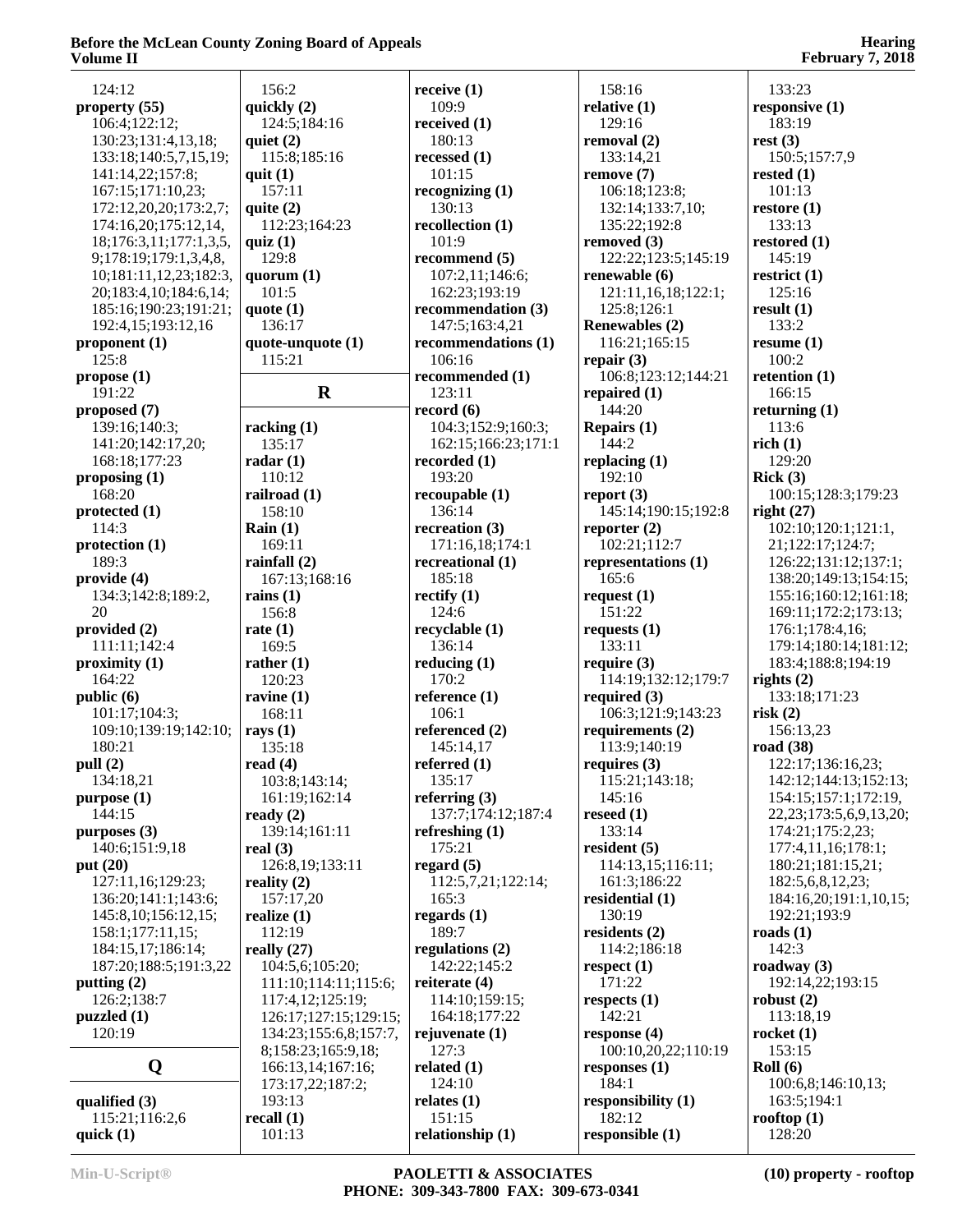| Route $(1)$                   | 160:22;170:12;185:9      | similar(6)                  | 126:2;135:21                         | 139:15;145:3;161:12;                       |
|-------------------------------|--------------------------|-----------------------------|--------------------------------------|--------------------------------------------|
| 153:9                         | seem $(2)$               | 136:7;150:3;165:6,          | somewhere (2)                        | 188:10;190:5                               |
| runoff $(2)$                  | 122:11;135:7             | 18;167:15;168:19            | 140:13;157:23                        | standpoint $(2)$                           |
| 168:23;169:6                  | semis $(1)$              | Similarly (1)               | sons $(2)$                           | 117:9,10                                   |
| runs $(2)$                    | 157:19                   | 164:13                      | 154:4;158:22                         | start $(3)$                                |
| 141:14;172:19                 | senior $(2)$             | simply $(1)$                | sorry $(8)$                          | 120:18;189:13,16                           |
|                               | 116:21;165:15            | 162:18                      | 109:21;124:17;                       | starting $(2)$                             |
| S                             | sense $(3)$              | $s$ it $(1)$                | 146:11;148:16;164:5;                 | 187:5;189:9                                |
|                               | 110:10;111:23;           | 150:18                      | 165:13;189:15,17                     | starts $(1)$                               |
| safety $(1)$                  | 153:13                   | site $(25)$                 | sort $(6)$                           | 188:14                                     |
| 139:18                        | sentiment (1)            | 115:4,8,8;145:19;           | 126:9;131:14;166:6;                  | state $(10)$                               |
| salvage $(1)$                 | 165:21                   | 164:14;165:23;166:5,        | 168:21;169:21;187:5                  | 106:18;113:1;116:3,                        |
| 135:19                        | separately (1)           | 16;167:11,12,13,16;         | sounds $(5)$                         | 4;121:5,6;128:12;                          |
| Sam(1)                        | 162:21                   | 168:8, 18, 21, 23; 169: 22; | 126:5;127:7;129:13;                  | 129:4,16;166:23                            |
| 131:10                        | service $(1)$            | 170:3;178:22;179:12;        | 138:6;155:19                         | statement $(5)$                            |
| same $(16)$                   | 141:14                   | 180:8;186:12,14;            | south $(9)$                          | 111:5;150:6;160:23;                        |
| 106:23;117:6;                 | set $(5)$                | 187:9;191:2                 | 167:12,14,15;168:3;                  | 187:20,22                                  |
| 128:23;136:15;137:3;          | 115:21;116:1;            | sitting $(1)$               | 171:11;179:8;181:16;                 | states $(1)$                               |
| 150:14;161:14;162:12,         |                          | 102:16                      | 183:2;191:18                         | 130:21                                     |
| 19;163:20,21;165:18;          | 128:15;136:6;180:6       |                             |                                      |                                            |
|                               | setback $(2)$            | situation $(3)$             | speak $(1)$                          | statistics $(1)$                           |
| 190:13;192:6;194:16,          | 140:18;179:15            | 155:20;156:3,7              | 148:9                                | 165:4                                      |
| 23                            | seven $(1)$              | situations (1)<br>187:14    | special $(8)$                        | statute $(1)$                              |
| <b>SANDAGE (18)</b>           | 134:13                   |                             | 107:4,13;125:19;                     | 113:1                                      |
| 124:14;141:13;                | seven-foot (1)<br>179:13 | six(2)                      | 139:17;141:20;142:16,                | stay $(2)$                                 |
| 152:4,8,12,12,16,21;          |                          | 101:4;190:15                | 17,20                                | 133:12;155:16                              |
| 155:23;156:1;158:9,           | several $(2)$            | size $(2)$                  | specialty $(1)$                      | steel $(1)$                                |
| 14;159:18;160:2,4,7,          | 138:23;174:23            | 148:14;164:14               | 140:4                                | 136:14                                     |
| 11,15                         | sewer $(1)$              | skill $(1)$                 | specific $(3)$                       | Stephenson (1)                             |
| savvy $(1)$                   | 169:21                   | 104:7                       | 102:2;138:18;144:5                   | 148:21                                     |
| 156:5                         | Shall $(3)$              | skills (1)                  | specifically $(1)$                   | steps $(1)$                                |
| saw(1)                        | 130:5;133:21;144:23      | 104:9                       | 165:23                               | 133:12                                     |
|                               |                          |                             |                                      |                                            |
| 115:3                         | shared $(2)$             | slab(2)                     | specified $(1)$                      | stewardship (1)                            |
| saying $(5)$                  | 182:6,8                  | 118:10;134:10               | 135:23                               | 114:14                                     |
| 125:11;134:16;                | sharp $(1)$              | slab-on-grade (1)           | specs $(1)$                          | still $(5)$                                |
| 150:1;169:8;177:14            | 155:7                    | 118:8                       | 150:2                                | 122:4,5;158:8;178:7;                       |
| scale $(5)$                   | shooting $(1)$           | slide $(4)$                 | spell $(1)$                          | 182:20                                     |
| 118:5;147:14;                 | 121:11                   | 150:12, 14, 14; 169:15      | 167:4                                | stip $(1)$                                 |
| 148:10,13;158:2               | shorter $(1)$            | slightly $(1)$              | spend $(2)$                          | 123:11                                     |
| School (2)                    | 139:8                    | 164:15                      | 115:13,17                            | stipulation (18)                           |
| 103:18;125:4                  | shot $(2)$               | sloped $(1)$                | spent $(1)$                          | 113:12;123:15;                             |
| schools(1)                    | 153:4,15                 | 169:14                      | 149:13                               | 124:20;140:11,22;                          |
| 116:8                         | show $(6)$               | small $(1)$                 | spirit $(3)$                         | 142:12;143:1;145:13;                       |
| score $(1)$                   | 122:16;124:10;           | 129:17                      | 131:17,21;145:6                      | 188:6;190:19,22;                           |
| 126:10                        | 156:20;174:10,11;        | Smith $(1)$                 | spoke $(2)$                          | 191:6,8,9,12,23;192:2,                     |
| Scott $(7)$                   | 181:6                    | 180:13                      | 118:1;135:12                         | 8                                          |
| 114:21;116:12,20;             | showed (3)               | Soil $(5)$                  | spot $(3)$                           | stipulations (14)                          |
| 117:2;135:17;150:4;           | 172:22,22;181:8          | 108:12;110:2;144:9;         | 155:1,11;174:1                       | 123:13;136:7;                              |
| 165:14                        | showing $(1)$            | 185:23;189:1                | spotting $(1)$                       | 137:10;143:13,17;                          |
| screen $(2)$                  | 104:1                    | soils $(1)$                 | 153:1                                | 144:12;161:12,15;                          |
| 110:12;150:18                 | shows $(2)$              | 169:3                       | squiggly $(1)$                       | 162:12,16,20;190:13,                       |
| Second $(6)$                  | 123:7;181:14             | solar $(36)$                | 166:6                                | 15;193:20                                  |
| 146:8,12;163:2,4;             | shut $(1)$               | 107:1;113:22;114:7;         | staff $(22)$                         | stops $(1)$                                |
| 193:21,23                     | 175:4                    | 117:11;121:6,14,15,20;      | 102:14;104:22;                       | 181:1                                      |
| Section $(1)$                 | side (10)                | 126:1,4;128:15;             | 109:18;111:9,12,21;                  | stormwater $(2)$                           |
| 145:2                         | 153:8;176:6,9,12,13;     | 135:18;144:16,22;           | 119:18,20;120:2;                     | 144:14;166:15                              |
| security $(1)$                | 177:4,9,17;183:9;        | 145:3;147:10,11,15,18;      | 123:11;132:8;145:14;                 | Street $(1)$                               |
| 186:14                        | 191:19                   | 149:8;164:3,18;172:1,       | 149:18;151:3;159:11;                 | 103:18                                     |
| seed $(2)$                    | sign $(2)$               | 16;173:15;175:5,9,11;       | 164:11;170:7;180:3,5;                | streets $(1)$                              |
| 168:21;188:20                 | 106:3;132:23             | 177:23;178:6,9,14,15;       | 185:12;190:14;192:8                  | 142:10                                     |
| seeding $(3)$                 | signed $(3)$             | 185:17;187:9;191:19         | standard $(2)$                       | <b>STREICKER (50)</b>                      |
| 133:16;189:4,5                | 103:6,8;134:3            | somebody (1)                | 106:21;141:19                        | 102:12,13,20,22,23;                        |
| Seeing $(5)$<br>103:2;120:20; | signing $(1)$<br>119:10  | 159:2<br>someone $(2)$      | standards (8)<br>121:1;123:11;130:6; | 104:19;109:23;111:6;<br>112:9,13,16;115:2; |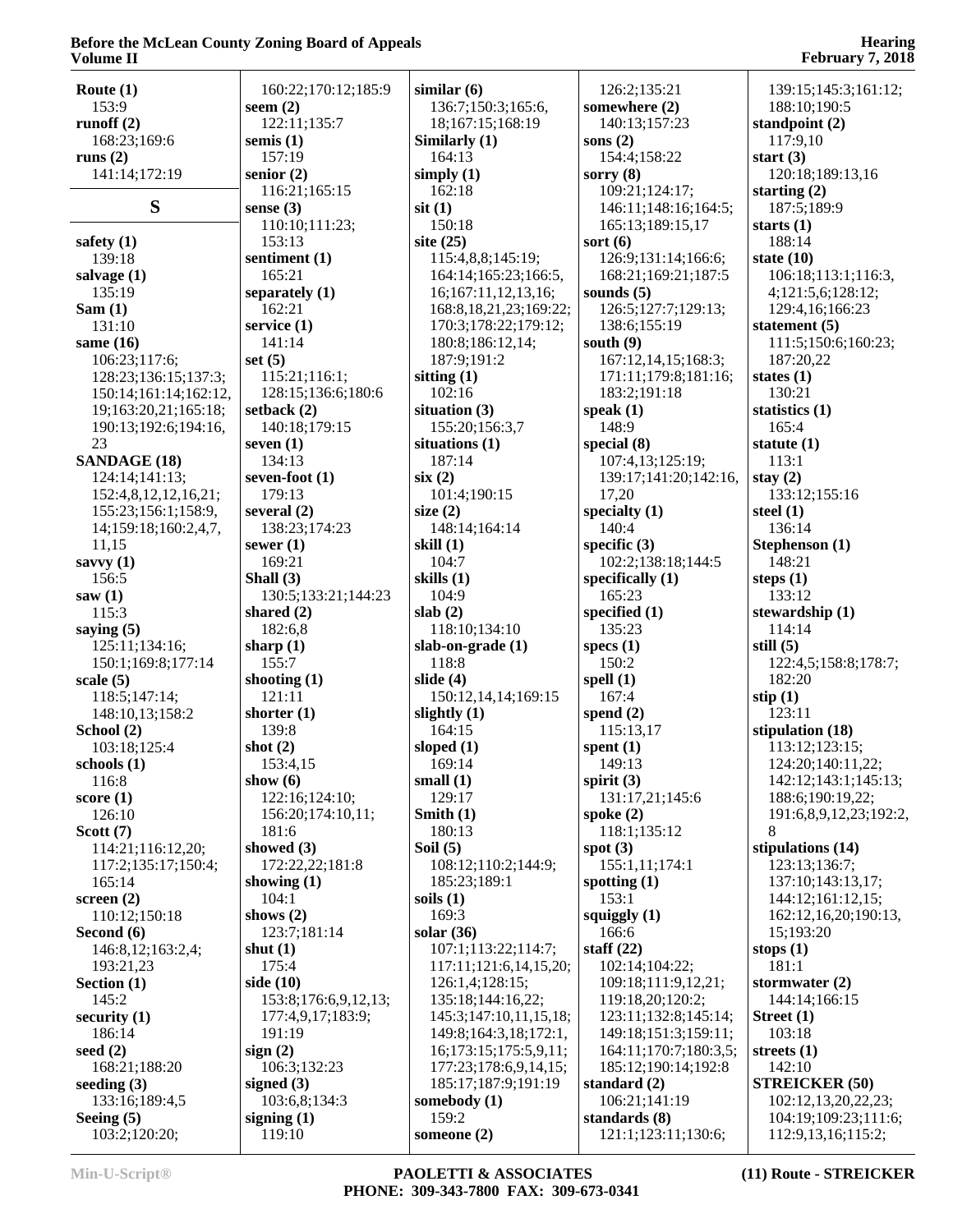| 116:15:121:17:123:10:       | 113:12                   | ten(7)                        | 137:8;143:23;188:18       | trigger $(1)$               |
|-----------------------------|--------------------------|-------------------------------|---------------------------|-----------------------------|
| 130:12;131:7,20;            | supports $(1)$           | 128:23;134:14;                | timelines $(1)$           | 139:6                       |
|                             |                          |                               |                           |                             |
| 132:21;135:15;137:16,       | 135:18                   | 136:16;191:19;192:2,          | 137:9                     | trouble(1)                  |
| 18;138:13,17,21;139:4,      | sure $(27)$              | 14;193:15                     | times (1)                 | 176:20                      |
| 11;145:16;147:12;           | 108:18,19;111:22;        | tenant $(3)$                  | 189:4                     | truthfully $(1)$            |
| 148:7, 14, 23; 149: 17, 23; | 112:6,9;116:18,19;       | 141:13;158:12;160:9           | $\lim_{t \to \infty}$ (1) | 159:1                       |
|                             |                          |                               |                           |                             |
| 150:23;151:8,19;            | 117:23;121:8;129:10;     | terms $(4)$                   | 188:12                    | trying $(3)$                |
| 160:2,5,9,12;161:1;         | 130:12;131:20;132:5;     | 114:6;131:16;165:3;           | today $(5)$               | 131:10;157:21;              |
| 164:10;180:2,10,14;         | 138:16;141:16;143:8;     | 172:6                         | 151:13,15;156:9;          | 179:18                      |
| 183:18;184:2;185:11;        | 154:14;164:23;167:18;    | Tesla $(1)$                   | 158:18;168:19             | Tuesday (1)                 |
| 187:4                       | 168:4;170:20;172:12;     | 153:15                        | together $(1)$            | 147:6                       |
|                             |                          |                               |                           |                             |
| $S-t-r-e-i-c-ke-r(1)$       | 174:18;177:7;183:23;     | testified $(3)$               | 138:7                     | TUNER (1)                   |
| 102:23                      | 191:18;193:10            | 118:21;119:1;187:19           | told(3)                   | 162:7                       |
| strength $(2)$              | surrounding $(1)$        | testify $(13)$                | 174:19;182:14;            | turbine(1)                  |
| 114:1;116:8                 | 141:22                   | 102:6,17;103:4;               | 184:16                    | 126:6                       |
| strong $(1)$                | survey $(2)$             | 110:22;124:14;152:2,          | tomorrow(2)               | turn(1)                     |
|                             |                          |                               |                           |                             |
| 125:8                       | 179:4;193:6              | 4, 6, 7, 8; 160: 20; 170: 14; | 194:19,20                 | 149:15                      |
| structure $(1)$             | suspect $(1)$            | 185:7                         | tonight $(4)$             | <b>TURNER (164)</b>         |
| 116:1                       | 116:9                    | <b>TESTIMONY (10)</b>         | 110:22;172:5,10,18        | 100:2,7,17,18;101:4,        |
| structures $(2)$            | swear $(5)$              | 103:20;105:18,20;             | top(7)                    | 16;102:1,5,9,18;103:2,      |
| 106:19;133:8                | 103:11;105:7;            | 114:1;117:1;151:23,           | 103:23;110:11;            | 7,10,14,15;104:13,20;       |
|                             |                          |                               |                           |                             |
| struggled $(1)$             | 152:14;166:18;170:19     | 23;152:20;167:8;171:8         | 112:4;126:11;136:1,2;     | 105:4,6,10,11;107:15,       |
| 153:11                      | sworn $(6)$              | thanks $(4)$                  | 186:7                     | 22;108:21;109:16;           |
| stubbed $(1)$               | 103:13;105:9;            | 119:4;160:17;                 | topography $(2)$          | 110:13,20;111:2;            |
| 118:9                       | 116:14;152:17;166:20;    | 168:13;170:15                 | 167:10;168:5              | 112:14;116:17;117:19;       |
| stuff $(1)$                 | 170:21                   | themes $(1)$                  | total $(2)$               | 118:16,19;119:5,16;         |
| 159:22                      |                          | 185:13                        | 133:16;158:9              |                             |
|                             | system $(3)$             |                               |                           | 120:2,9,14;121:10;          |
| stumped $(1)$               | 113:20;135:17;           | therefore $(1)$               | touch $(3)$               | 123:4,17;124:8,16,19,       |
| 117:22                      | 169:22                   | 169:5                         | 141:3;175:10;178:15       | 23;125:14;127:1,17,         |
| $SU-18-02(1)$               | systems $(3)$            | thinking $(2)$                | tough $(1)$               | 20;129:19;130:9;            |
| 194:20                      | 128:17;137:20;           | 183:11;191:16                 | 159:7                     | 131:9;132:2,5,16;           |
|                             |                          |                               |                           |                             |
|                             |                          |                               |                           |                             |
| $SU-18-03(4)$               | 140:10                   | third $(2)$                   | tougher $(3)$             | 134:7;136:4;137:1,9;        |
| 100:3;101:9;146:7;          |                          | 141:17;171:14                 | 129:22;156:11,11          | 138:3,16,20;139:1,10,       |
| 162:20                      | T                        | though $(2)$                  | tower $(1)$               | 13,23;140:16,21;141:7,      |
|                             |                          |                               | 138:1                     |                             |
| $SU-18-04(3)$               |                          | 129:13;188:16                 |                           | 18;142:2,14;143:14;         |
| 149:7;162:19;163:1          | talk $(7)$               | thought $(5)$                 | township (4)              | 144:6;145:4;146:4,9,        |
| $SU-18-05(3)$               | 121:1;124:6,9;           | 120:10;121:13;                | 142:12;144:13;            | 20,21;147:3,10;             |
| 151:16;164:7;193:20         | 154:22;161:10;170:18;    | 127:23;129:20;157:15          | 182:5,11                  | 148:15;149:4,6,12;          |
| $SU-18-06(1)$               | 184:8                    | thousand $(1)$                | tracks $(1)$              | 150:19,21;151:1,6;          |
| 164:2                       | talked $(6)$             | 155:5                         | 158:10                    | 152:1,6,10,14,18;           |
|                             |                          |                               |                           |                             |
| subject $(1)$               | 111:17;143:13;           | three $(11)$                  | trades $(1)$              | 155:14;158:3;159:9,         |
| 101:11                      | 152:22;172:9;182:4;      | 103:6,7;106:19;               | 104:7                     | 13;160:1,14,19;161:5,       |
| submit $(2)$                | 186:5                    | 133:9,16;134:17;              | traffic $(3)$             | 16;162:1,3,5,9,11,17,       |
| 109:8;132:23                | talking $(9)$            | 135:1;145:9;155:4;            | 115:10;142:9;174:14       | 22;163:3,16,17;164:1,       |
| submitted (4)               | 128:9:137:15:            | 185:14;186:20                 | transfer $(1)$            | 5;165:10;166:1,17,21,       |
| 106:13;145:1;180:8,         | 150:11;157:18;171:18;    | throughout $(1)$              | 134:4                     | 22;167:3,23;170:5,9,        |
|                             |                          |                               |                           |                             |
| 11                          | 185:19;192:20,21,23      | 185:14                        | transformer $(1)$         | 17, 22, 23; 171: 6; 174: 5; |
| substantially $(2)$         | talks $(2)$              | tie $(1)$                     | 118:8                     | 177:6, 13, 19; 178: 2, 5;   |
| 140:7;165:6                 | 130:18;137:20            | 136:21                        | transportation (1)        | 179:21;180:15;181:22;       |
| subsurface $(1)$            | target(1)                | tile $(11)$                   | 164:23                    | 182:18,22;183:3,6,14,       |
| 133:13                      | 156:10                   | 106:8;122:11;                 | tree $(6)$                | 21;185:1;187:17;            |
|                             |                          |                               |                           |                             |
| sufficiently $(1)$          | Taylor $(11)$            | 123:12,21;124:10;             | 176:2,7,22;177:8,17;      | 188:1,15;190:3,8,10,        |
| 180:6                       | 101:2,3;125:1,19;        | 140:10;142:6;144:19;          | 178:12                    | 17,21;191:5,13;192:1,       |
| suggest $(4)$               | 147:1,2;163:14,15;       | 153:1;155:11;160:10           | trees $(3)$               | 9, 12, 16; 193: 14, 22;     |
| 107:3,11;108:11;            | 180:13;194:13,14         | tiles $(2)$                   | 176:9,12;193:12           | 194:9, 10, 13, 15           |
| 136:10                      | tech $(2)$               | 140:23;144:3                  | Trent $(3)$               | two(9)                      |
| suggested $(1)$             | 116:8;117:8              |                               | 172:19;179:3;181:11       | 113:13;119:21;              |
|                             |                          | tiling $(8)$                  |                           |                             |
| 108:15                      | technical (1)            | 113:6;141:14;                 | Trents $(6)$              | 125:12;126:4;128:9;         |
| suggestions $(2)$           | 156:5                    | 152:23;154:9,11;              | 171:22;175:1;             | 154:3,20;190:13,15          |
| 105:22;106:15               | telling $(3)$            | 155:3,9;158:21                | 179:10;182:7;184:19,      | type(1)                     |
| summer $(2)$                | 153:6,14;157:10          | timeframe $(2)$               | 22                        | 107:3                       |
| 125:21;171:18<br>SUP(1)     | temporary $(1)$<br>189:4 | 109:3;139:8<br>timeline $(3)$ | tried $(1)$<br>138:22     | types $(2)$<br>106:14;172:8 |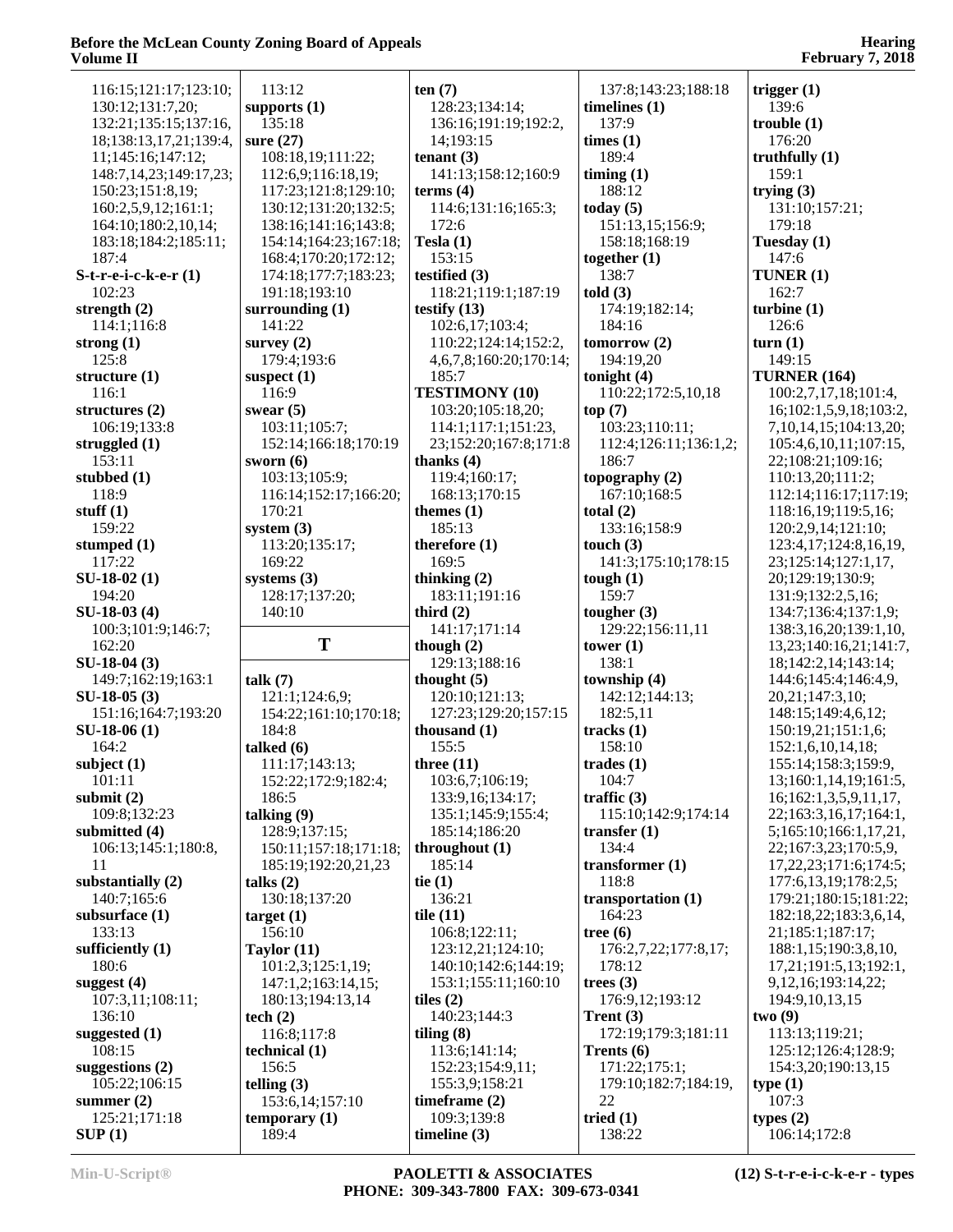| typical $(1)$<br>169:19 | uses $(2)$<br>106:21;141:22 | 115:20;120:15;<br>122:16;127:8,10; | wind $(19)$<br>106:22;112:23; | 122:17;136:16;<br>153:4;154:1,12;155:3, |
|-------------------------|-----------------------------|------------------------------------|-------------------------------|-----------------------------------------|
|                         | using $(3)$                 | 136:21;141:5;169:23;               | 113:19;114:7,8,16;            | 12;156:10,21;157:7,9,                   |
| U                       | 104:7;133:14;184:6          | 182:2                              | 121:20;126:1,6;135:5;         | 12;159:2;173:12;                        |
|                         | utilities $(1)$             | weed $(2)$                         | 136:8;137:4,19;               | 174:20                                  |
| ultimately $(5)$        | 142:3                       | 106:9;112:2                        | 138:15,18;144:1;              | yesterday (14)                          |
| 110:5;123:15;           | utility $(5)$               | weeds $(1)$                        | 145:8;147:8;175:4             | 101:15;106:1,7;                         |
| 127:23;129:23;170:1     | 107:6;113:19;               | 108:18                             | Winnebago (1)                 | 111:16;115:4;116:16;                    |
| umbrella (1)            | 147:14;148:10,13            | week $(1)$                         | 147:19                        | 117:18,23;151:11,12,                    |
| 156:14                  |                             | 171:18                             | Winterland (1)                | 23;153:15;172:22;                       |
| unanimous $(3)$         | $\mathbf{V}$                | welcome $(2)$                      | 110:18                        | 181:8                                   |
| 147:4;163:18;194:16     |                             | 151:10,16                          | wires $(2)$                   |                                         |
| unavailable (1)         | value(1)                    | welfare $(1)$                      | 118:5:123:9                   | $\mathbf{Z}$                            |
| 151:12                  | 135:19                      | 139:18                             | wiring $(1)$                  |                                         |
| unaware $(1)$           | valued $(1)$                | well-tuned (1)                     | 122:21                        | ZBA(1)                                  |
| 121:6                   | 125:3                       | 117:12                             | wish $(1)$                    | 107:3                                   |
| underground (1)         | values $(2)$                | weren't $(1)$                      | 173:17                        | Ziegler $(11)$                          |
| 118:10                  | 140:7;172:13                | 108:18                             | within $(3)$                  | 105:3,5,8,13,13,19;                     |
| underneath (2)          | variance (1)                | west $(9)$                         | 133:21;134:4;143:8            | 107:18;109:20;112:10;                   |
| 169:17;189:16           | 173:10                      | 149:21;166:5;                      | without (2)                   | 119:5,6                                 |
|                         | vaults $(3)$                |                                    |                               |                                         |
| Understood (2)          |                             | 174:23;177:23;178:3,               | 118:11;126:6                  | Z-i-e-g-l-e- $r(1)$<br>105:14           |
| 151:19;184:2            | 117:22;118:4,11             | 18, 20; 179: 19; 184: 6            | witness $(10)$                |                                         |
| unique $(1)$            | vegetative $(3)$            | Westgate (1)                       | 103:13;105:2,9;               | Zimmerman(1)<br>100:19                  |
| 113:18                  | 106:9;188:12,19             | 105:14                             | 110:17;118:18;151:15;         |                                         |
| universities (1)        | version $(1)$               | wetland $(1)$                      | 152:17;160:18;166:20;         | zoning $(8)$                            |
| 116:8                   | 180:4                       | 166:9                              | 170:21                        | 106:11;108:14;                          |
| University (1)          | versus $(2)$                | Wex(1)                             | wonderful (1)                 | 113:18;127:16;143:20;                   |
| 147:16                  | 126:16;131:19               | 138:18                             | 129:9                         | 145:2;148:18;149:2                      |
| unless $(2)$            | VI(1)                       | what's $(8)$                       | wondering $(1)$               |                                         |
| 133:10;150:4            | 145:2                       | 124:4;140:14;144:8;                | 191:14                        | $\boldsymbol{0}$                        |
| unused $(1)$            | vicinity $(1)$              | 148:12;158:20;166:3;               | work $(4)$                    |                                         |
| 122:6                   | 140:6                       | 172:6;179:22                       | 156:6;172:7;186:19;           | 001(1)                                  |
| up(37)                  | view $(2)$                  | whenever $(1)$                     | 187:7                         | 129:5                                   |
| 103:6,8;110:2;          | 110:7;122:10                | 169:10                             | worked (5)                    | 05(3)                                   |
| 111:13;113:6;115:21;    | visual $(1)$                | whereby $(1)$                      | 133:19;148:7;153:3;           | 164:4,5,6                               |
| 117:15,17;118:22;       | 150:10                      | 187:9                              | 155:12;188:7                  |                                         |
| 119:2,20,22;122:17;     | voltage $(1)$               | Whereupon $(6)$                    | Workforce (1)                 | $\mathbf{1}$                            |
| 123:7;124:10,21;        | 158:2                       | 103:13;105:9;                      | 115:19                        |                                         |
| 125:2;126:5;132:17;     | vote $(6)$                  | 152:17;166:20;170:21;              | working (2)                   | 1(1)                                    |
| 136:22;138:2,8;         | 146:10,13;163:5,18;         | 194:21                             | 116:2;158:16                  | 149:23                                  |
| 152:11;153:9,15;        | 194:2,16                    | whichever $(5)$                    | world $(2)$                   | 110(2)                                  |
| 159:19;162:20;170:18;   |                             | 191:2,21;192:4,15;                 | 112:23;172:9                  | 158:9;159:7                             |
| 172:4;173:13;175:9;     | W                           | 193:16                             | worry $(1)$                   | 1100(1)                                 |
| 178:16;179:14;183:8;    |                             | Whitson (13)                       | 127:21                        | 152:13                                  |
| 184:15,17;186:14        | wait $(1)$                  | 102:16;166:19;                     | worship $(1)$                 | 11th $(1)$                              |
| updated $(1)$           | 117:18                      | 167:1,1,5,5,9,22;168:7,            | 153:5                         | 136:17                                  |
| 134:3                   | walk $(4)$                  | 17;169:13;188:20;                  | worst $(1)$                   | 12(2)                                   |
| upon $(1)$              | 130:5;161:12,13;            | 189:14                             | 171:19                        | 125:4;133:4                             |
| 177:9                   | 188:9                       | W-h-i-t-s-o-n $(1)$                | worthwhile (1)                | 1509(1)                                 |
| upstream $(1)$          | <b>WALLEY</b> (14)          | 167:6                              | 132:3                         | 171:4                                   |
| 122:13                  | 101:8;131:12;137:7,         | whole $(1)$                        | writing $(1)$                 | 1644(1)                                 |
| use $(24)$              | 11;143:16;145:12;           | 158:21                             | 133:11                        | 167:1                                   |
| 104:8;107:4,13;         | 151:8;162:16,18;            | who's $(1)$                        | written $(1)$                 | 17(3)                                   |
| 118:4,11;122:19,20;     | 190:14;192:7,10,13,17       | 102:16                             | 162:20                        | 153:4,23;155:11                         |
| 128:5;139:17;140:4,4;   | war $(1)$                   | Wick $(1)$                         | wrong $(3)$                   | 18(1)                                   |
| 141:21;142:16,17,20;    | 187:6                       | 154:14                             | 154:2,4,18                    | 133:21                                  |
| 145:3;164:22;171:16;    | Water $(9)$                 | width $(1)$                        |                               |                                         |
| 173:19;174:21;175:2;    | 108:12;110:3;144:9;         | 175:23                             | $\mathbf Y$                   | $\overline{2}$                          |
| 178:1;184:20;185:17     | 166:7,15;168:1,12,23;       | wife $(1)$                         |                               |                                         |
| used $(1)$              | 169:14                      | 153:11                             | year $(3)$                    | 20(5)                                   |
| 173:11                  | wave $(1)$                  | willing $(5)$                      | 128:16;136:17;                | 126:3;128:10;155:3;                     |
| user $(1)$              | 153:18                      | 130:14;131:21;                     | 157:19                        | 159:2,2                                 |
|                         |                             | 136:11;153:1;155:10                | years $(15)$                  | 2025(2)                                 |
| 106:4                   | way $(9)$                   |                                    |                               |                                         |